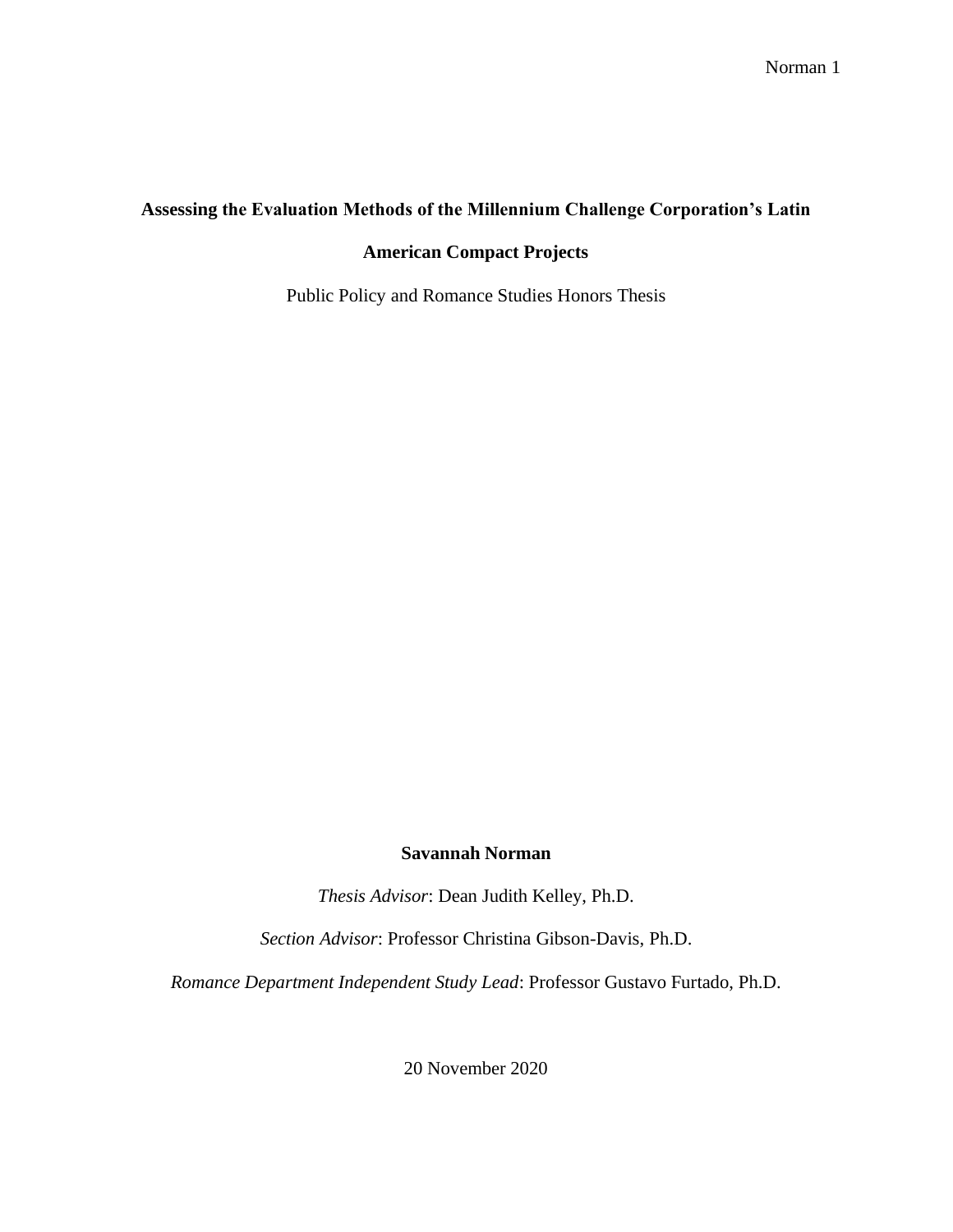### **Acknowledgements**

I would like to sincerely thank the Duke University faculty and administration members who advised and molded my thesis. First, Dean Judith Kelley, who shaped the current investigation, provided keen insights, and never failed to ask, "So, how are you doing?" Second, Dr. Gustavo Furtado, who always pushed me to consider different perspectives, encouraged me to look beyond surface level, and motivated me to use my voice. Next, Professors Esther Gabara and Walter Mignolo for, along with Dr. Furtado, serving on my thesis defense committee. Finally, Dr. Christina Gibson-Davis, who taught me how to write a thesis in the first place, answered my many questions, and provided the feedback necessary to bring this paper to its present level.

I am incredibly grateful to all of my loved ones – family, significant other, and friends – for their continual support and encouragement throughout this year-long process.

Lastly, I am grateful to the authors of the evaluations who graciously participated in candid interviews. My analysis benefitted greatly from their insights. On a larger scale, however, I am grateful for their commitment to the field of development – their work is meaningful and has the capacity to inspire true learning and change.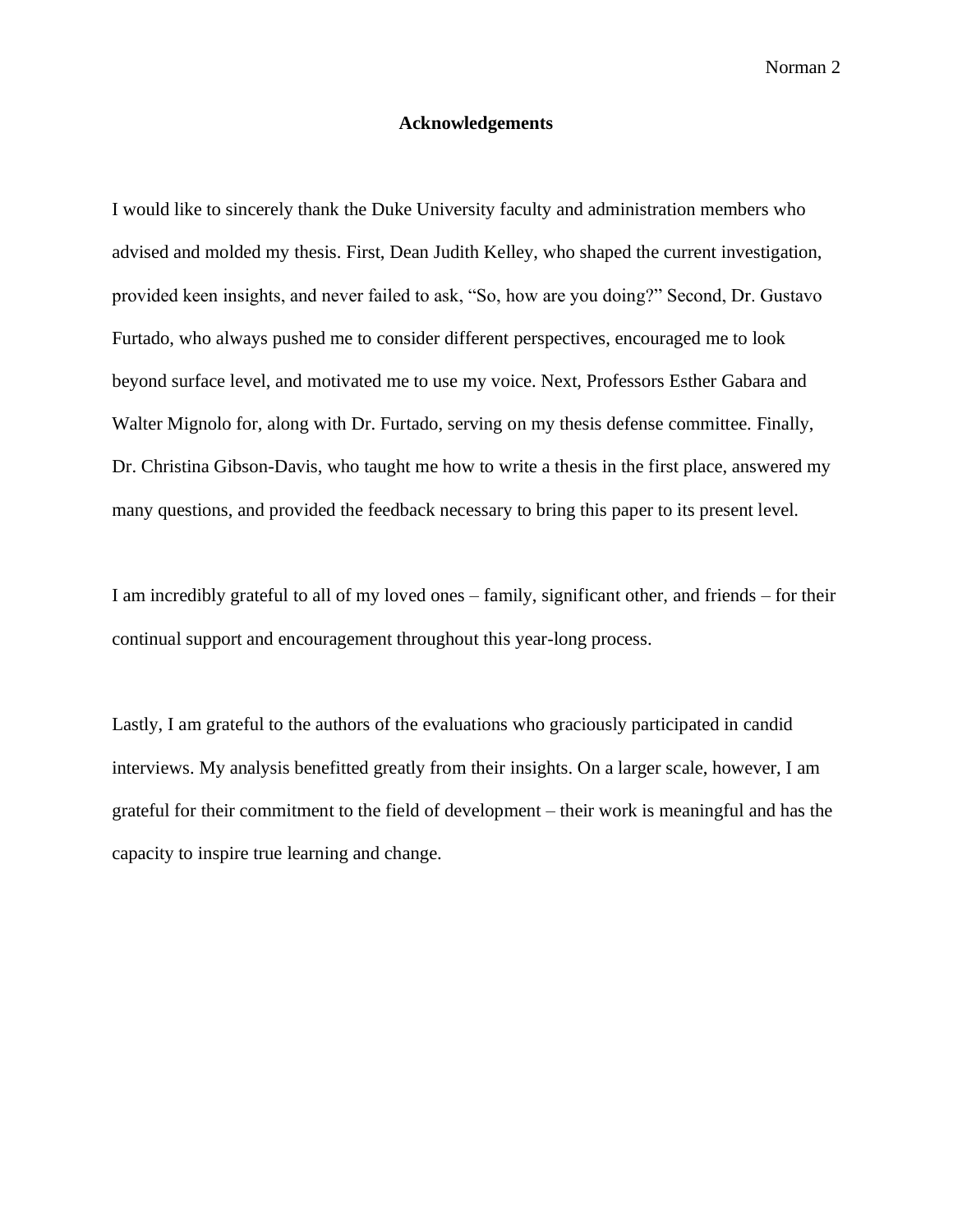# **Table of Contents**

| Project Evaluations in International Development - What do we know? 14                                                                                                       |  |
|------------------------------------------------------------------------------------------------------------------------------------------------------------------------------|--|
|                                                                                                                                                                              |  |
|                                                                                                                                                                              |  |
|                                                                                                                                                                              |  |
|                                                                                                                                                                              |  |
| The average evaluation is sound in technical procedures and in structure 31<br>Secondary evaluations do not directly contradict the findings of MCC-sponsored evaluations 37 |  |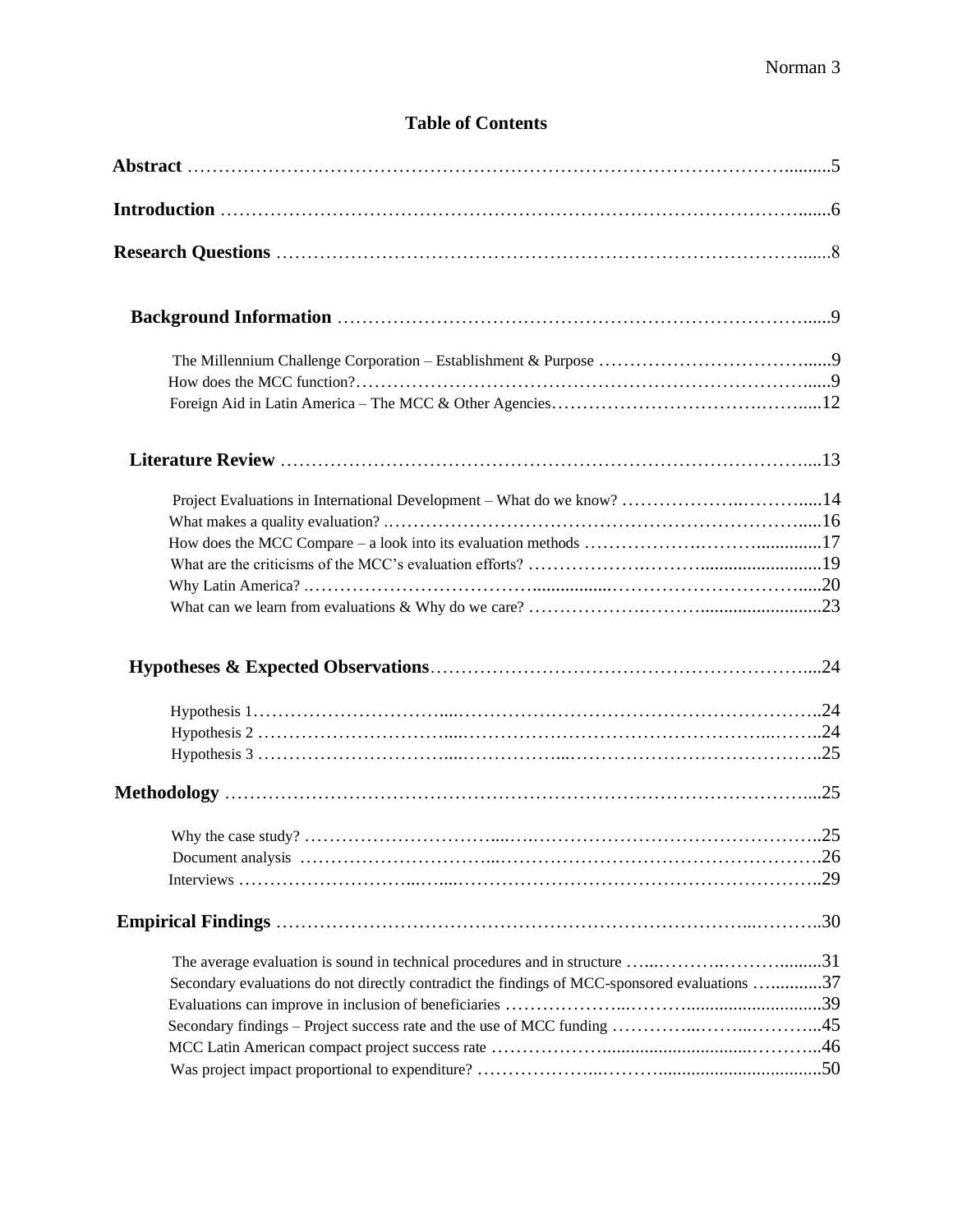| The importance of cultural competency throughout the development process 57  |  |
|------------------------------------------------------------------------------|--|
|                                                                              |  |
| The incorporation of multi-dimensional metrics in the evaluations process 59 |  |
|                                                                              |  |
|                                                                              |  |
|                                                                              |  |
|                                                                              |  |
|                                                                              |  |
|                                                                              |  |
|                                                                              |  |
|                                                                              |  |
|                                                                              |  |
|                                                                              |  |
|                                                                              |  |
|                                                                              |  |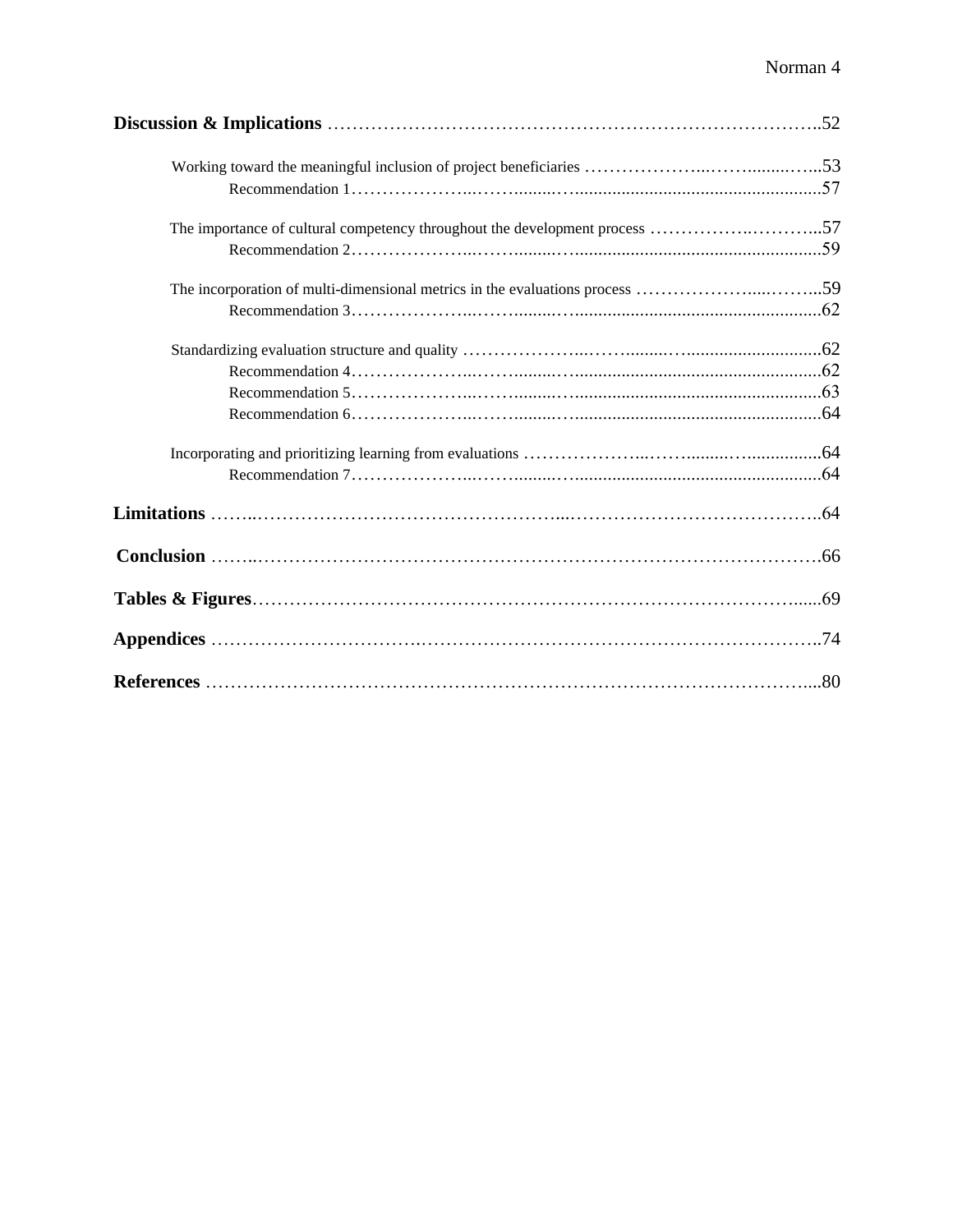## **Abstract**

International development agencies have, for decades, worked to remedy global development challenges. One of these agencies is the Millennium Challenge Corporation (MCC). This study explores the MCC's Latin American programming via its evaluations. It specifically assesses the technical soundness of the MCC's Honduras, Nicaragua, and El Salvador evaluations, as well what the findings and soundness of evaluations mean for future projects in the region. Through document analysis, this study found that the average evaluation was technically sound, as it employed consistent, appropriate, and objective metrics. However, evaluation structure varied according to author and proprietor agency. External evaluations did not directly contradict the findings of MCC-sponsored evaluations. Evaluations were not inclusive to the intended recipients of MCC programming, beneficiary groups. Interviews with the authors of evaluations confirmed these findings. The implications of findings include the importance of culturally competent, inclusive, and multi-faceted development processes that assimilate learning from prior programming. Findings are applicable to development and evaluation processes in Latin America.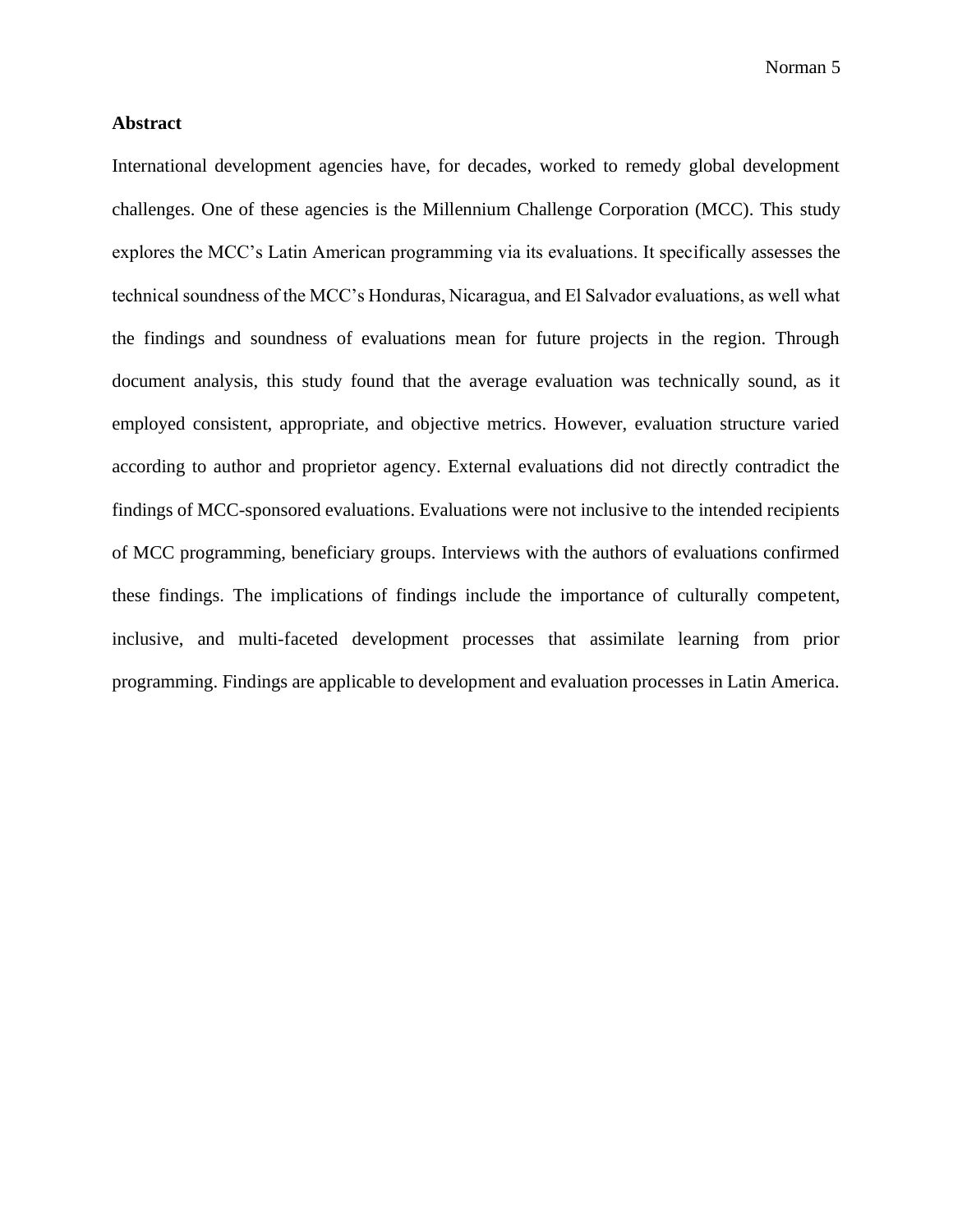#### **Introduction**

International development initiatives, which can be defined as "all social and economic programs in developing countries funded by…development agencies" began in the years following World War II (Bamberger 2000, pg. 96; Black 2015). These initiatives were envisioned to be a process through which developing nations could "catch up" with the industrialized, 'developed' nations of the global North. Since its origins, international development has ballooned into a huge industry, providing billions of dollars to Africa, Asia, the Middle East, parts of Europe and Latin America so that they might develop economically and scale their economies. This economic development was envisioned to "trickle down," bringing social, educational, and health improvements along with it (Mowforth 2014). Despite the billions expended, development initiatives are not always successful and often fail to meaningfully affect the lives of impoverished individuals (Black 2015). Such variability of impact in the development process necessitates a thorough evaluation of development programming, so that future initiatives can grow from previous failures and improve in their provision of lasting impact. These evaluations are the subject of the present study, specifically those of the Millennium Challenge Corporation.

The Millennium Challenge Corporation (MCC) is a United States government agency that facilitates international development initiatives in developing countries. Since its establishment in 2004, the MCC has implemented 37 compact projects (large-scale, 5-year agreements with recipient nations) in 29 countries that constitute annual government expenditures of \$900 million. The MCC operates under a conditional aid scheme, meaning that it provides economic aid through a competitive selection process. To do so, the MCC selects developing nations that demonstrate positive performance in three sectors – ruling justly,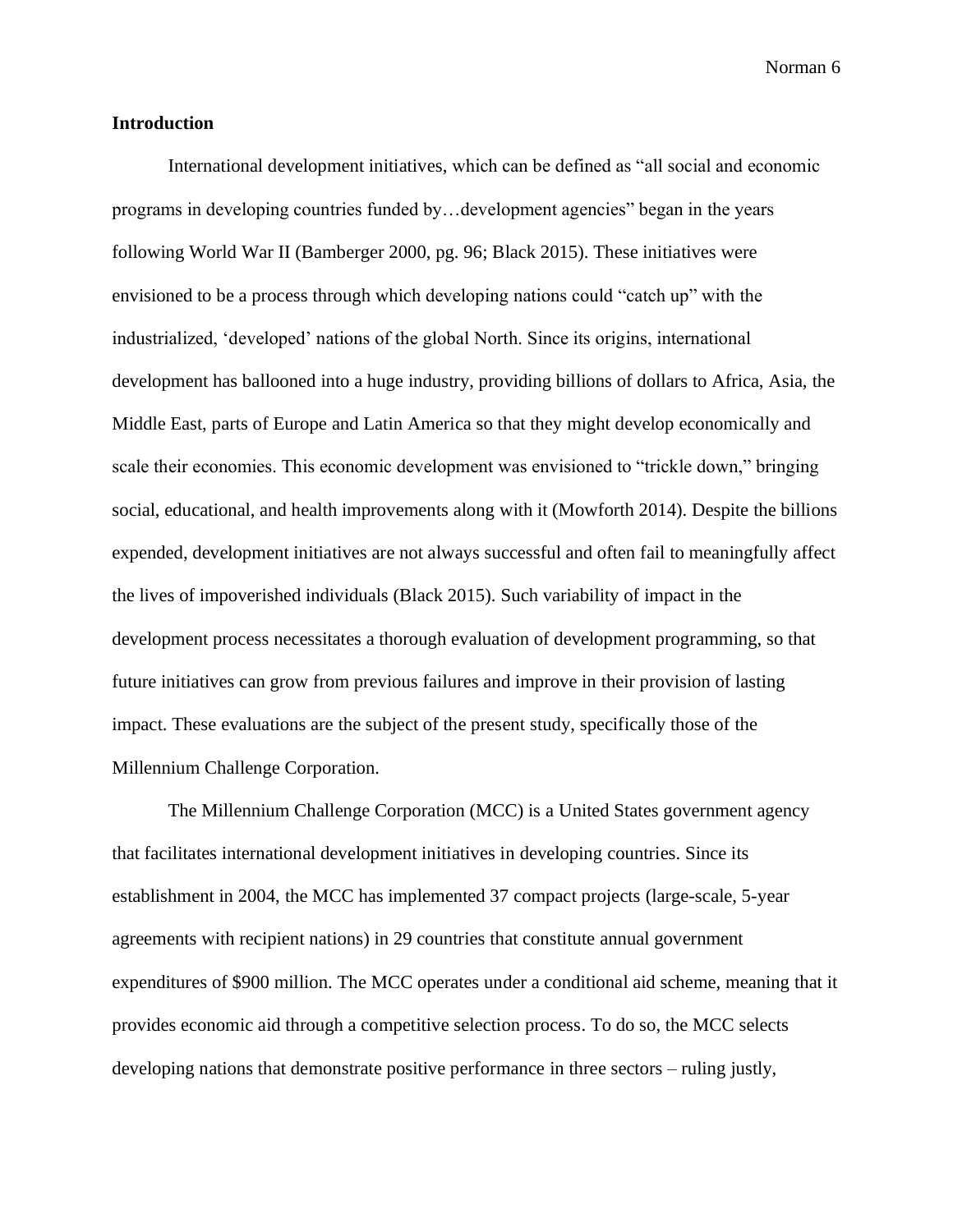investing in people, and fostering economic freedom. Once the MCC selects countries that have performed well according to these conditions, the agency enters into the planning phase of each project and then implements the project over a five-year timeframe. The ultimate goal of these projects is to reduce poverty through economic growth (Brown 2019).

After the implementation phase, the MCC contracts independent agencies to evaluate completed projects. These evaluations are purported to measure either the impact projects had on beneficiaries or the extent to which the project achieved its goals. The purpose of this paper is to assess these evaluations. The evaluations I study stem from the MCC's Latin American projects – its El Salvador, Honduras, and Nicaragua compacts. My analysis seeks to answer two questions: To what extent are the evaluations of the Millennium Challenge Corporation's Latin American compact projects of high quality? And, what do the quality and findings of these evaluations mean for the MCC's ongoing and future projects in the region?

Recent research has examined the general evaluation practices of the MCC and the difficulty associated with actually evaluating the impact of these projects (BenYishay and Tunstall 2011, Sturdy, Aquino et al. 2014, Brown 2019). However, little work has been done to examine these evaluations with a regional lens nor determine how future projects can move forward with greater success in the region. As such, recommendations to improve development in the region should have a uniquely Latin American character, so that they can solve uniquely Latin American problems.

My findings contribute to scholarship related to international development initiatives and evaluation practices in Latin America in several ways. First, by analyzing the MCC's Latin American evaluation reports, I reveal the extent to which evaluation efforts are being executed in a quality manner. I also reveal that which is missing from these reports – namely the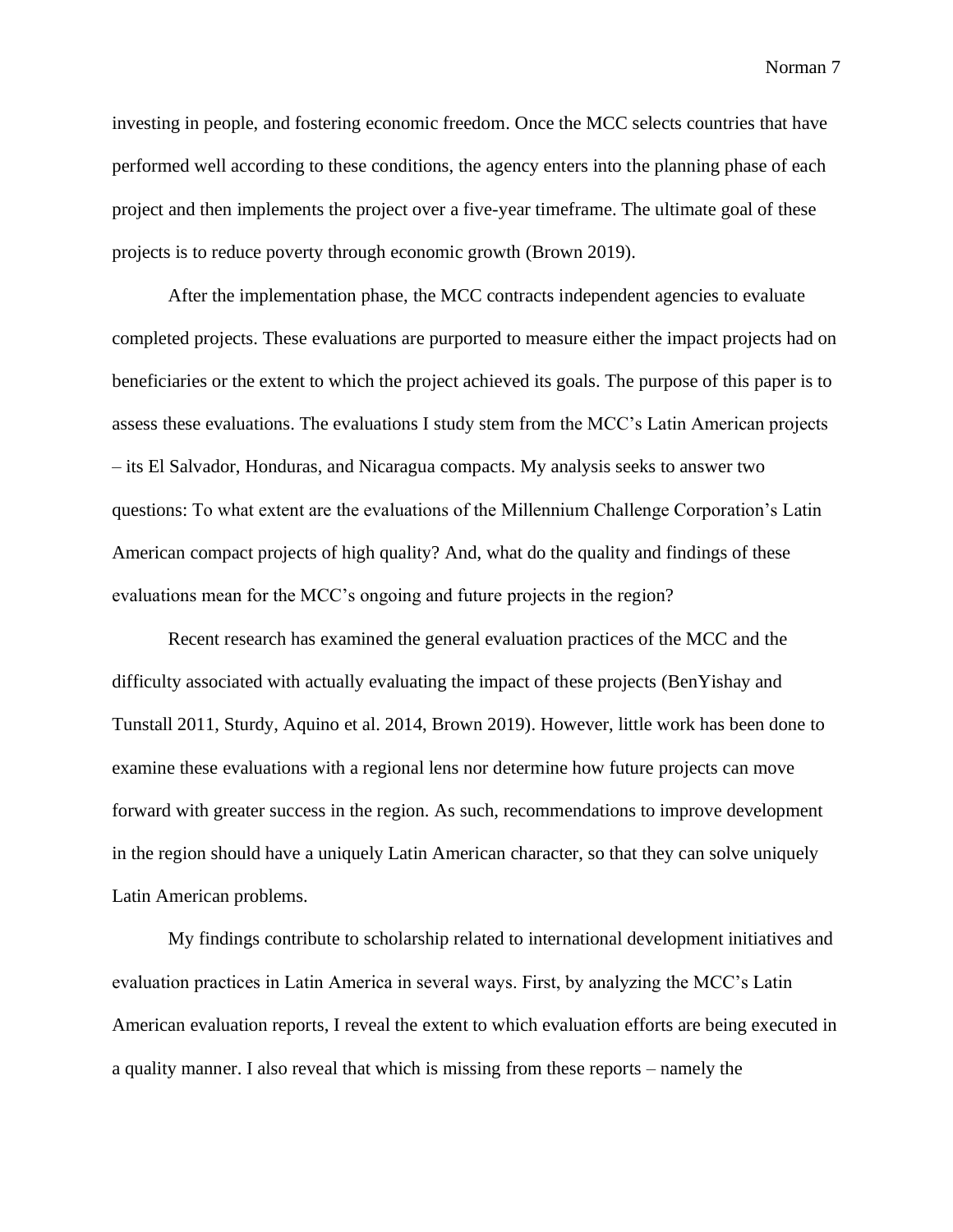consideration of project impact on beneficiaries. Second, by interviewing those responsible for conducting these evaluations, I am able to gauge the extent to which regional considerations and beneficiary impact are important to the evaluations process. Finally, from my data collection, I am able to make recommendations for how the MCC can improve both its project structure and implementation and evaluation efforts in the region.

This research is important because the MCC is currently implementing one project in Latin America and recently terminated another. My research can have significant implications for the remaining phases of these projects, including the evaluation phase. Moreover, research such as this is needed because US foreign assistance in the region constitutes at least \$1 billion in annual expenditures (Meyers and Garcia 2019). This figure represents a cut to Latin American funding, as the Trump administration continues to scale back U.S. assistance to the region (Meyers and Garcia 2019). Regardless, given the size of expenditures, it is important to ensure that these initiatives are being implemented and evaluated in a manner conducive to the MCC's ultimate goal – poverty reduction through economic growth.

#### **Research Questions**

To what extent are the evaluations of the Millennium Challenge Corporation's Latin American compact projects of high quality? What do the quality and findings of these evaluations mean for the MCC's ongoing and future projects in the region?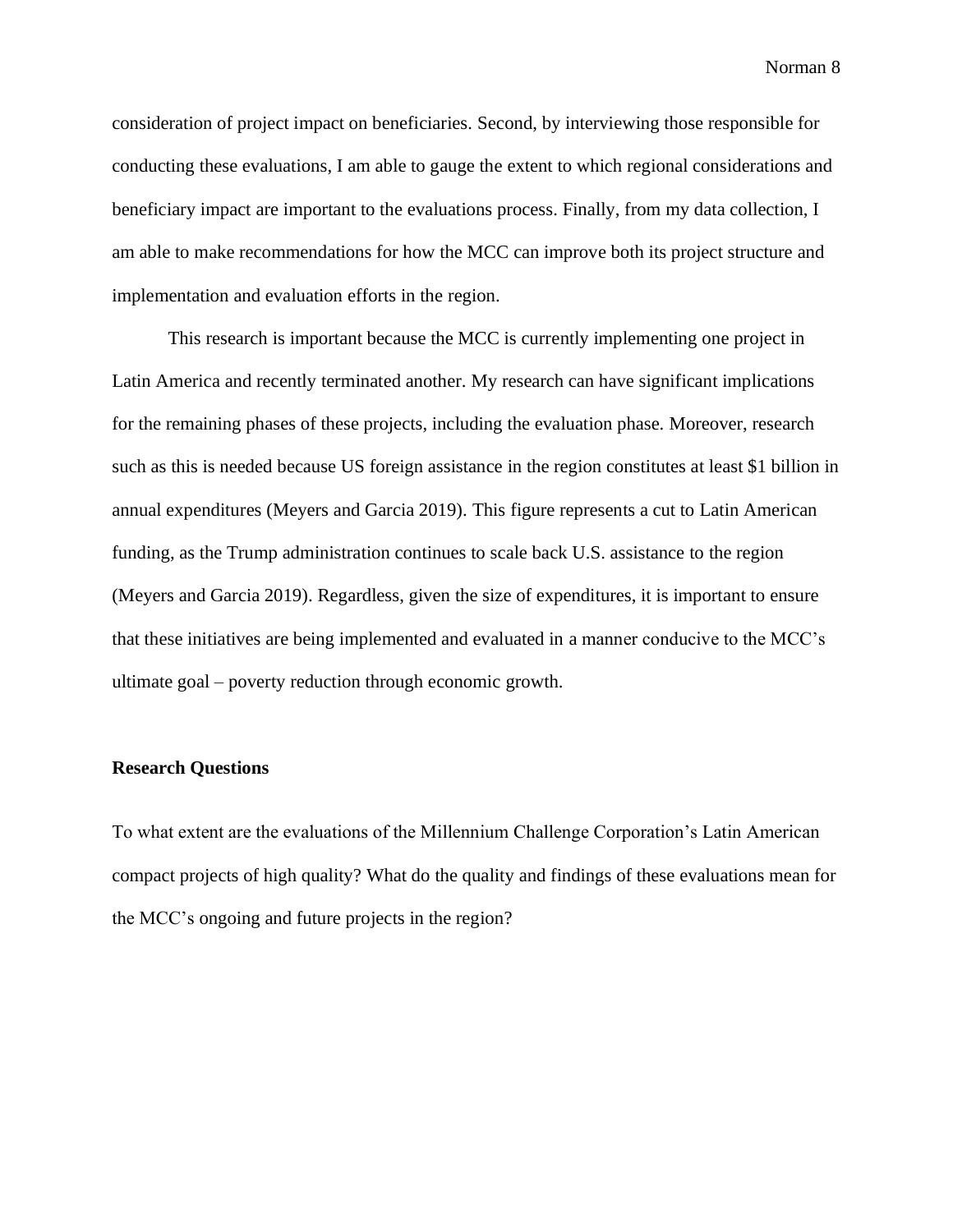#### **Background Information**

#### *The Millennium Challenge Corporation – Establishment & Purpose*

The MCC is a United States government agency that operates in the international development field. The MCC was created in 2004 by the Bush administration to address existing frustrations with other international development agencies, namely that "traditionallyimplemented" projects had little measurable impact (Brown 2019). The MCC attempted to remedy this frustration with a structural innovation – the MCC requires that potential recipient countries demonstrate their commitment to improvement before programs are implemented or grants are rewarded. This approach – called a conditional aid approach – operates under the assumption that countries that are already making improvements are likely to make even more improvements given the implementation of an MCC program (Öhler, Nunnenkamp et al. 2012). As a US government agency, the MCC receives annual funding from Congress. Although the MCC was initially envisioned to operate with a \$5 billion annual budget, Congress has, since 2011, apportioned the MCC a much smaller budget of \$900 million annually (Brown 2019).

#### *How does the MCC Function?*

Since its establishment in 2004, the MCC has signed 37 grant agreements with 29 countries (Brown 2019). These grants – called compacts – are 5-year, large-scale investments that represent a partnership between the MCC and the recipient country. As the conditional aid approach is central to the MCC's strategy, the country selection process is competitive. The process itself has three steps – candidate country identification, determination of selection criteria and methodology, and country selection for compact eligibility. The first step is determined by two indicators weighing the financial need and legal status of potential recipient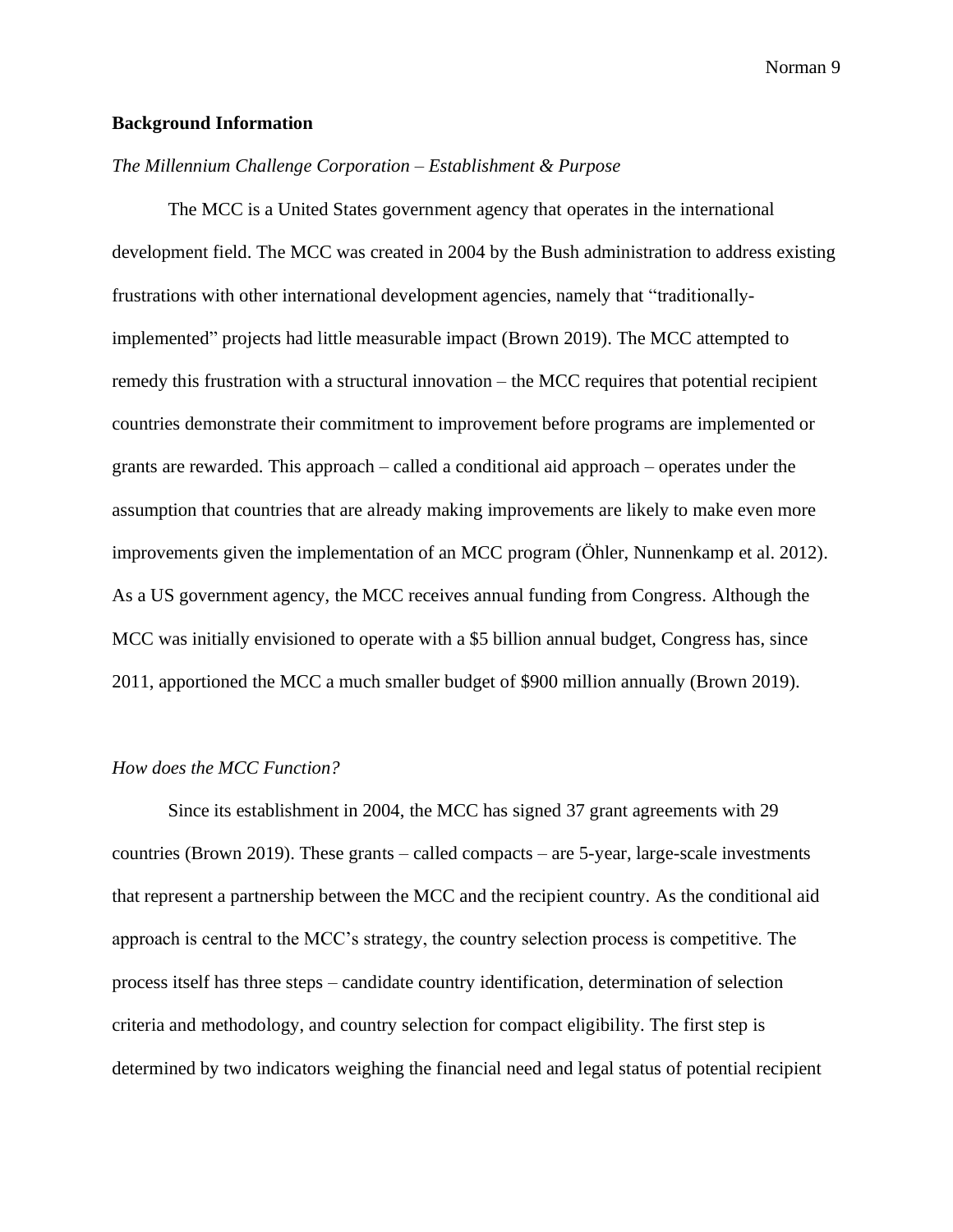countries. To be eligible, countries must be classified by the World Bank as low-income or lower-middle income nations and must fall within the 75 lowest per capita income countries for that fiscal year. Secondly, potential recipient countries must be free of legal prohibitions on foreign aid (Brown 2019). For a visual representation of the aforementioned requirements, see Table 1.

Once candidate countries are identified, the MCC creates selection criteria against which to evaluate these countries. This selection criteria serves to represent the MCC's development priorities and constitutes an important part of the MCC's conditional approach to aid. Broadly defined, these priorities can be separated into three categories: ruling justly, investing in people, and fostering economic freedom. The MCC defines ruling justly as the extent to which a country promotes democratic institutions, fights corruption, and protects basic human rights. Investing in people has to do with the recipient country's provision of necessary resources for its citizens such as health care and educational services. Finally, the MCC defines fostering economic freedom as a country's commitment to neoliberal practices such as free market trade and globalized economic practices (Brown 2019). In other words, potential recipient countries must make improvements in and show commitment to these three criteria before ever receiving MCC funding – the crux of the conditional aid approach. The provision of MCC aid dollars is conditional on recipient countries' commitment to and action in the categories of ruling justly, investing in people, and fostering economic freedom. For the official definitions of these three criteria, see Table 2.

The final step consists of evaluating candidate countries against these criteria. To do so, the MCC quantifies the three categories, converting them into 20 performance indicators. Candidate countries are evaluated according to their commitment to these indicators and are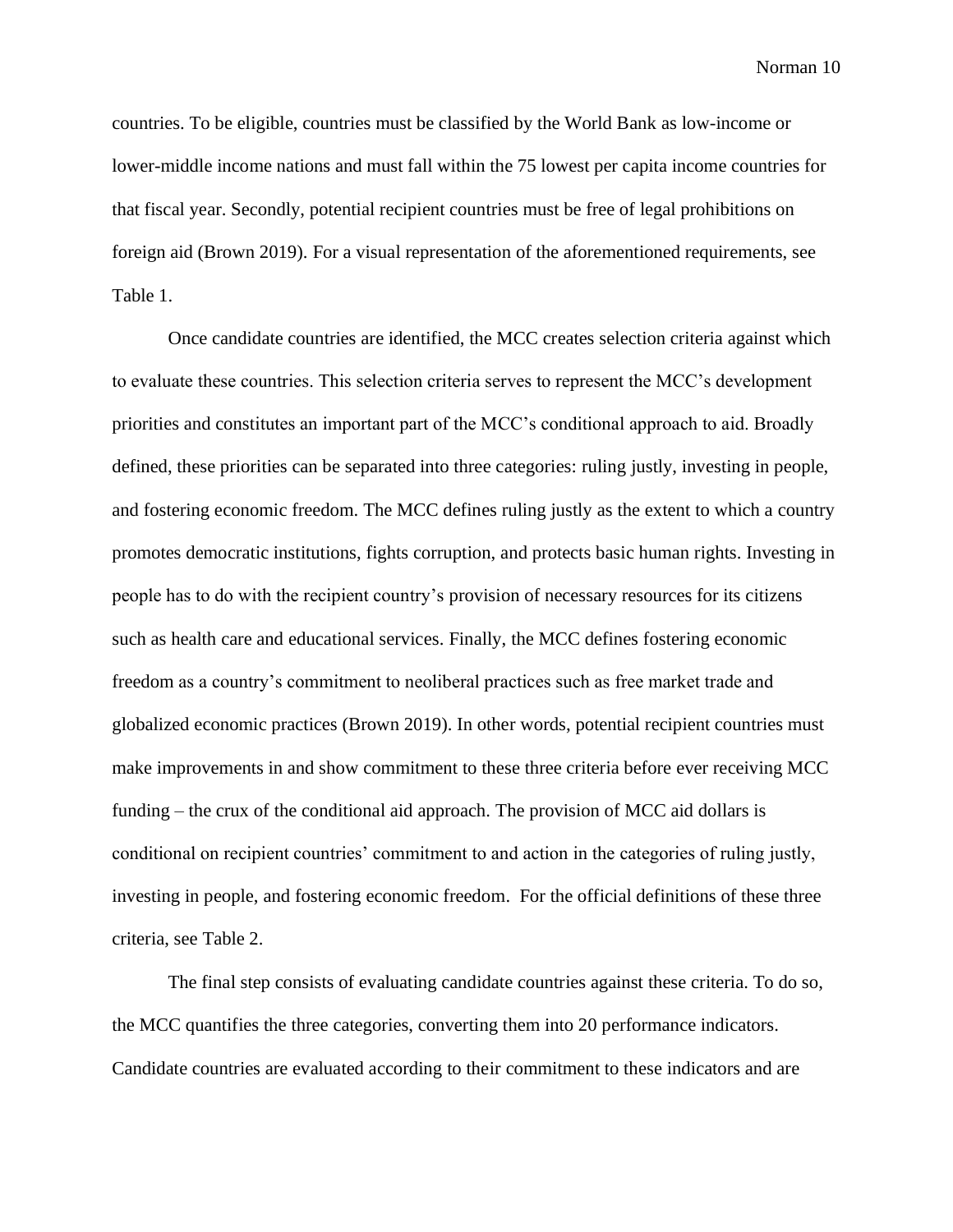scored based on their respective progress-based performances. The MCC then evaluates the scores of each candidate country, examining each country against others of its same income group and regional context. Countries that "pass" this examination typically score higher than the median of its peer countries. Passing, however, does not guarantee grant eligibility, nor does "failing" preclude eligibility. The MCC Board often considers additional data before making final eligibility decisions (Brown 2019).<sup>1</sup>

Furthermore, the MCC reserves the right to terminate compacts at any point in their fiveyear lifespans if the recipient government backslides in the categories of ruling justly, investing in people, or fostering economic freedoms. Such was the case for the Nicaragua compact, which was partially terminated in 2009 following the Nicaraguan government's perpetration of fraudulent municipal elections (MCC, *Congressional Notification*). As a result, the Nicaragua *Transportation* and *Property Regularization* sub-activities<sup>2</sup> were ended prematurely.

In Latin America specifically, The MCC has implemented very few projects – only 10 of its 79 total projects are located in the region (MCC, *Where We Work*). Three of these ten projects are compact projects – those which I will study – while the remaining seven are threshold projects. (Threshold projects are smaller-scale, shorter-term projects). In total, the MCC's ten completed projects in Latin America constitute an expenditure of \$902,331,092 over the compact lifetimes. Further, the MCC is in the implementation stage for one project in Latin America, the Guatemala Threshold Program (2015), and recently completed another, the El Salvador

 $1$  Note: The countries whose compacts I will be studying  $-$  El Salvador, Honduras, and Nicaragua – underwent this three-step process and were ultimately selected for compact development and implementation.

<sup>2</sup> Note: Every italicized project name represents one of the sub-activities of the Honduras, Nicaragua, or El Salvador compacts. Within the Honduras compact, there are three sub-activities. Within the Nicaragua compact, there are six sub-activities. Finally, within the El Salvador compact, there are 9 sub-activities. Each sub-activity has its own evaluation document, which comprise the 18 evaluations included in the document analysis. For a complete list of the sub-activities, see Table 4.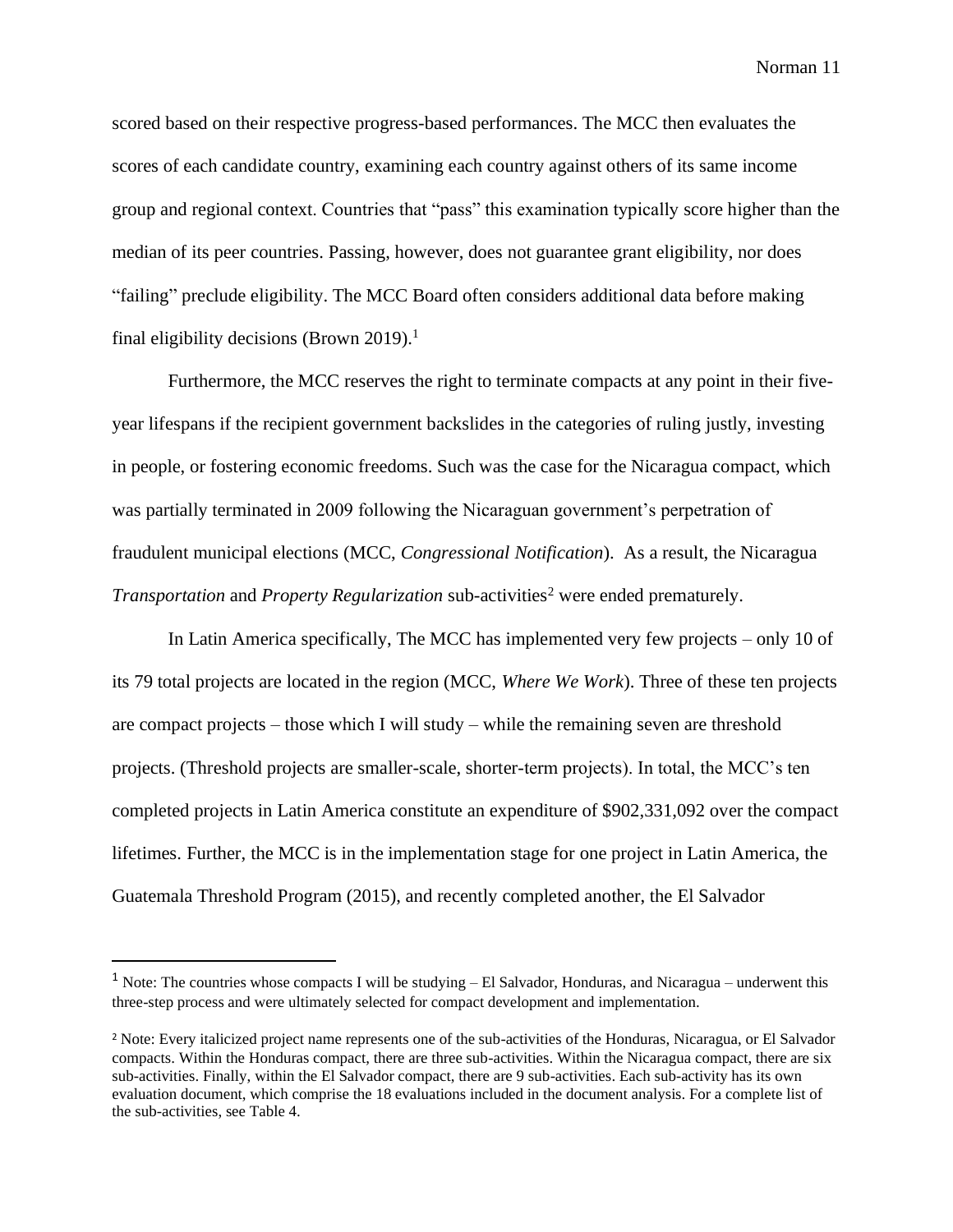Investment Compact (2014), in September 2020. Together, these projects constitute an expenditure of \$305,000,000 (MCC, *Where We Work*).

## *Foreign Aid in Latin America – Brief History & Critiques*

The United States has long contributed foreign aid dollars to Latin America, with \$181 billion expended from 1946 to 2017. Those supportive of former and current aid initiatives in the region see US humanitarian and aid dollars as beneficial to developing nations. In the late 1990s and early 2000s particularly, the US contributed significantly to post-disaster relief initiatives as well as public health campaigns (Meyer and Gracia 2019).

However, US foreign aid initiatives are also heavily criticized for doing more harm than good and for serving often-dubious political and economic interests (Harvey 2007, Mowforth 2014). The World Bank and the International Monetary Fund – in their efforts to spark economic growth in Latin American nations through market reforms – are instead criticized for indebting recipient nations and deepening class divides (Harvey 2007). US assistance dollars meant to enhance the 'rule of law' in Central America are instead criticized for training and equipping murderous regimes and paramilitary units – from the Contras in Nicaragua in the 1980s to those responsible for the Honduran military coup in 2009 (Mowforth 2014). Finally, and in recent years, US aid initiatives in Latin America have been criticized as exploitative of natural resources and of the communities of indigenous people and rural peasants that depend on these resources (Lang and Mokrani 2013).

The harshest of critics describe US foreign aid initiatives as inherently violent processes by which developing nations – and their most vulnerable citizens – are exploited to line the pockets of large corporations. Others question the intentions of US aid initiatives, claiming that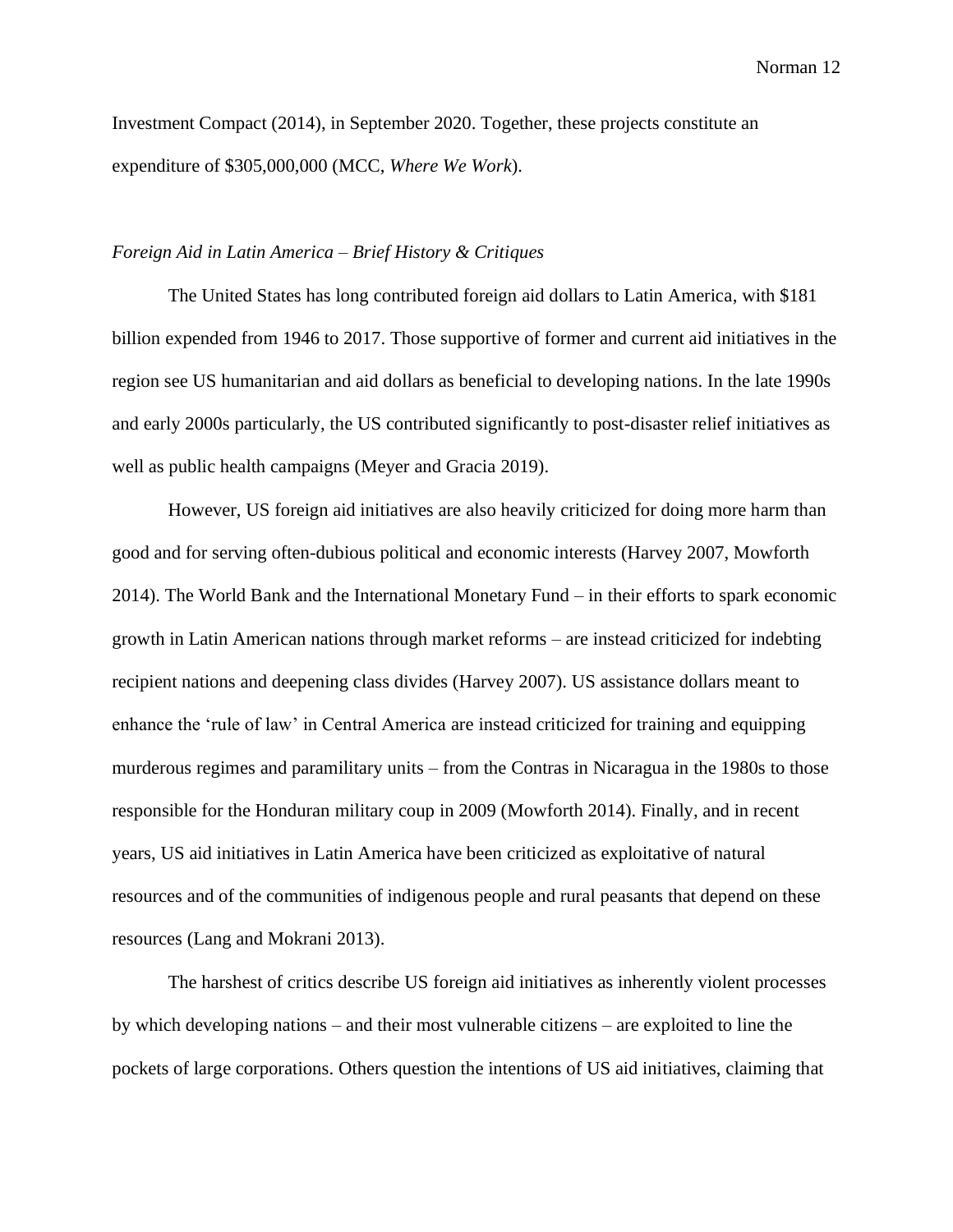they are implemented to serve US strategic interests and all but neglect beneficiary populations (Mowforth 2014). The importance of US strategic interest in foreign aid is even clearly stated in a US Congressional Research Service report – the US provides aid dollars to Latin America to "support development and other US objectives" (Meyer 2018, pg. ii). Several Latin American nations seem to share these skeptical views of US foreign aid initiatives, as both Bolivia and Ecuador expelled US development professionals, refused US-sponsored projects, and closed USAID offices in recent years (Meyer and Gracia 2019).

Following these developments in Ecuador and Bolivia, as well as independent economic growth in other large South American nations, US aid dollars in recent years have been directed toward Central American nations (Meyer and Gracia 2019). This shift is well-represented by the MCC's Latin American initiatives, as all of its compact projects are located in Central America. A final consideration for foreign aid in the region is the Trump administration's attempted rollbacks on funding and programming. When planning the 2019 fiscal year, for example, the Trump administration proposed a 34% slash to funding in Latin America (Meyer and Gracia 2019).

#### **Literature Review**

The goal of this literature review is to identify both the general evaluation practices of international development agencies as well as the specific evaluation practices of the MCC. This literature review will also outline common criticisms of these evaluation practices and ways in which they can be improved. The main criticism of these evaluations is that they are donorcentric rather than beneficiary-centric, meaning that they are written to satisfy the needs of project donors rather than to assess the extent to which projects actually aided their intended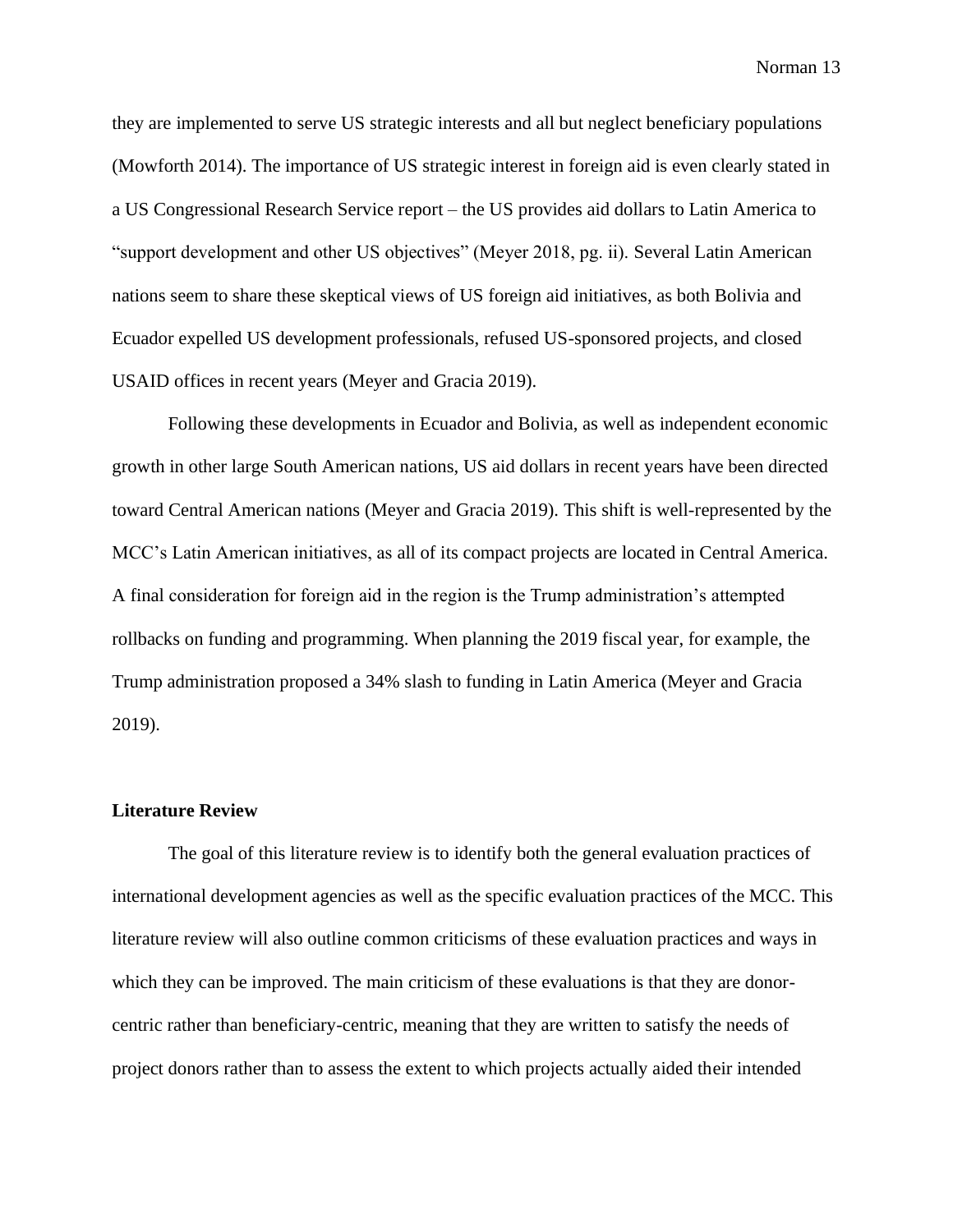beneficiaries. Specific criticisms of the MCC's evaluations are similar but also emphasize the MCC's use of questionable data and tendency to overstate impacts. Remedies to these criticisms are that evaluations be conducted in a manner inclusive to project beneficiaries and conducive to learning and improvement. This literature review also identifies the characteristics of evaluations that are both of quality and are useful. Such evaluations have a well-defined scope, accurate data, sound analysis, objective findings and conclusions, clear wording, and must actively cater to the audiences best situated to act upon the contents of the evaluation. Finally, this literature review explains and motivates the focus on Latin America by expanding upon the development challenges unique to the region. These challenges include the mass inequalities of the region, its diverse ethnic and cultural composition, its history of authoritarian regimes and political instability, and its current and historic struggles with violence and corruption. Such unique challenges demonstrate the importance of cultural context in the development process.

### *Project Evaluations in International Development – What do we know?*

Most international development agencies require the evaluation of their programs (Bamberger 2000). Often, these evaluations are conducted by independent organizations, as is the case for the MCC (Brown 2019). Although the term "evaluation" is used differently by different agencies, many of these distinguish between monitoring activities and evaluation activities. Monitoring typically occurs during the implementation phase of a project and seeks to measure the extent to which the project is progressing according to plan. Evaluation activities, however, occur after a project has been completed and seek to measure the extent to which projects either fulfilled their intended goals or enacted change in recipient communities (Bamberger 2000).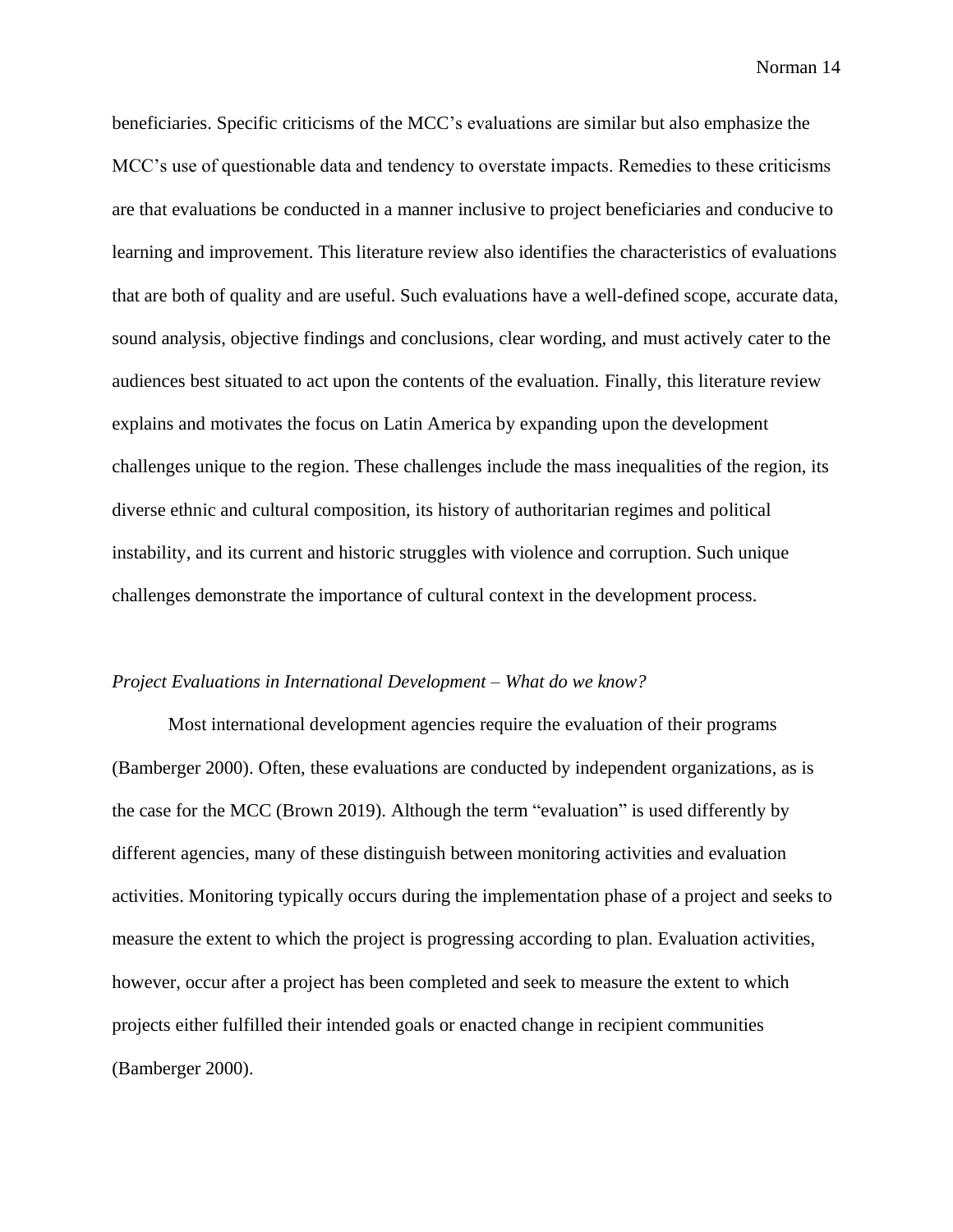The usefulness of current evaluation methods in the international development field is questioned. At a minimum, monitoring and evaluation activities are useful to international development agencies in their fundraising efforts. When these agencies are able to demonstrate quantifiable results and measurable impacts to donors, donors are more likely to continue to fund these projects. Projects without measurable results or with ostensibly-weak impacts, on the other hand, are likely to receive less funding (Hayes, Introna et al. 2018, Brown 2019). International development agencies, consequently, have adapted to fit this results-based format. Such is the case for the MCC, which heavily values its ability to demonstrate measurable results for each of its projects (Sturdy, Aquino et al. 2014). This results-based approach is sometimes criticized as donor-centric, meaning that evaluations are designed to please and privilege donor entities. (Hayes, Introna et. al 2018; Chouinard and Hopson 2016). Further criticisms suggest that evaluations in international development were "borne out of the need of funding agencies," designed only to meet donor requirements (Chouinard and Hopson 2016, pg. 250). As a result of this alleged donor-centricity, the "real" question of impact – the extent to which programs actually benefitted its intended recipients – goes unanswered in these evaluations. Further, learning and improvement opportunities are often forgone (Guerra-López and Hicks 2015). These critcisms extend beyond the theoretical; a meta-analysis of 71 evaluation documents found most to prioritize donor accountability purposes over the portrayal of project impact on beneficairy communities (Chouinard and Hopson 2016).

Despite these criticisms, evaluations still have the potential to improve. If evaluations are conducted in a manner conducive to learning, improvement, and inclusivity, they have the capacity to examine both the effectiveness of development interventions and their impacts on beneficiaries (Hayes, Introna et al. 2018; Peters 2016).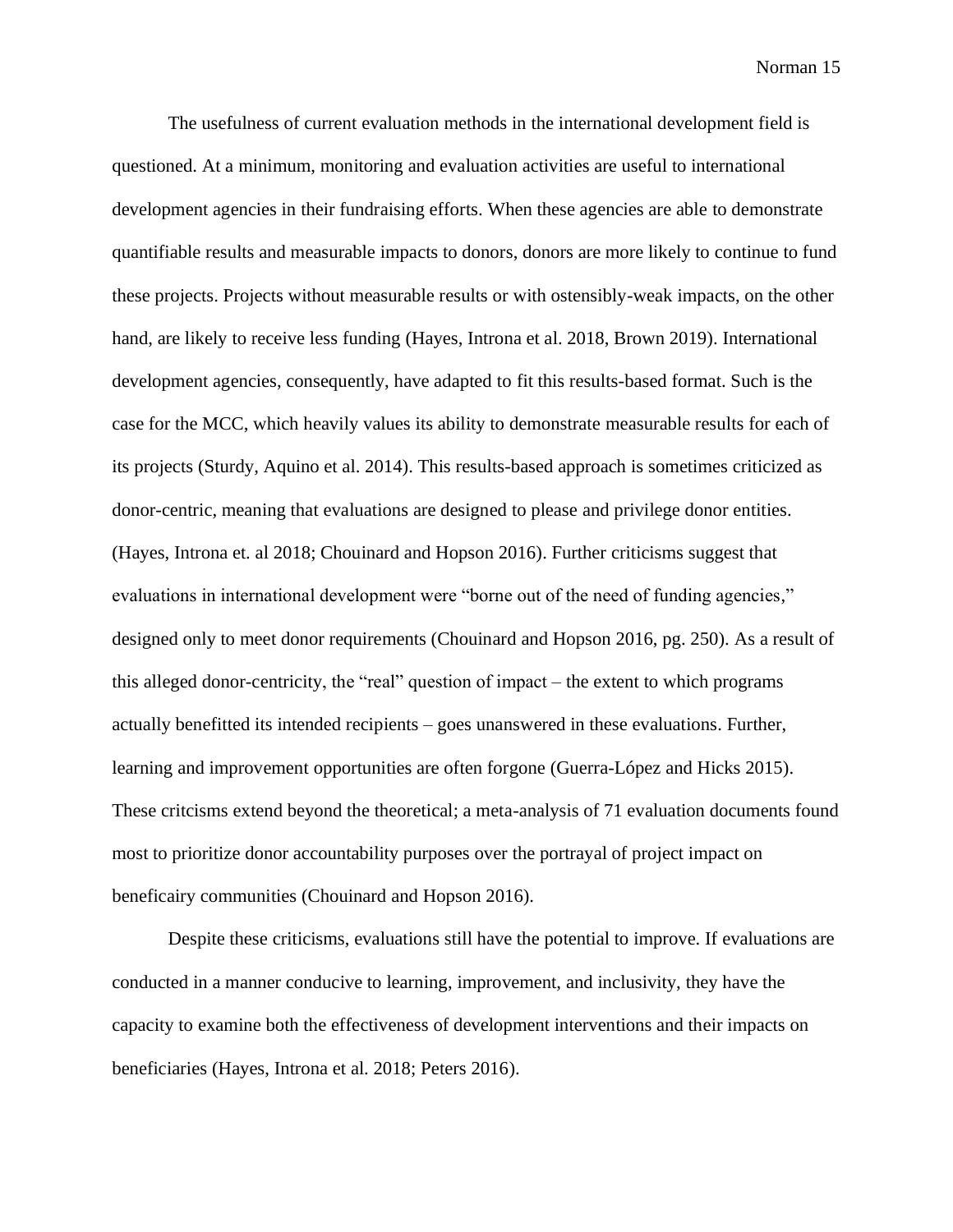To remedy concerns surrounding donor-centricity and the subsequent exclusion of project beneficiaries in the evaluations process, evaluators have designed several methods. The first of these are participatory and thematic evaluation methods (Bamberger 2000; Guerra-López and Hicks 2015). Participatory evaluations use qualitative methods to give voice to vulnearble stakeholders and intended project beneficiaries in both the project implementation and evaluation phases. Thematic evaluations take this a step further, examining the effects of an international development intervention from the perspective of a specific group, such as indigenous peoples or women (Bamberger 2000). These methods can serve to answer the question of project impact by directly seeking the opinions and experiences of those affected by the project. Ideally, these qualitative methods are meant to complement and be integrated with other quantitative evaluation data. Another method to promote inclusivity in the evaluation process is publishing evaluations in the native language(s) of recipient countries (Hayes, Introna et al. 2018). Finally, it is recommended that evaluations move to promote an approach of learning and improvement rather than a mere display of project results (Archibald, Sharrock et al. 2018). From such an approach of learning, future projects can capitalize on insights from previous evaluations, incorporating methods to foster inclusivity in both the implementation and evaluation phases.

### *What makes a quality evaluation?*

In addition to these concerns on the goals and inclusionary character of evaluations, it is also important to explore the structural making of a quality evaluation. Four criteria contribute to evaluation quality – a well-defined scope, accurate data, sound analysis, and objective findings and conclusions (Schwartz and Mayne 2005). First, a well-defined scope, which clearly defines the objectives, purposes, and range of evaluations. Second, accurate data, which provides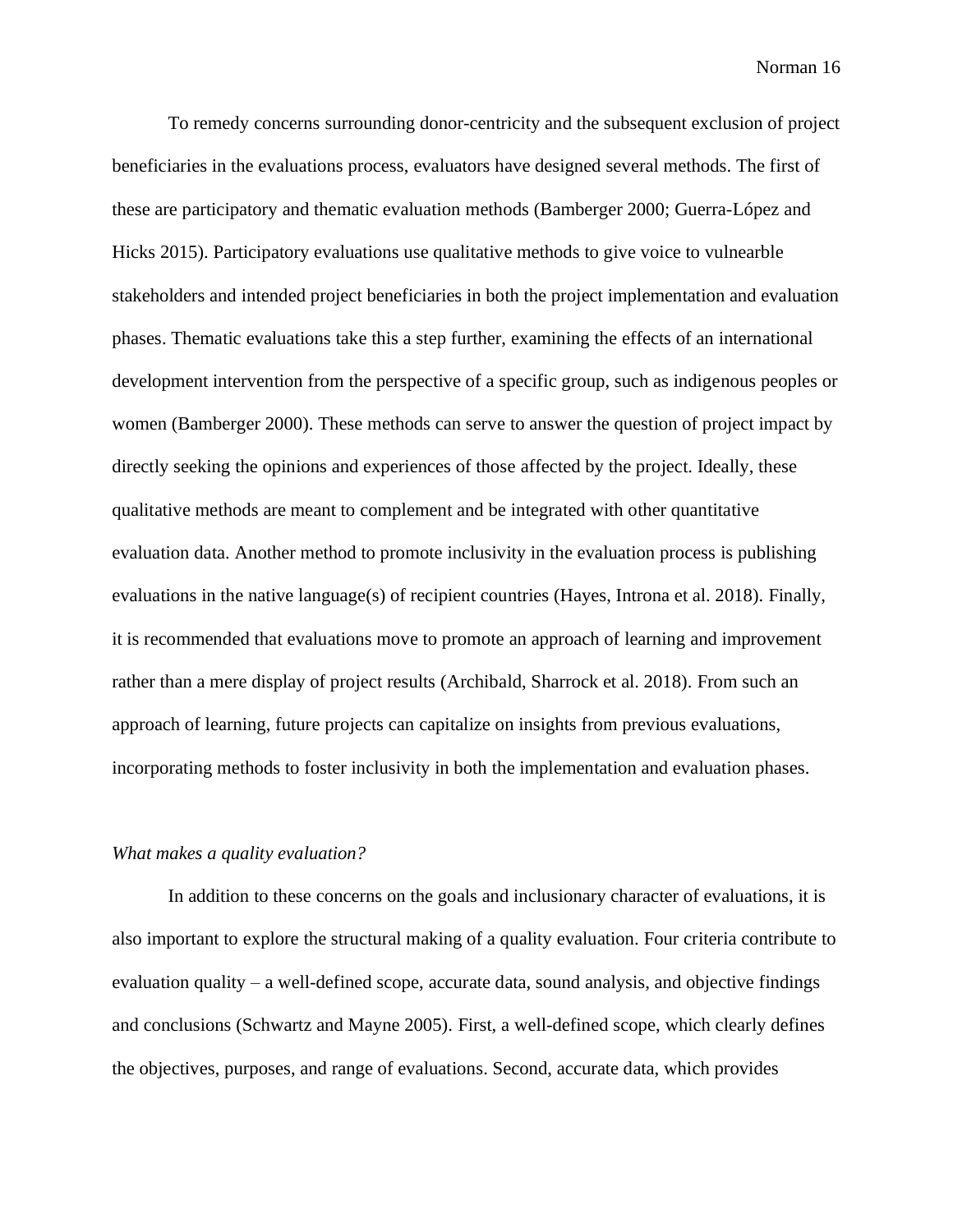evaluations with validity, reliability, and replicability. Next, sound analysis, which ensures that data are analyzed with robust methodologies. Finally, objective findings and conclusions ensure that these findings and conclusions are supported with reliable data and are presented objectively. For complete definitions of these criteria, see Table 3.

However, quality evaluations should also be useful, providing insights and facilitating future learning. For an evaluation to be useful, the evaluator must consider her audience(s) and what these audience(s) needs from the evaluation (Grasso 2003). Regarding the first consideration, a useful evaluation must cater to the primary audience of the evaluation – likely the organization that commissioned it – as well as those audiences best positioned to do something with the contents of the evaluation. In the context of international development, this audience is likely the managers and implementors of the evaluated projects. If evaluation contents are suited to this audience, the evaluation can impart learning and facilitate structural improvements for future projects (Néstor Feinstein 2012). Finally, to create a useful evaluation, the evaluator must fulfill the needs of her audiences. To do so, she must provide pertinent information in an easily understandable, clear, and effective manner (Grasso 2003).

#### *How does the MCC Compare: A look into its evaluation methods*

The MCC highly values the ability to demonstrate measurable results from its projects. As such, it strictly adheres to a result-based approach and measures these results in all phases of the compact – from compact development, to implementation, to completion (Brown 2019). In the development stage, the MCC predicts economic rates of return for its projects, or the anticipated net economic benefits that project beneficiaries will receive once a project has been implemented (Brown 2019). In the implementation phase, the MCC monitors the ongoing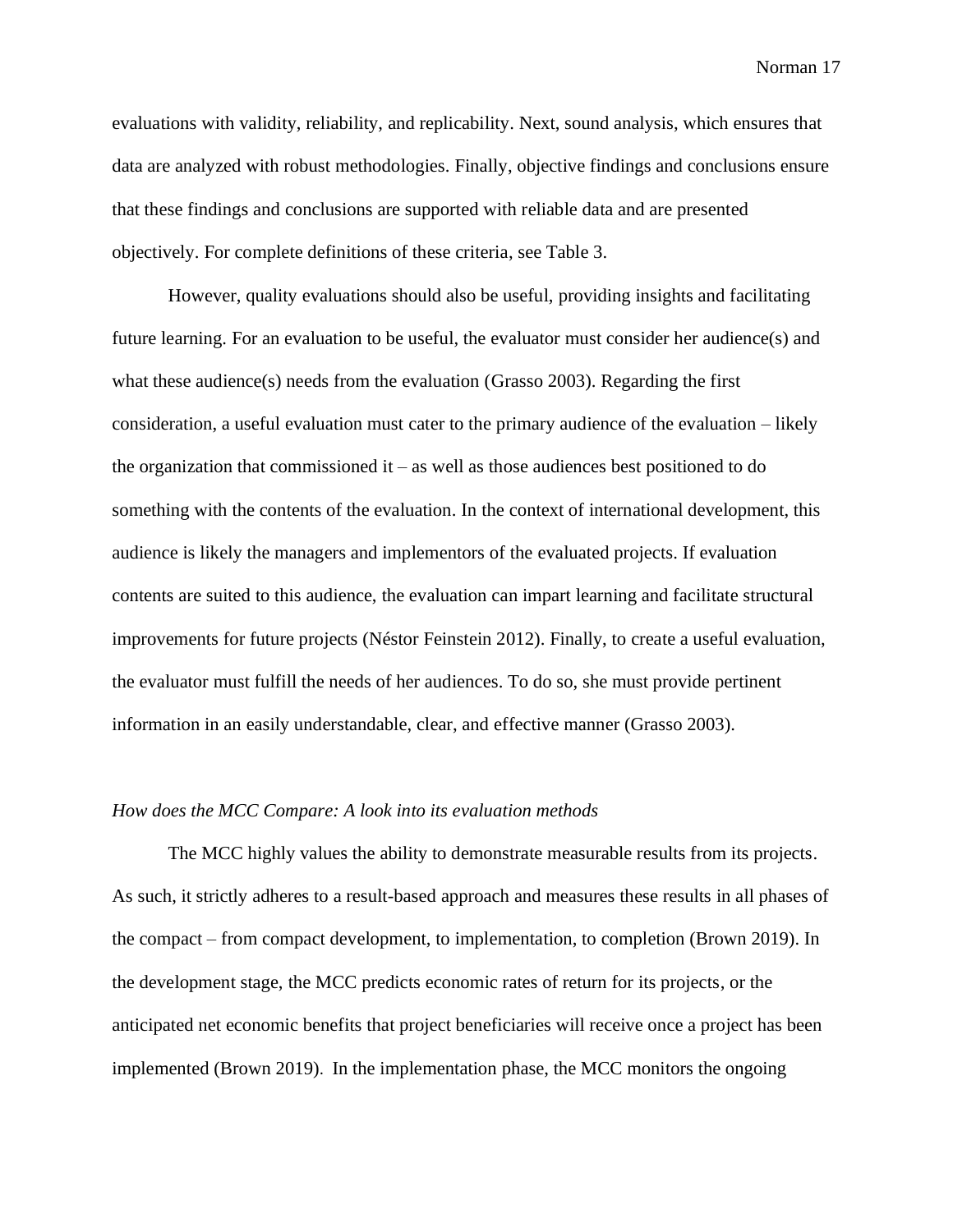results of its projects. To do so, it appoints an MCC staff member to each project to oversee monitoring and evaluation (M&E) efforts and creates an entire M&E unit for each project. To actually monitor compact progress, this unit collects quarterly data and compares it to the development-phase predictions (Brown 2019, Sturdy, Aquino et al. 2014). After compact completion, the MCC contracts external, independent agencies or individuals to conduct evaluations. These agencies or individuals report to have complete freedom regarding evaluation design, implementation, and findings (Sturdy, Aquino et al. 2014). Once complete, the MCC publishes these evaluations on its website, regardless of the findings.

The MCC distinguishes two evaluation categories – impact evaluations and performance evaluations – along with a third category that combines the two, called "multiple." Of the two categorizations, impact evaluations are the more costly, as they seek to measure changes directly attributable to MCC interventions. In other words, these evaluations estimate a counterfactual, depicting what would have happened to project beneficiaries had the project not occurred (Sturdy, Aquino et al. 2014). Performance evaluations, on the other hand, measure the extent to which a project completed its goals and remained true to its originally envisioned purposes (Brown 2019). As of August 2019, the MCC has published 32 impact evaluations and 51 performance evaluations. For its Latin American projects specifically, the MCC has published eight performance evaluations, six impact evaluations, and four multiple-method evaluations (MCC, Independent Evaluations).

Finally, the MCC uses multiple independent agencies and private individuals to evaluate its compacts. For its Latin American compact projects alone, the MCC contracted three separate agencies and six private individuals (MCC, Independent Evaluations). Given the variance in evaluators, the evaluations themselves vary in structure, design and methods.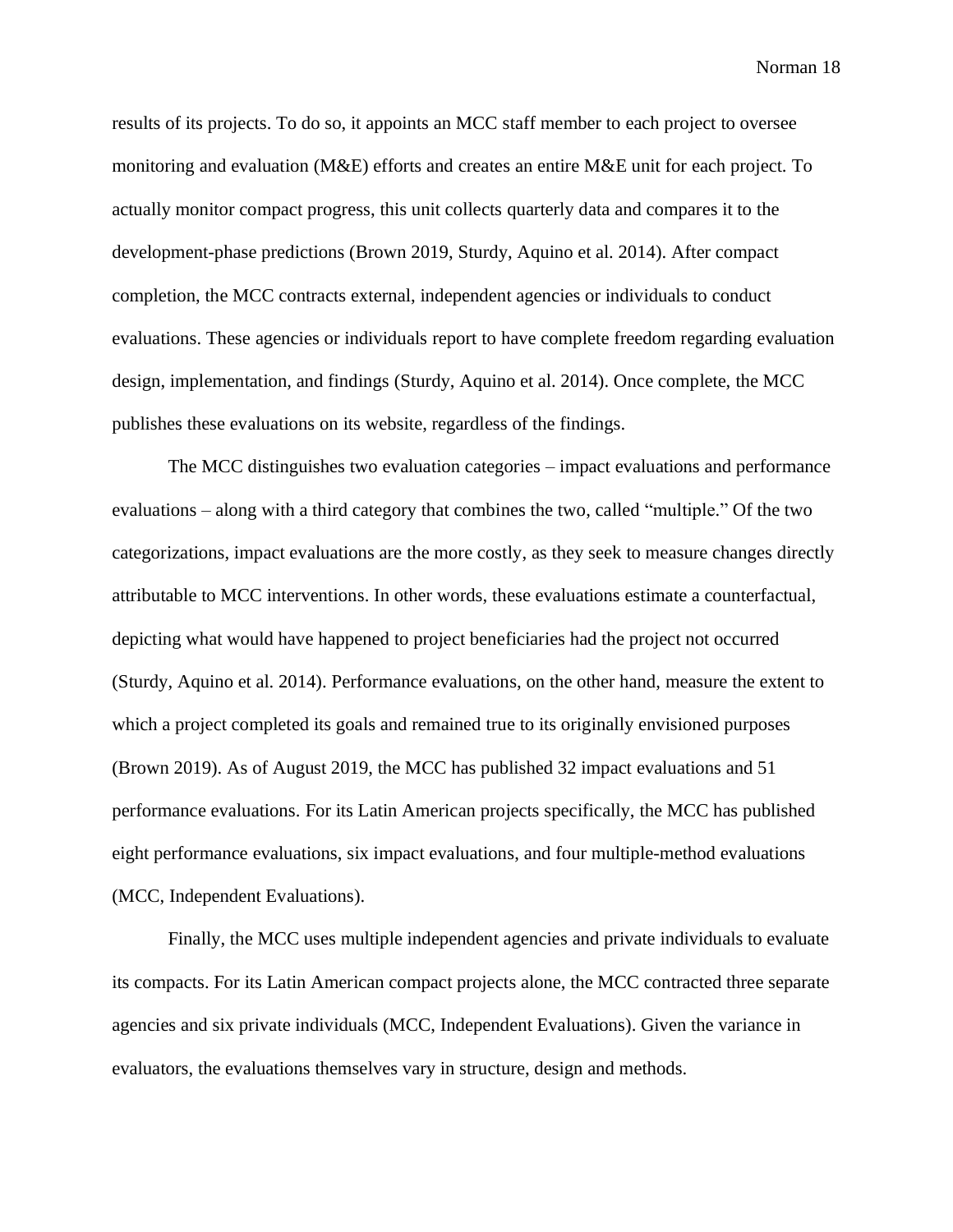## *What are the criticisms of the MCC's evaluation efforts?*

Given the MCC's results-based approach and desire to show concrete findings from its projects, its first wave of evaluations were primarily impact evaluations – those that seek to establish counterfactuals. However, these early impact evaluations faced many problems and were criticized by outside entities such as the Government Accountability Office (GAO). The primary problems that these early evaluations faced were: a disconnect between program design and implementation and evaluation design; a failure to assess impacts along the causal chain; and a failure to allot sufficient time to evaluations efforts. The result of these issues was an overall difficulty in establishing sound counterfactuals to the MCC projects and a consequential failure to accurately demonstrate the effects of MCC interventions on intended beneficiaries (Sturdy, Aquino et al. 2014).

Since discovering the difficulty associated with producing sound impact evaluations, the MCC claims to have improved its program design and impact measurement practices (Brown 2019). The main strategy to do so is an increased selectivity in using impact evaluations versus performance evaluations (Sturdy, Aquino et al. 2014). Such an increased selectivity in producing impact evaluations means an increased reliance on performance evaluations, which seek to examine the extent to which projects achieved their original goals (Archibald, Sharrock et al. 2018, Brown 2019). Although the MCC has claimed to strenghten its performance evalutions by designing them as more conducive to learning, they cannot show direct project impact on beneficiaries (Sturdy, Aquino et al. 2014).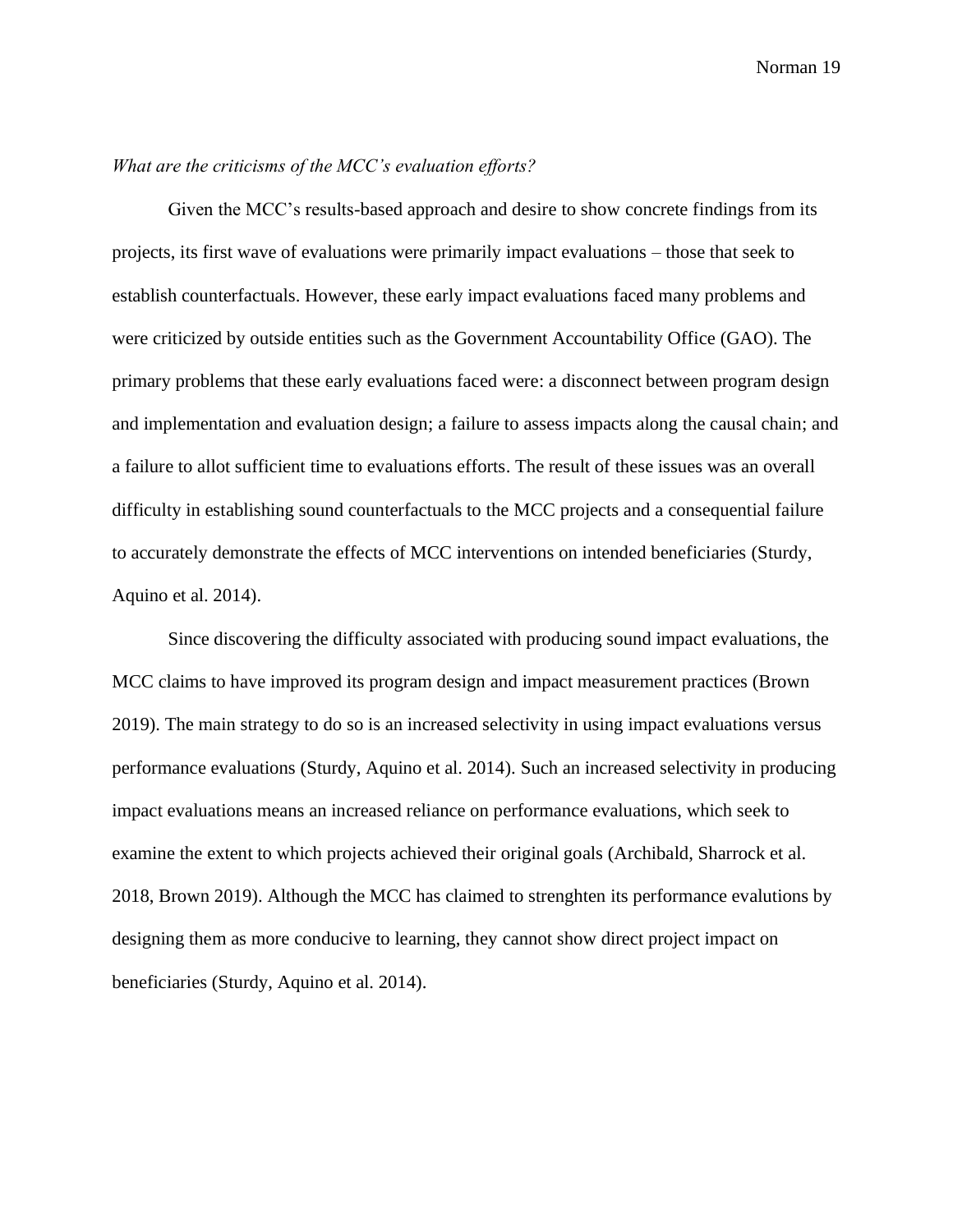## *Why Latin America?*

As described in the previous section "*Foreign Aid in Latin America – Brief History & Critiques*," the United States has had a long and complicated presence in Latin America. Indeed, the US's propagation of neoliberalism in the region is motivation enough to study development with a Latin American lens (Blandón 2001). However, there are other factors that motivate the regional focus of the present study, including the region's inequality, ethno-cultural diversity, and history with authoritarianism, political instability, and violence. The interplay of these factors make difficult the extrapolation of study from one region to another; it would be reductionist to assume that all developing regions face the same problems, and that these problems can be solved with the same solutions.<sup>3</sup> As such, development initiatives – and their subsequent evaluations – should be examined in specific, regional contexts (Romero 2005).

The first of these factors is societal inequality. Although inequality is prevalent in both developed and developing regions, inequality in Latin America has been recognized as the most extreme since the 1980s (UNDP 2019). This inequality manifests not only in income disparities but also in disparities in access to services, such as healthcare, education, and sanitation (Flores et. al 2013; Rivero 2000; Ramírez 2014; Kliksberg 1999). In Honduras, Nicaragua, and El Salvador specifically, poverty proliferates, with 75.1% of Hondurans, 64.6% of Nicaraguans, and 42.1% of Salvadorans living in conditions of poverty or extreme poverty (CEPAL 2019). This poverty is also accompanied by inequality. According to the Gini Coefficient, which represents inequality along a scale of zero (perfect equality) to one (perfect inequality), Honduras and Nicaragua fall into the second-highest category of inequality. Although El Salvador fell into the

<sup>&</sup>lt;sup>3</sup> Note: Ironically, and as I will discuss in the Results and Discussion sections, the MCC adheres to this reductionist approach to development.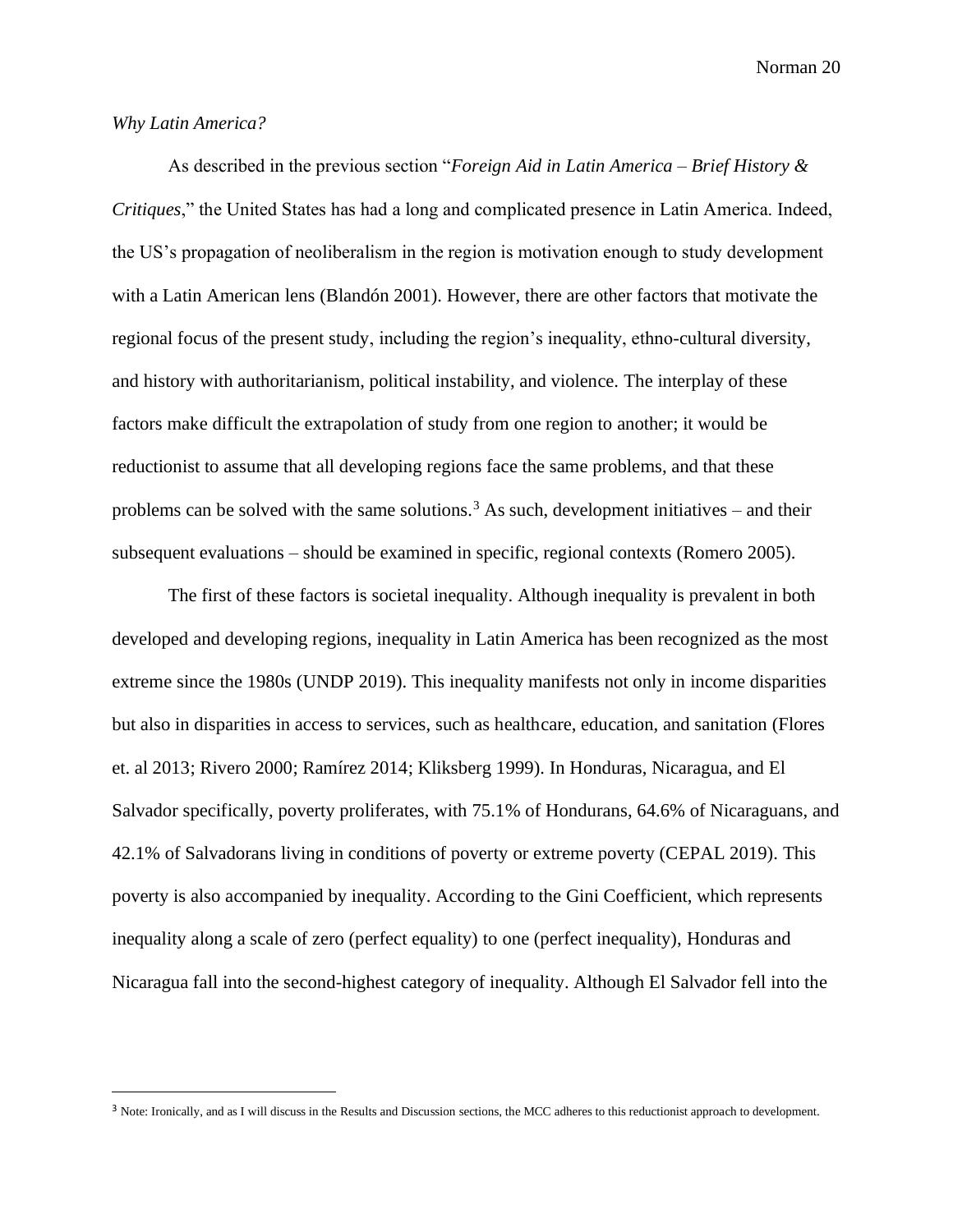lowest Latin American category of inequality (receiving between a 0.378 and 0.418), this classification aligns it with present-day Venezuela.

Unfortunately, such inequality often disproportionately affects ethnic minority groups, such as indigenous and afro-descendent populations. These inequalities can be traced back to the colonial period, during which the Spanish and Portuguese enslaved indigenous peoples and stolen Africans (Quijano 2000; Flórez, Medina et. al 2003; Deruyttere 1997; Telles and Flores 2013). The power dynamics of colonialism have persisted – the wealthiest of Latin Americans are often direct descendants of European colonizers and oligarchs. The most impoverished and disenfranchised groups, conversely, are indigenous and afro-descended (Flórez, Medina et. al 2003; Deruyttere 1997; Costa 2012). Honduras, Nicaragua, and El Salvador each have significant – although minority – populations of indigenous peoples, with these groups comprising 15%, 5%, and 7% of the national populations, respectively. Afro-descendent populations are much smaller, comprising 1.4% of the Honduran population, 2.8% of the Nicaraguan, and 0.1% of the Salvadoran. Regardless of population size, both of these groups are more likely to live in conditions of poverty than are their non-minority counterparts (Banco Mundial 2018, Deruyttere 1997).

The ethnic diversity of Latin America – independent of its relation to socioeconomic inequalities – motivates the regional examination of Latin America. For example, culture and shared values may vary significantly by ethnic group; indigenous peoples and certain afrodescendant populations may practice distinct religions or hold non-Western world views (Romero 2005). Certain indigenous groups, specifically, may adhere to non-accumulative conceptions of wellbeing or may value services other than access to formal education or healthcare (Deruyttere 1997).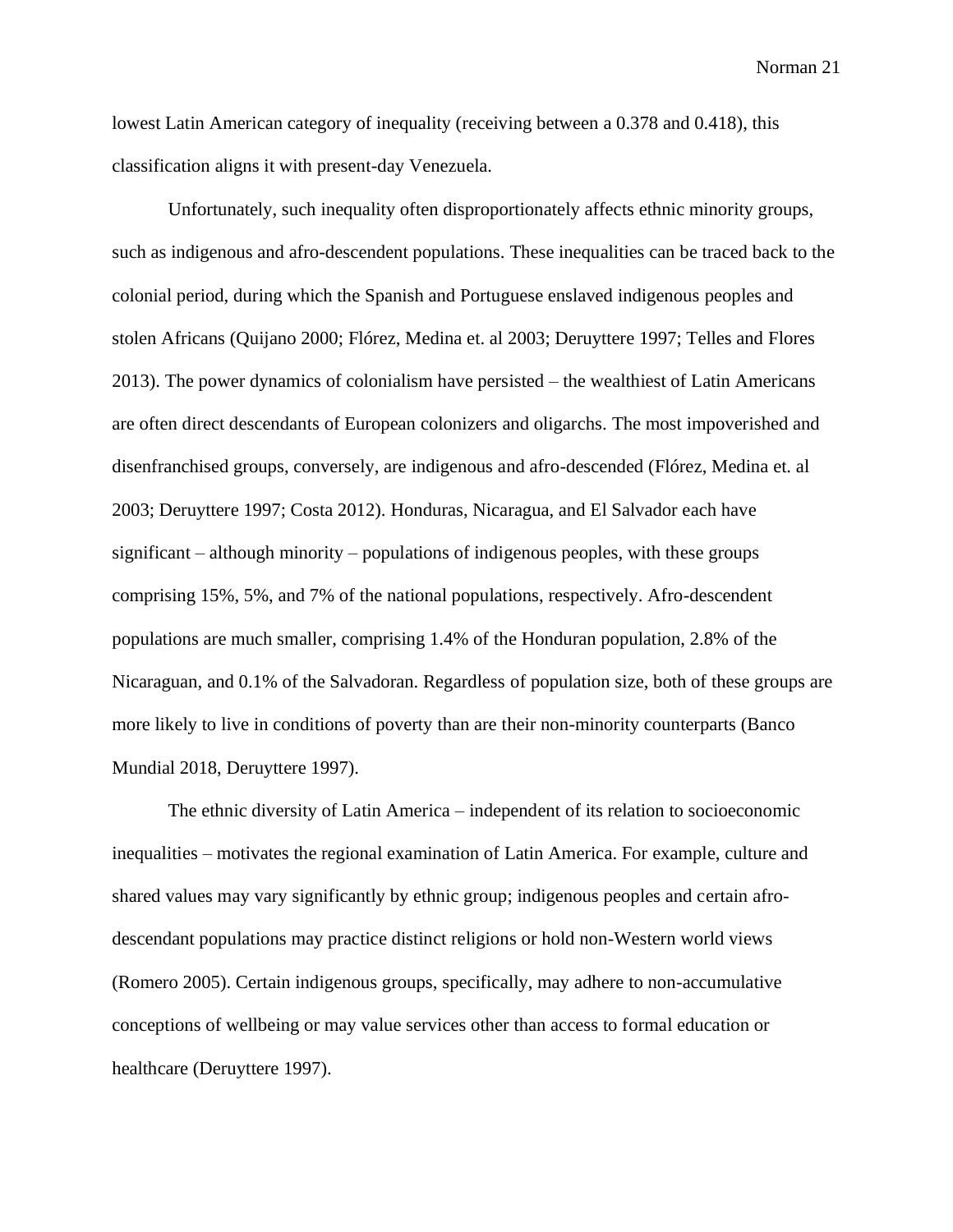Other factors important to the isolated study of Latin America are the region's histories of authoritarian regimes, political instability and violence. These factors – and especially those of instability and authoritarianism – have plagued almost every Latin American nation (Díaz, 2014; Ducatenzeiler, 1994; Winton 2009; Blanco 2008). Honduras, Nicaragua, and El Salvador are no exceptions, having experienced both historical and present-day instability and borderline authoritarianism (García-Pinzon and Rojas Ospina 2020; Chaguaceda 2015; Herrera 2018). The twentieth century for these three nations was particularly marked by military dictatorships, and present conditions are not much brighter. In 2009, for example, the Honduran government was overthrown via a military coup d'état (Herrera 2018). The democratic conditions of Nicaragua have rapidly deteriorated following a series of fraudulent elections, beginning in 2008, and the violent repression of civilian protests in the spring of 2018 (MCC, Congressional Notification 2009; GIEI 2018). And, El Salvador's President, Nayib Bukele, continually slides toward militant authoritarianism (García-Pinzon and Rojas Ospina 2020). Conditions of authoritarianism and instability are not only threatening to democratic processes but have also been shown to perpetuate societal inequalities (López 2018). What's more, the violence associated with the traffic of narcotics both contributes to existing levels of instability and encourages mass exoduses in the form of emigration (Winton 2009; Jiménez 2016).

Although the above-described factors are by no means an exhaustive list of the characteristics unique to Latin America and important to its discourse of development, they regardless serve to motivate the present investigation and justify its regional focus.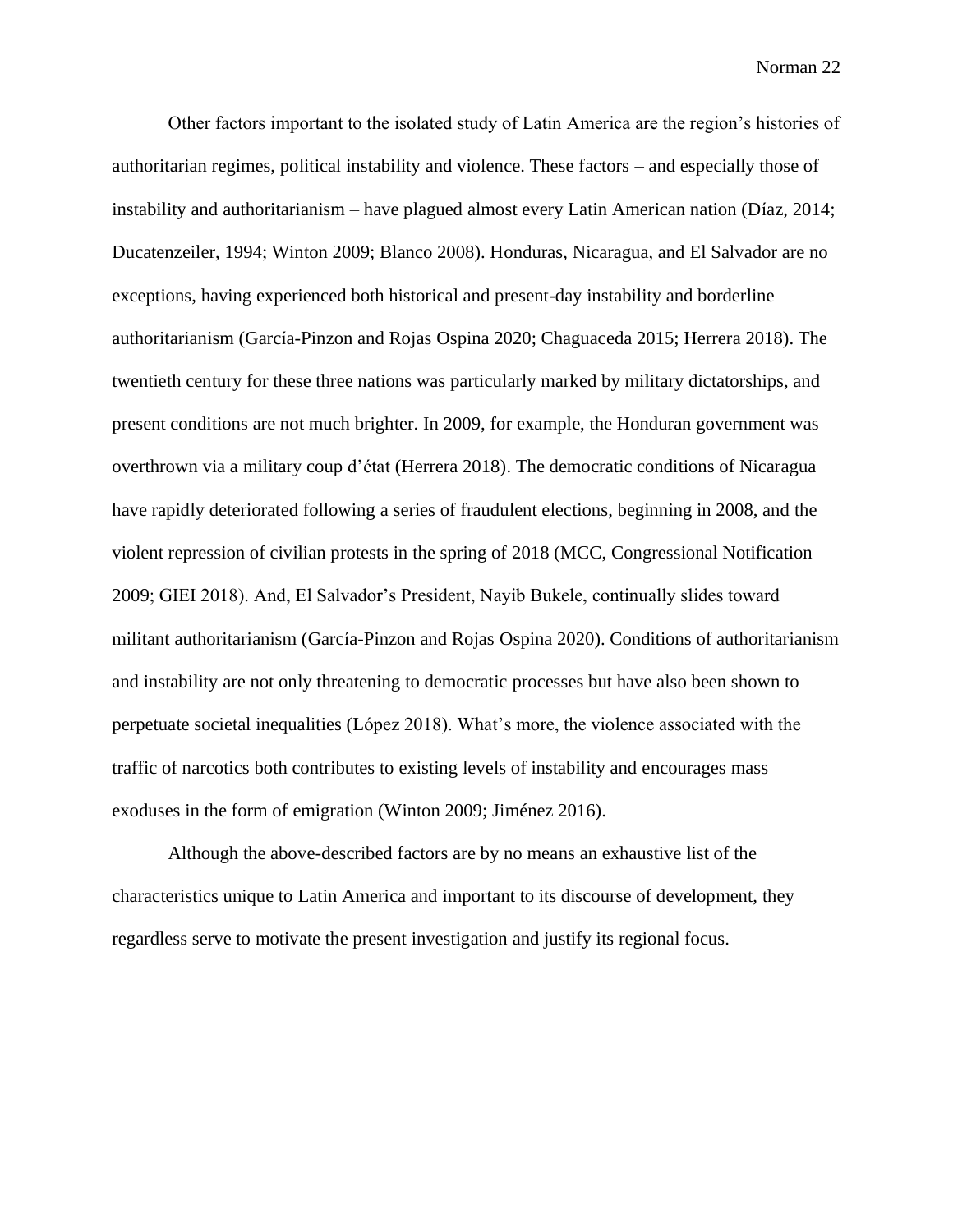## *What can we learn from project evaluations & why do we care?*

Given the questionable usefulness, quality, and inclusivity of evaluations in the international development field, the act of assessing the MCC's Latin American compact evaluations can have important implications for future and ongoing projects – and their respective evaluation practices – in the region. An analysis of evaluations can show whether modifying evaluation practices, such as reducing variation in evaluators and standardizing evaluation structure, can improve evaluation quality. This analysis can also show whether the MCC is learning from previous projects and applying this learning to future projects. Finally, this analysis can show whether MCC-sponsored evaluations are donor-centric and fail to meaningfully consider project beneficiaries.

If evaluations do fall short in their inclusion of beneficiaries, my analysis can have important recommendations for evaluation improvement. Especially because the evaluations included in the analysis share a common geographic space, these recommendations can be regionally specific and suggest best practices for a culturally competent development process. These potential insights are particularly important given the ongoing nature of MCC implementation efforts for the Honduras Threshold Program and imminent evaluation efforts for the El Salvador Investment Compact.

Regardless of my findings, the act of assessing these evaluations is important because the MCC annually spends hundreds of millions of dollars globally, and tens of millions of dollars in Latin America. It is important to ensure that these multi-million dollars projects are being evaluated effectively and are assessing the extent to which the MCC has achieved its primary goal – poverty reduction in beneficiary populations (Brown 2019). Subsequent to this point is that, if individuals have confidence in the evaluations, they will also have confidence in the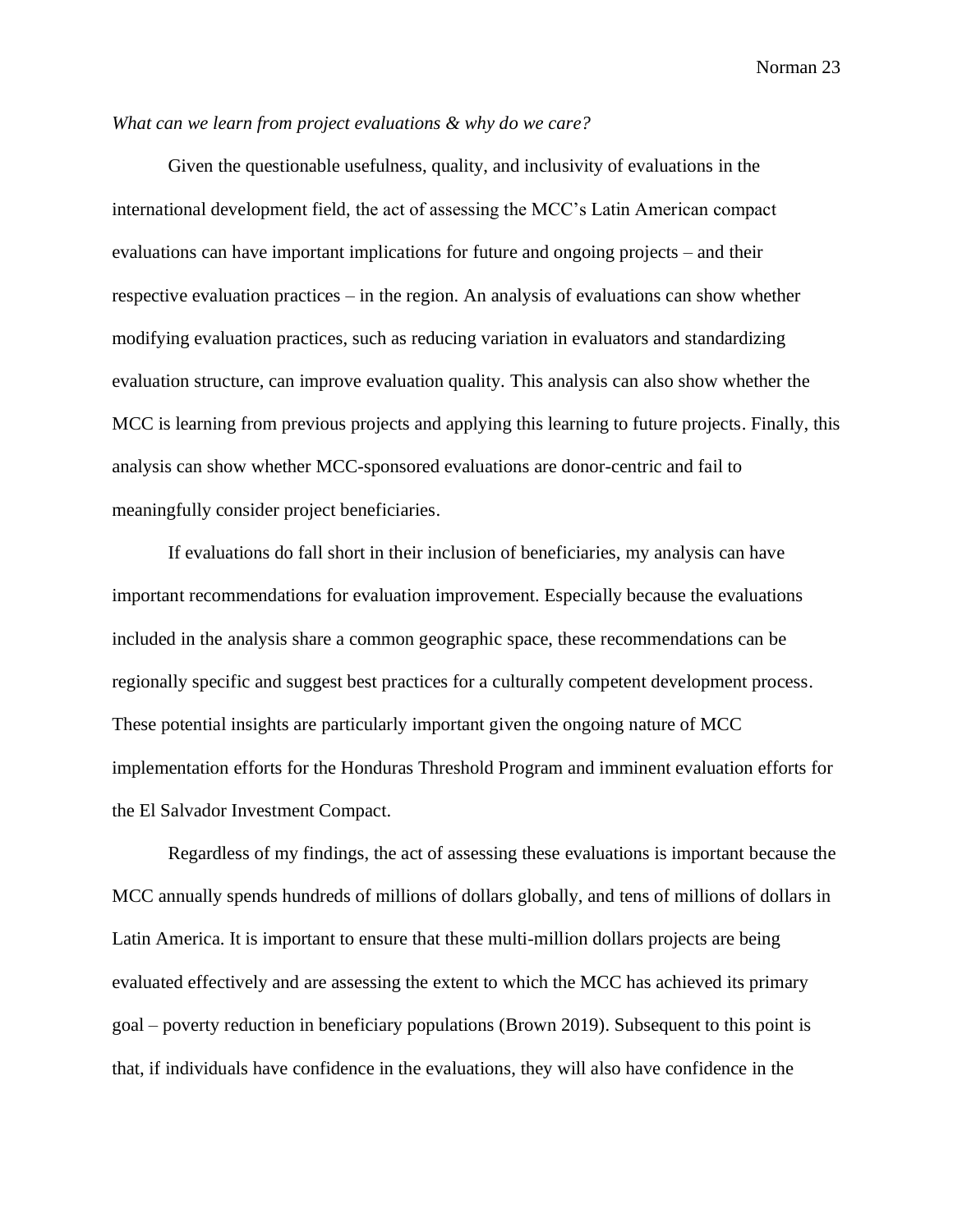evaluation findings, which could then inform the role of aid in the region. However, if evaluations and their findings are doubted, there is no real, reliable way to determine if aid is effective. Finally, because international development initiatives in Latin America are often criticized as exploitative and extractive, it is important to ensure these evaluations are not overstating or misinterpreting results, and that projects are, at the least, doing no harm (Lang and Mokrani 2013).

#### **Hypotheses & Expected Observations**

*Hypothesis 1:* Evaluations appear to employ technically-sound procedures but, on closer analysis, actually prioritize form over substance. Further, I predict significant variation in structure and quality across reports and across evaluators.

Expected Observations: On the individual evaluation level, methods are consistent, and structure is appropriate. But, findings do not truly, or only weakly, answer the questions they asked. The central questions of impact and/or performance remain unanswered. Further, when evaluations are cross-compared, significant structural differences will emerge, and some evaluations will emerge as superior to others.

*Hypothesis 2*: Evaluations sponsored by the MCC overstate the impact and successes of MCC projects. Evaluators, although supposedly independent, feel beholden to the expectations of the MCC.

Expected Observations: Secondary reports do not affirm the findings found in the MCCsponsored reports and/or suggest that the MCC-sponsored reports have overestimated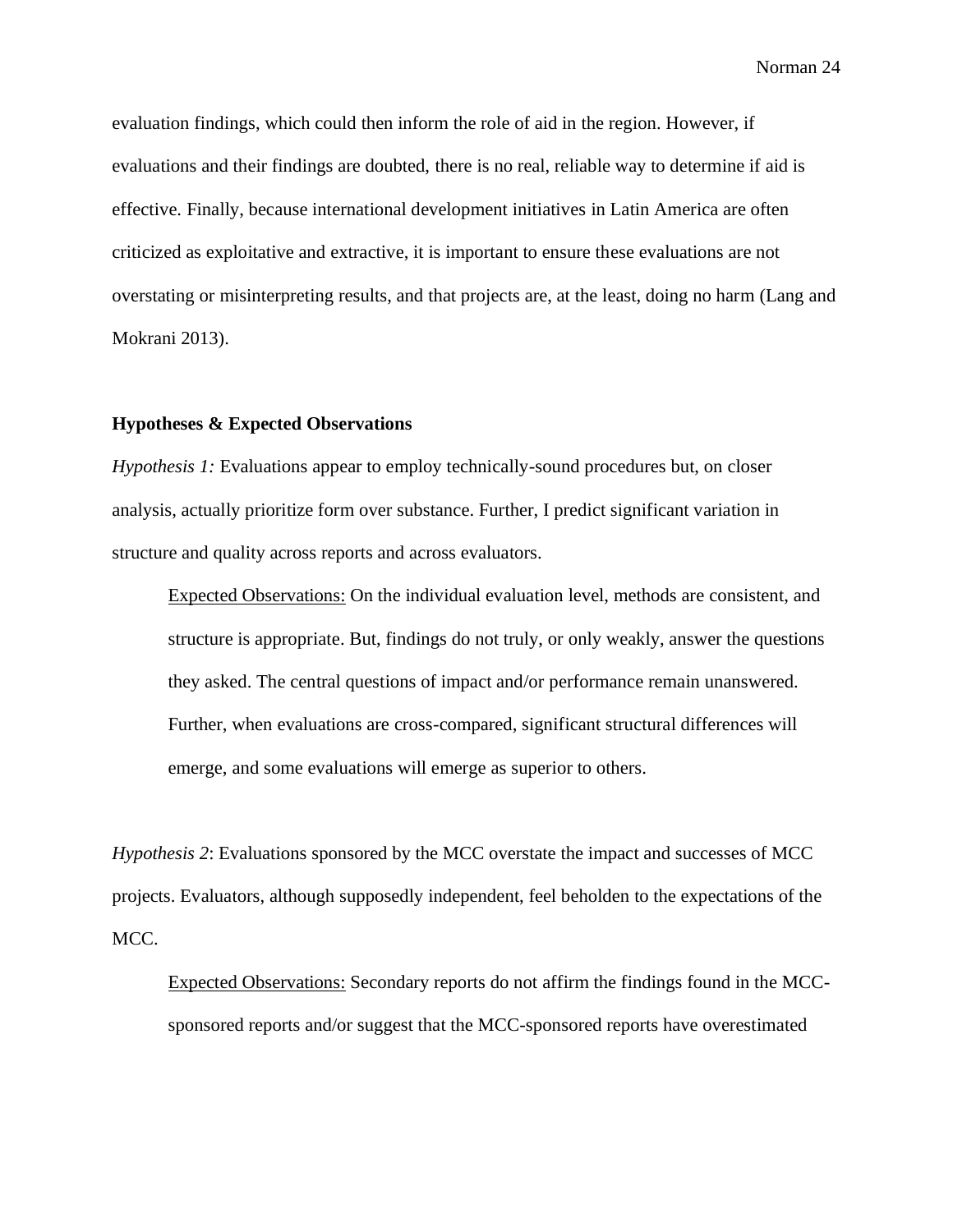findings. Evaluators indicate through interview answers that they did not feel truly independent when conducting evaluations.

*Hypothesis 3*: MCC evaluations are donor-centric rather than beneficiary centric, prioritizing the financial, result-based needs of donors rather project impact on beneficiaries.

Expected Observations: Evaluations are structured and worded to appeal to the economic priorities of priorities of donors, particularly emphasizing macroeconomic growth over the benefits experienced by individual beneficiaries. Effects felt by beneficiaries such as improved quality of life or poverty eradication are neglected in favor of macroeconomic advances felt at a national level.

#### **Methodology**

### *Why the Case Study?*

A case study enables me to draw conclusions across the MCC's three Latin American compact projects and their respective evaluations. My case study will include varied methods, including a document analysis of the evaluations from these projects and interviews with the creators of these evaluations. By both analyzing the evaluations themselves and speaking to individuals intimately acquainted with the evaluation process, I will be able to explore these intricacies of these documents and illuminate my findings with human perspectives perhaps not discernable from my preliminarily analysis.

The evaluations I will study represent the entirely of those published for the MCC's Latin American compact projects. Again, these compact projects are 5-year, large-scale grants to countries that satisfy all of the MCC's eligibility criteria. Since its inception, the MCC has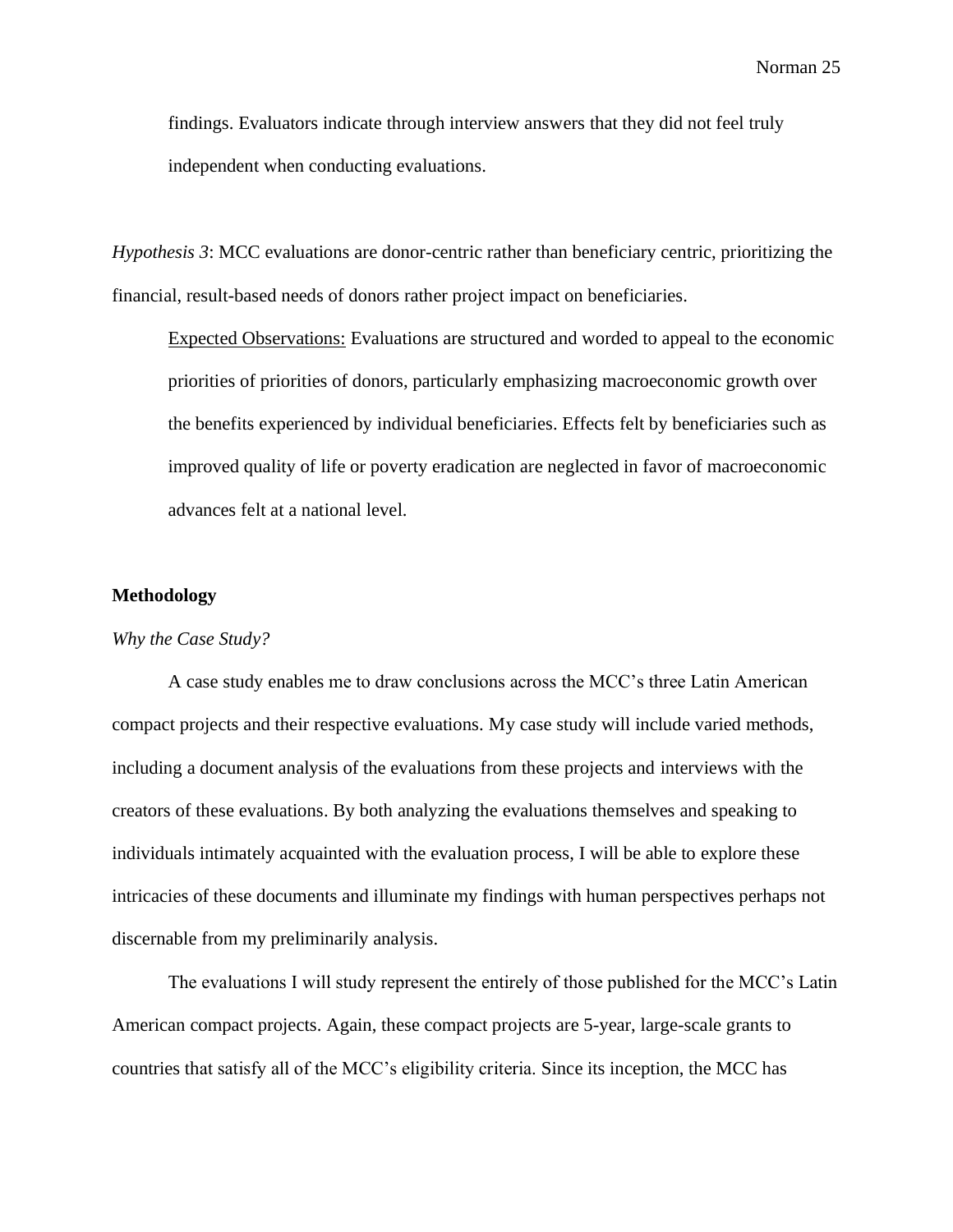completed three compact projects in Latin America – the El Salvador Compact (2006), the Honduras Compact (2005), the Nicaragua Compact (2005).

I have chosen to analyze only the evaluations for the MCC's completed compact projects. I excluded the MCC's completed threshold projects from my analysis because the MCC seldom sponsors substantive evaluations of these short-term and small-scale projects. Finally, I excluded the MCC's ongoing and recently-completed projects in Latin America – the El Salvador Investment Compact and the Guatemala Threshold program – because evaluation efforts are incomplete. I did, however, apply my findings to these projects, making recommendations to improve project trajectory, sustainability, and eventual evaluation efforts.

## *Document Analysis*

To conduct my document analysis, I used compact evaluation documents created by independent proprietors and several other evaluators. I analyzed three types of evaluations: impact evaluations, performance evaluations, and multiple-method evaluations. While the interpretation of findings considers the different goals of each evaluation type, methods remained constant. Table 4 details the 18 evaluations included in the document analysis, as well as evaluation type, year, and corresponding letter.

Each of these 18 evaluation documents corresponds to – and evaluates – a compact subactivity. The overarching country compacts are comprised of these sub-activities. Specifically, the Honduras compact has three sub-activities (and three evaluation documents), the Nicaragua compact has six sub-activities (and six evaluation documents), and the El Salvador compact has nine sub-activities (and nine evaluation documents). The names of these sub-activities – which are also the names of the evaluation documents – will be henceforth designated in italics.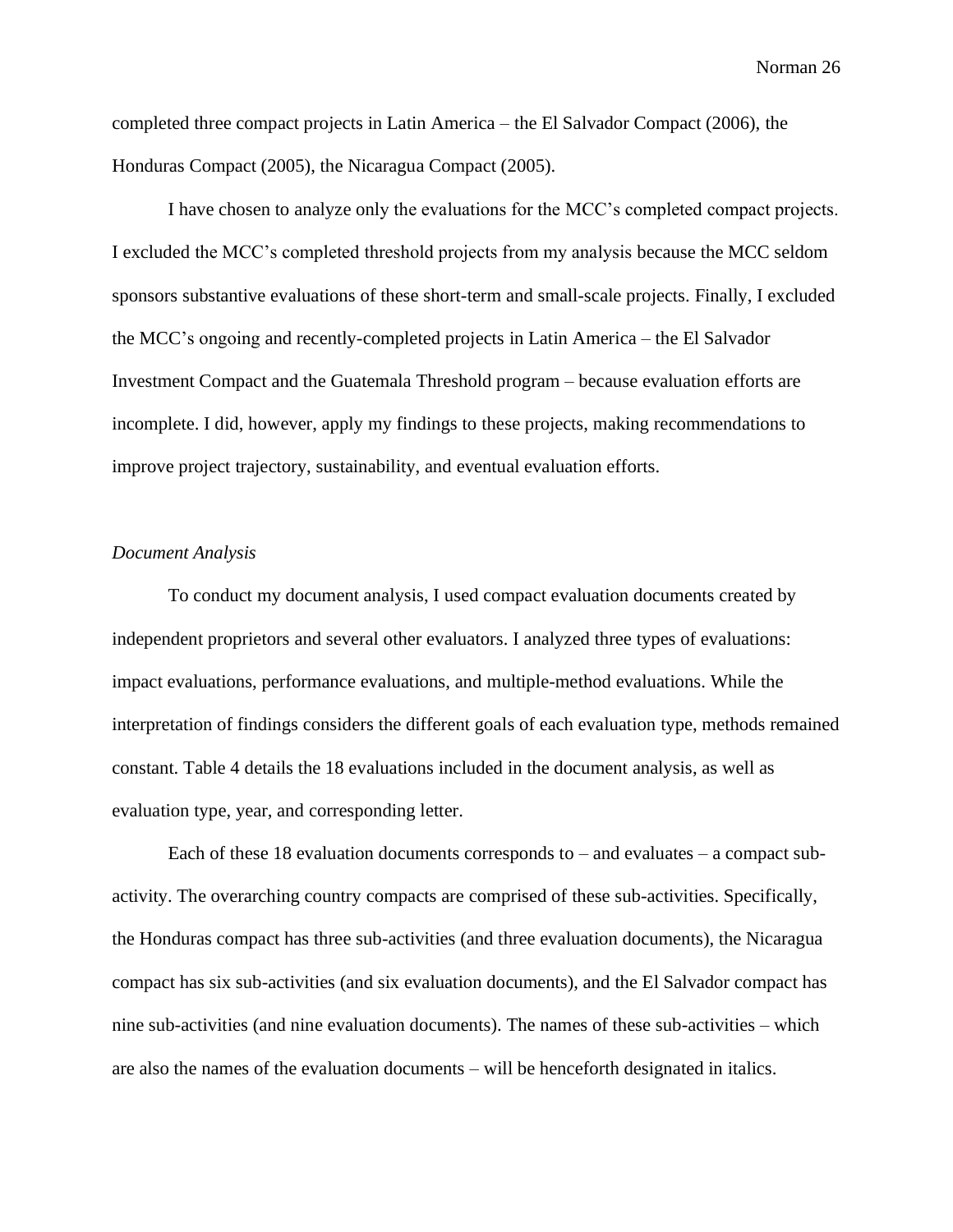I examined and assessed evaluation documents according to five qualities, defined below:

- 1.) Concurrence: Evaluate the concurrence between project goals and findings of the evaluations (Hypothesis 1)
- 2.) Consistency: Evaluate the consistency of the metrics used throughout the evaluation, as well as these metrics' appropriateness given original project design (Hypothesis 1)
- 3.) Accuracy: Evaluate the concurrence between findings of the evaluations and the findings of available secondary sources (Hypothesis 2)
- 4.) Variant Structure: Evaluate the significance of the variation in evaluation authors (and their respective agencies) on evaluation structure and findings (Hypothesis 1)
- 5.) Inclusive Focus: Evaluate the extent to which the evaluation considers project beneficiaries – and the ultimate goal of the MCC (poverty reduction) – while conducting the evaluation and drawing conclusions. (Hypothesis 3)

To score the evaluations, I used a 1-5 scale to rank the extent to which evaluations satisfied the five abovementioned steps. In this ranking system,  $5 =$  excellent;  $4 =$  good;  $3 =$  fair;  $2 =$  poor; and  $1 =$  bad. I have integrated the average evaluation score according to step of the document analysis in the Results section.

This scoring system is relative, as evaluations are compared to each other, rather than an outside standard. And, although the scoring process is inherently subjective, I used a clear scoring rubric that ensures consistency and enables replication (see Appendix 1).

To actually perform each of the five steps in my analysis, I used separate processes. To execute step one, I manually compared the original project goals listed in the evaluations and the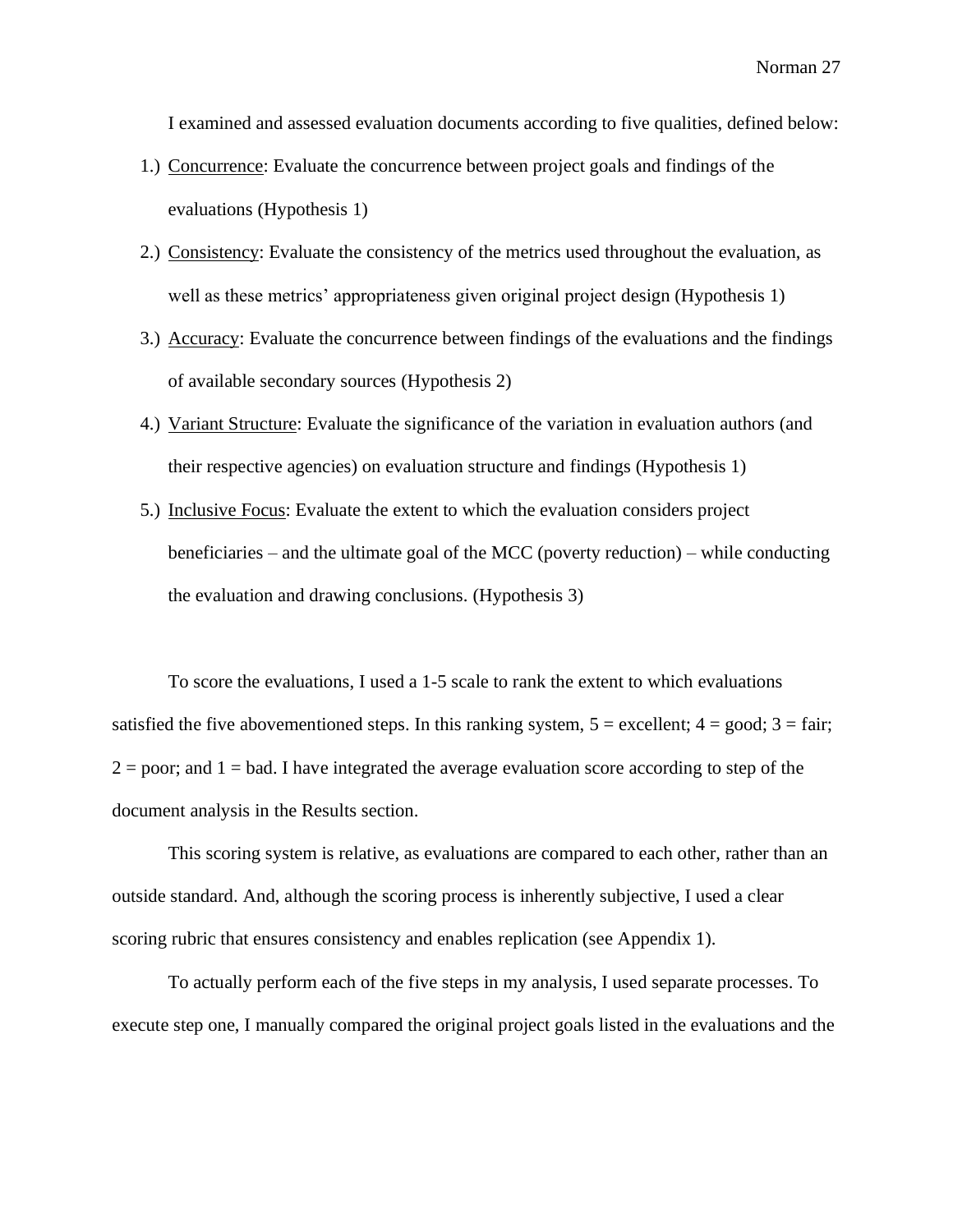findings of the evaluations. High-scoring evaluations present findings according to these original project goals.

Step two consists of tracking the consistency of metrics used throughout the evaluation process. If evaluations state they will measure the extent to which household incomes improved after project implementation, for example, high-scoring evaluations actually do this – presenting analyses and findings according to the originally-established metrics.

Step three consists of cross-comparing the findings of the MCC-sponsored evaluations to existing secondary sources that also evaluate the El Salvador, Honduras, and Nicaragua compacts. If the findings of secondary evaluations and those of MCC-sponsored evaluations are concurrent, for example, such concurrency strengthens the case for the accuracy of the lattermentioned evaluations. Available secondary evaluations include annual Congressional Research Service reports and annual Government Accountability Office reports. Unfortunately, these secondary evaluations were relatively scarce, and I was unable to directly compare the findings of each of the MCC-sponsored evaluations to secondary evaluations. As such, step three addresses only the findings of the Honduras *Transportation*, *Farmer Training*, and *Agricultural Public Goods* evaluations (each of the three Honduras compact sub-activities) and the Nicaragua *Transportation* evaluation (one of six total Nicaragua compact sub-activities).

Step four consists of comparing the evaluations, specifically the structure, userfriendliness, and clarity of these. I paid special attention to differences in structure across evaluation proprietor, as well as differences between impact and performance evaluations. This comparison enabled me to determine best practices for evaluations. This step also enabled me to determine how the evaluations process can be improved.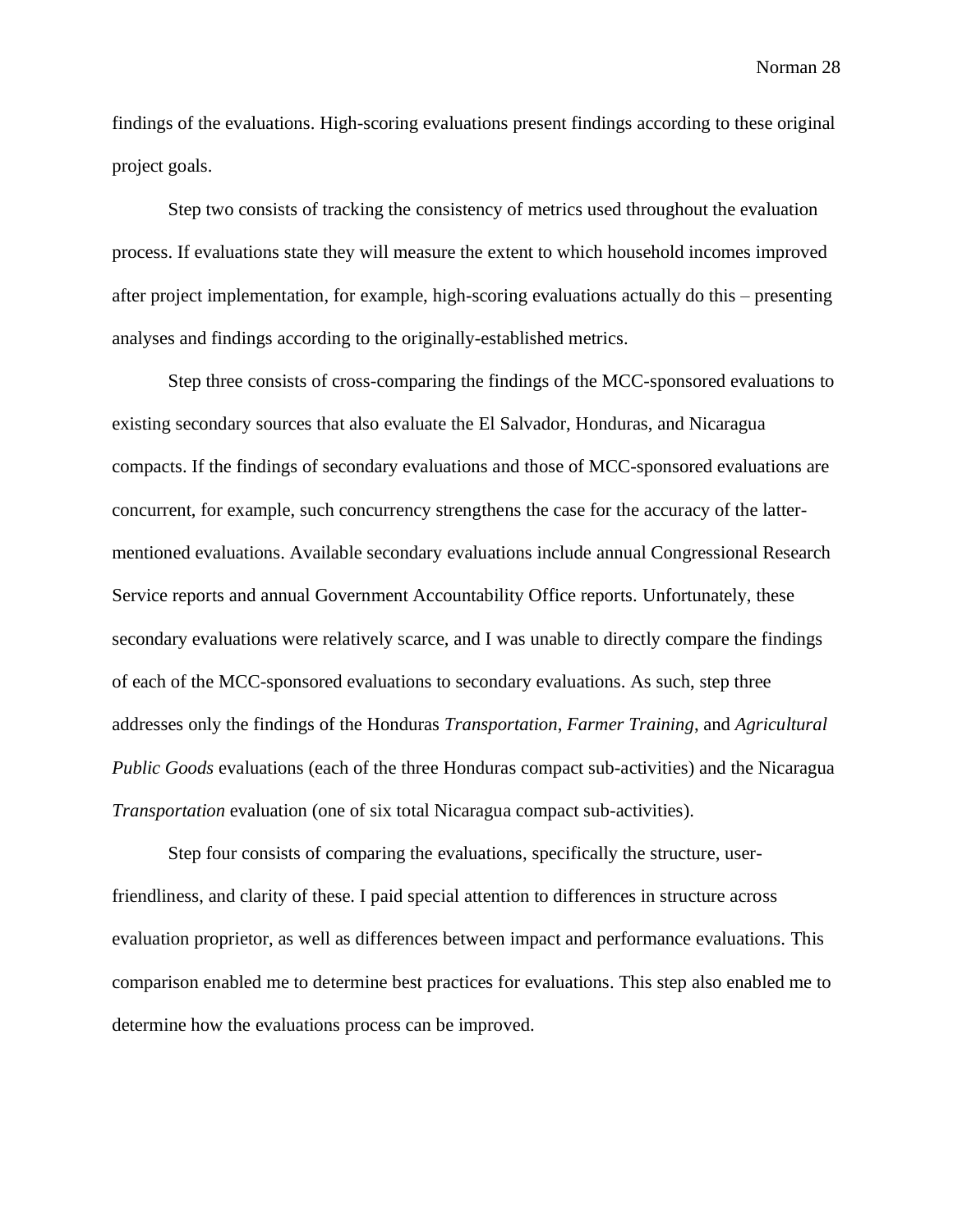Although I will expand upon the question of the fifth step in my interviews with the evaluators, a manual search for the ways in which evaluations consider project beneficiaries and poverty reduction – or fail to do so – is also instructive. To determine the extent to which beneficiaries were considered in these evaluations, I paid special attention to the involvement of stakeholders and beneficiaries in the evaluation processes as well as the extent to which evaluations measured project impact on beneficiaries.

I organized the findings of the document analysis according to the components of the hypotheses and research questions. To evaluate whether the evaluations were sound in content and structure (Hypothesis One), I examined the Concurrency (Document Analysis Step One), Consistency (Step Two), and Variant Structure (Step Four) of evaluations. To examine whether the MCC-sponsored evaluations overstated findings (Hypothesis Two), I discussed the Accuracy of MCC-sponsored evaluations (Step Three). Finally, to examine whether evaluations are donorcentric or beneficiary-centric (Hypothesis Three), I discussed the Inclusive Focus of evaluations (Step Five), commented on the user-friendliness and language used in the evaluation documents (Step Four), and examined the metrics prioritized in the evaluations (Step Two).

#### *Interviews*

To supplement the document analysis, I interviewed the authors of the evaluations. In several cases, evaluators were involved in multiple project evaluations. As such, I conducted only ten interviews but was able to speak with someone involved in each of the 18 evaluations. I conducted and recorded the interviews over Zoom and uploaded the recordings to a transcription software called Otter.ai. I then edited the transcripts for clarity and coded them thematically using an Excel database (henceforth called the Analysis Document).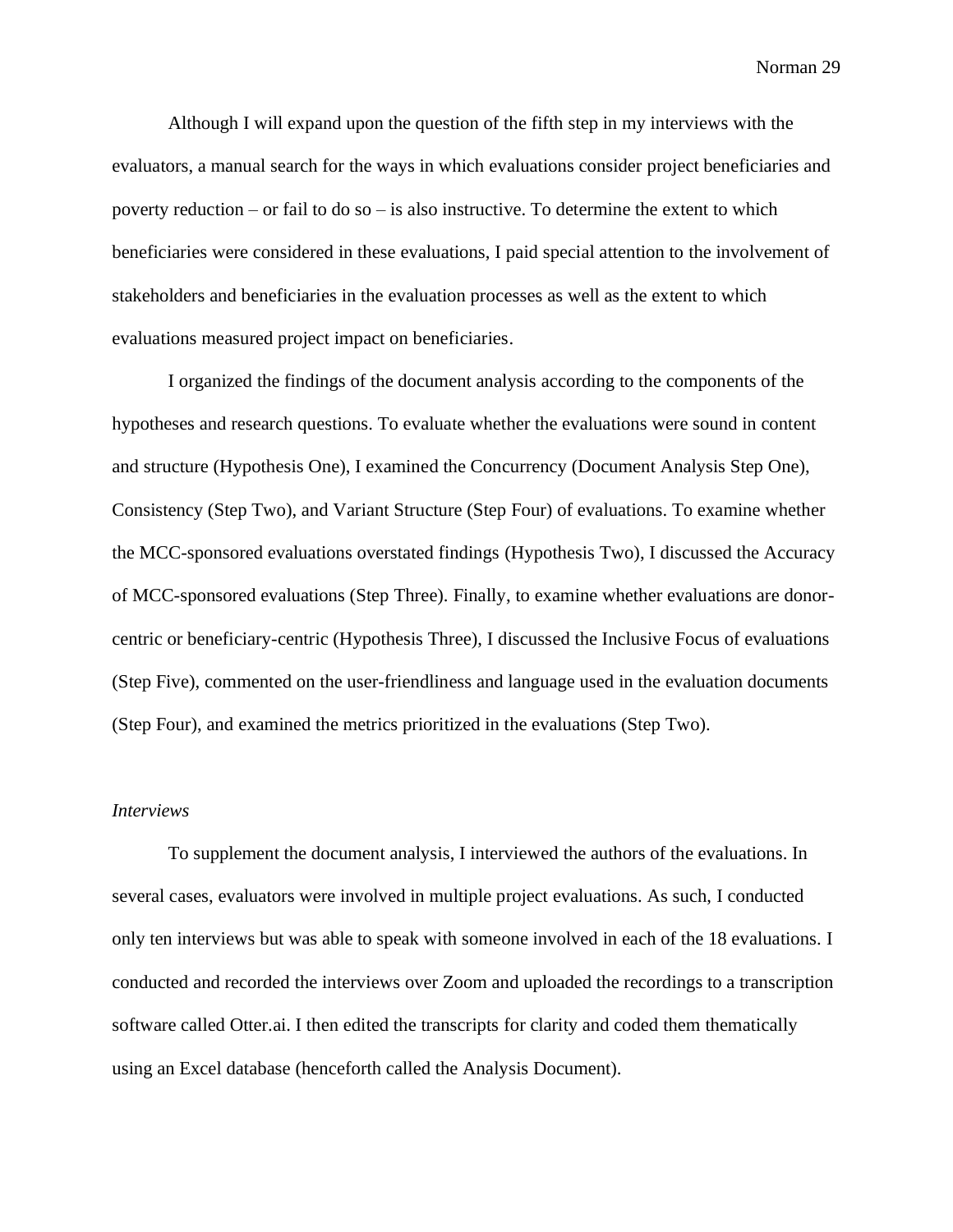Interviews included a common set of questions and project-specific probes. Standard questions sought information about the evaluation process – the intricacies of how evaluations are conducted from start to finish. Project-specific probes focused on the difficulties evaluators faced in data collection, the extent to which beneficiaries and stakeholders were included in the evaluations process, and the metrics used in the evaluations. For example, when speaking to evaluators involved in the Nicaragua projects, I asked how their evaluations were affected by the MCC's termination of the Nicaragua compact. I also inquired about the perceived limitations and impacts of the evaluations process and how it can be improved in the future (see Appendix 2).

I used insights from the interviews to elaborate on the technical and structural soundness, accuracy, and donor-centricity of the evaluations. This interview data not only complements the "story" of the document analysis results but also illuminates that which is not apparent in the evaluation documents. I implemented the interview data according to relevant hypotheses in both coded and interpretive manners and particularly emphasize the evaluations process and its impacts, the inclusion of beneficiaries and stakeholders, and the potential for learning from the evaluations.

## **Empirical Findings**

The results of the document analyses both confirmed and disproved components of the hypotheses. Despite variation among evaluations, the quality of these evaluations was better than anticipated. The average evaluation was technically sound, and secondary evaluations did not directly contradict the results of MCC-sponsored evaluations (Hypotheses One & Two). However, the results did confirm that the evaluations evidence some donor-centricity and can improve in their inclusion of beneficiaries (Hypothesis Three).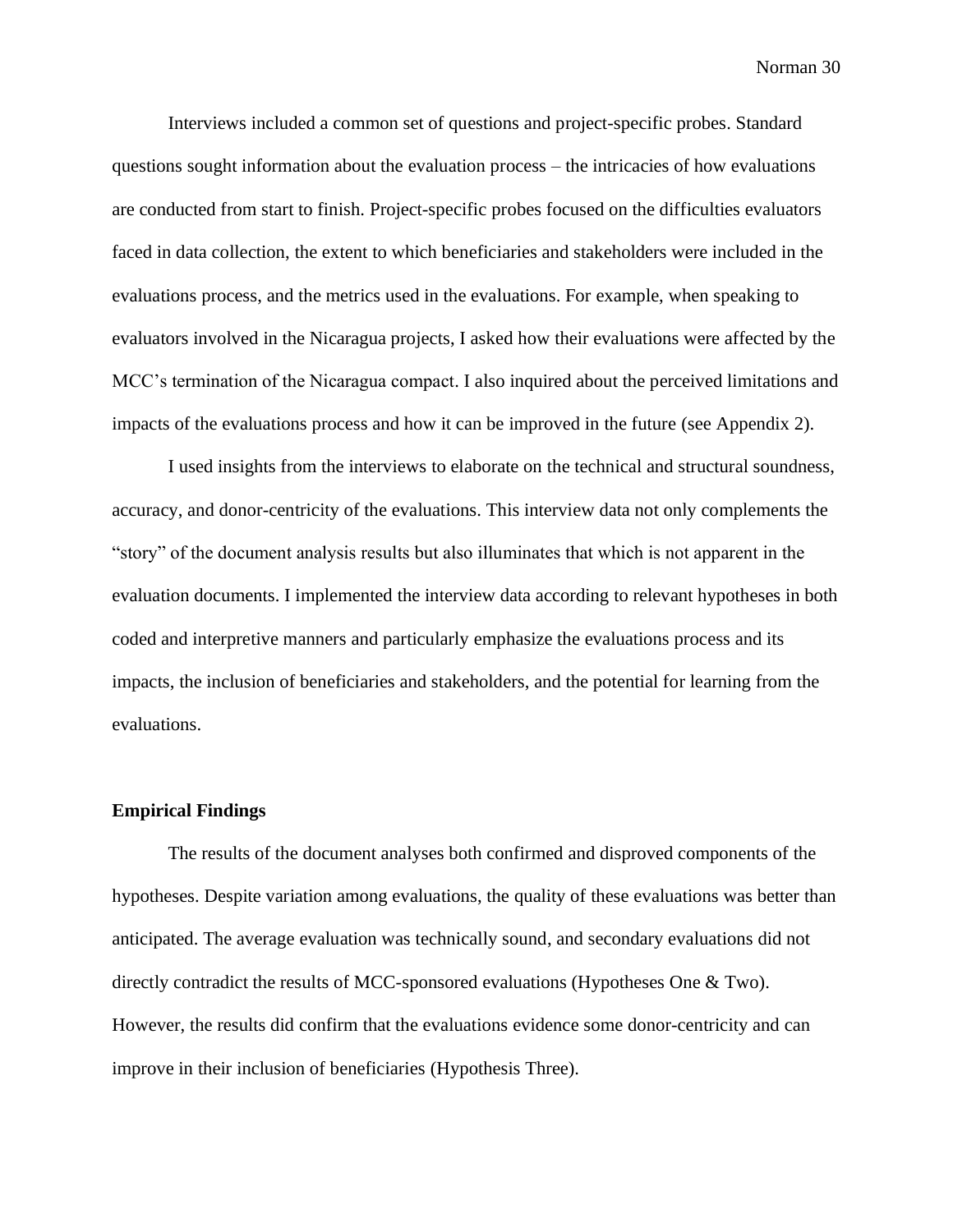#### *The average evaluation is sound in technical procedures and in structure*

Of the 18 evaluations included in the case study, the average evaluation is sound in technical procedures and structure (Hypothesis One). The examination of the concurrency between original project goals and evaluation findings indicates that the average evaluation evidenced good to fair concurrency. The examination of the consistency of metrics used throughout the evaluations indicates that metrics were mostly consistent. Finally, the assessment of evaluation structure and clarity indicates variation according to evaluation agency and proprietor. However, this assessment also indicates that the average evaluation was clear and has a well-devised structure. Evidence from interviews also supported the technical and structural soundness of the evaluations.

Most evaluations evidenced good concurrency between original project goals and evaluation findings. The average score was 3.66, a fair to good score. However, the evaluations' levels of concurrency varied (Figure 5). Five evaluations received the highest score of five, four evaluations received a four, seven evaluations received a three, two evaluations received a two, and no evaluations received the lowest score of one. As the majority of evaluations received either an excellent, good, or fair score, this suggests that original project goals and evaluation findings were concurrent in the evaluations.

The characteristics supporting concurrency between project goals and evaluation findings were a clear and early description of project goals and a presentation of findings according to project goals. For example, the original goals of the El Salvador *Water and Sanitation Project*  were improved access to potable water, increases to household income, reduction of time spent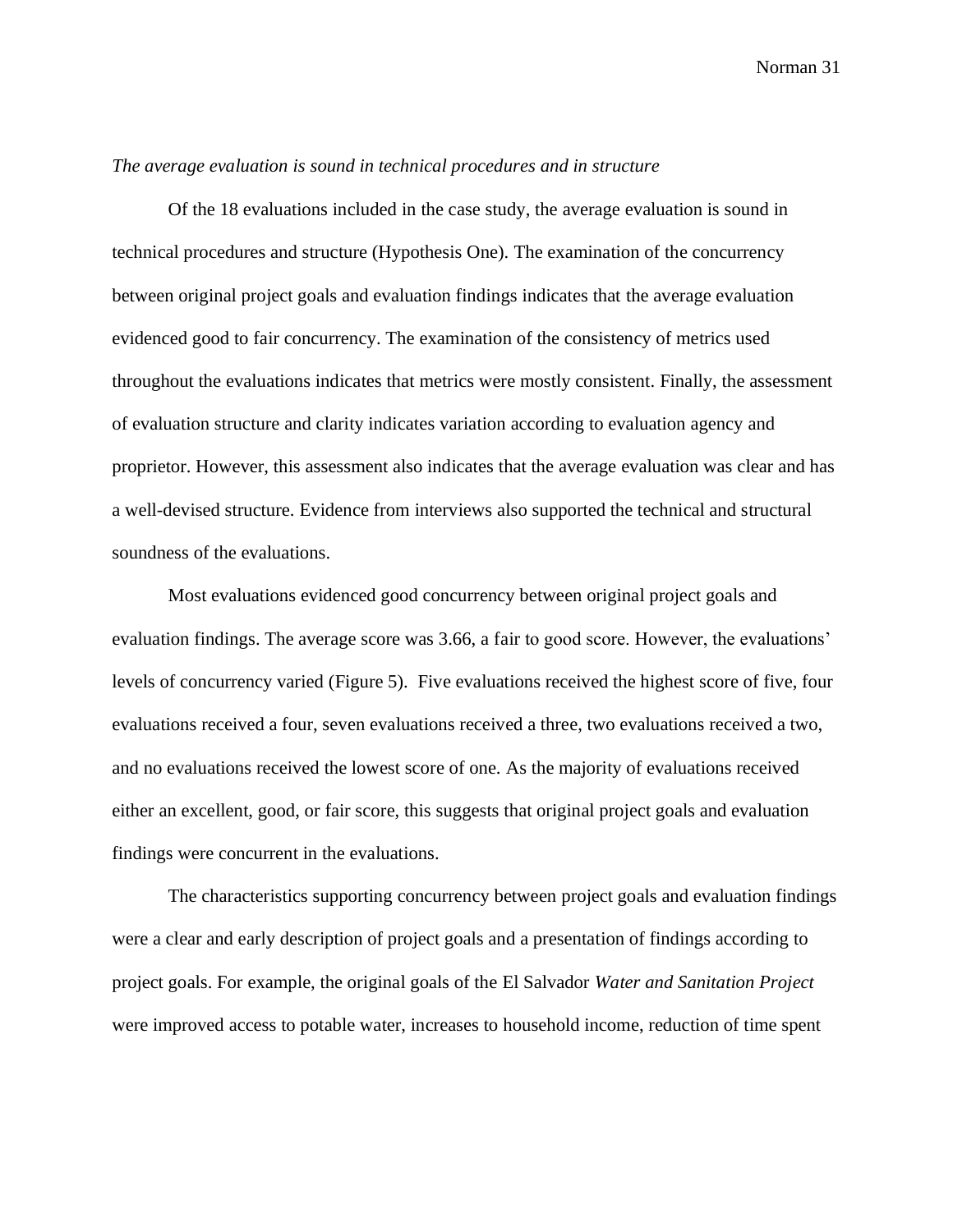seeking water, and reduction of morbidity from water-related diseases. The evaluation presented findings according to these exact project goals, even when findings were null (Doc. J 2014).

The characteristics of evaluations that did not exhibit great concurrency were a vague or late description of project goals and a presentation of findings incongruent with project goals. For example, the Honduras *Transportation & Farm-to-Market Roads* Project evaluation presented its goals of reduced transportation costs, upgraded roads, reduced price of consumables, and increased access to social services in a clear manner. However, its presentation of findings did not elaborate on these goals and instead asserted broad statements such as, "the Transportation Project shows some statistically significant effects on a variety of indicators (income and travel times to places of interest), those impacts are very small" (Doc. B 2013, pg. 71).

Evaluations also evidenced good consistency in metrics, with an average score of 3.94. Despite this high average, levels of consistency varied across the 18 evaluations (see Figure 6). Six evaluations scored a five, six evaluations scored a four, five evaluations scored a three, and one evaluation scored a two. No evaluations received the lowest score of one. Again, the majority of evaluations received either excellent, good, or fair scores, which is a testament to the consistency of metrics in these evaluations.

Evaluations that exhibited good consistency described metrics early in the executive summary, aligned metrics with original project goals, and presented findings according to original project goals and metrics. In these evaluations, the body of the text was also organized according to original metrics. The Nicaragua *Transportation Project* evaluation is a good example of these characteristics. Its metrics – the economic rates of return (ERR) for the updated roads, changes in household consumption, and changes in the availability and cost of goods –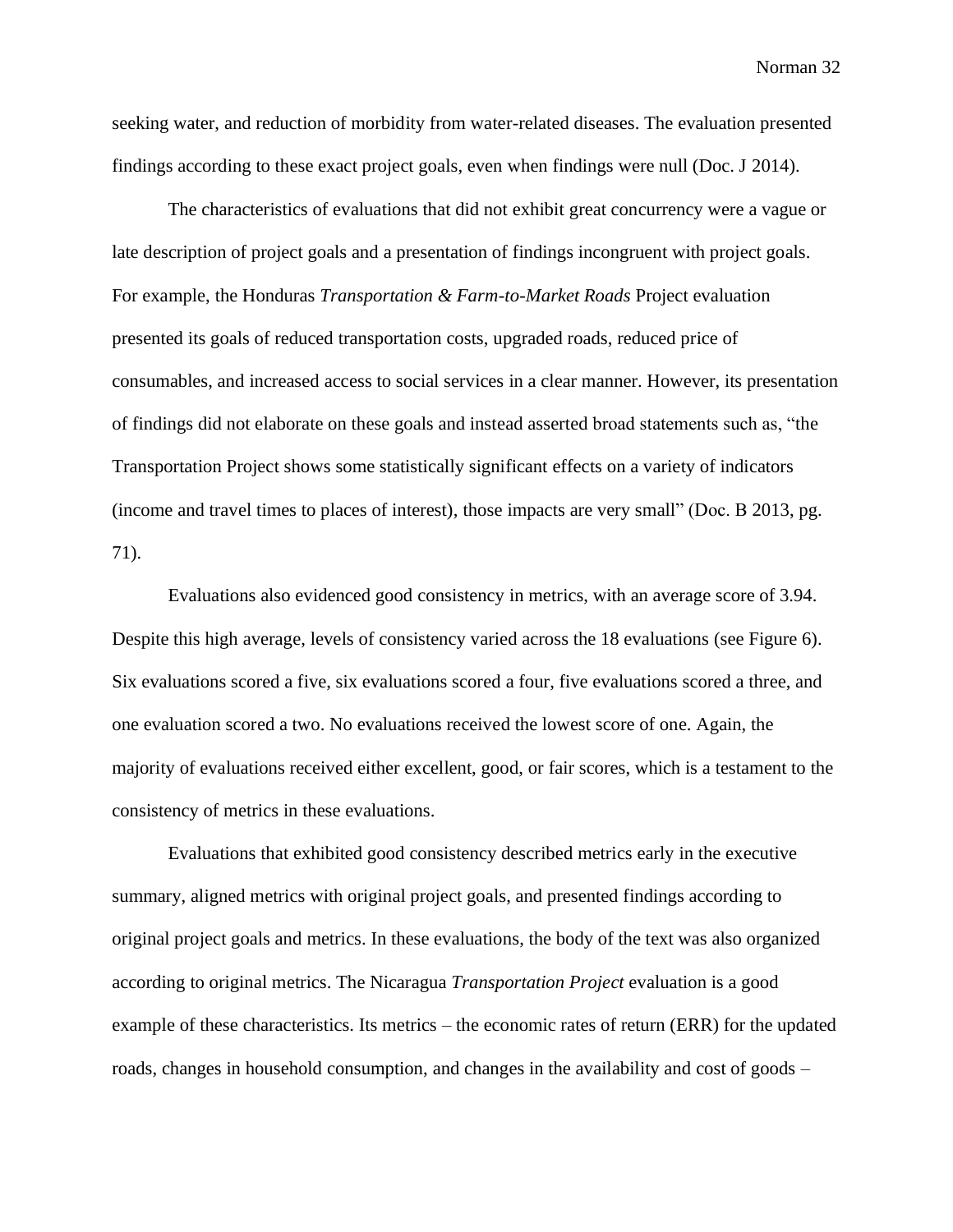were listed and explained early in the evaluation. The body and calculations of the evaluation were organized according to these metrics, and the findings were presented according to them as well. Finally, these metrics are appropriate given the goals of the project, which were the reduction of transportation costs and increased household access to goods (Doc. I 2014).

Evaluations that did not exhibit good consistency presented methods vaguely or did not remain consistent with the use of metrics throughout the evaluation body and conclusion. Further, in evaluations with inconsistent metrics, the correlation between project goals and metrics was not always apparent. For example, the Honduras *Agricultural Public Good Grant Facility* evaluation did not describe metrics early in the evaluation text, nor organize calculations according to these metrics. There is no true summary of findings. Further, because the evaluation does not describe original project goals, it is difficult to determine the appropriateness of the metrics used in the evaluation (Doc. C 2010).

Finally, the average evaluation had good structure and clarity, with an average score of 3.55. However, no two evaluations had identical structures, as structure varied by evaluator and agency. The evaluation scores reflect this variation (see Figure 7). In this case, three evaluations received a five, nine evaluations received a four, two evaluations received a three, three evaluations received a two, and one evaluation received the lowest score of one. Although the average evaluation had good structure and clarity, the variation in scores indicates that the evaluations – when cross-compared – differed in quality.

Such differences in quality were even apparent at the country and evaluator levels. For example, some El Salvador evaluations were superior in structure than others (see analysis for document J versus that of documents L and Q, included in Analysis Document). The same structural differences were true for certain Nicaragua evaluations (see analysis for document D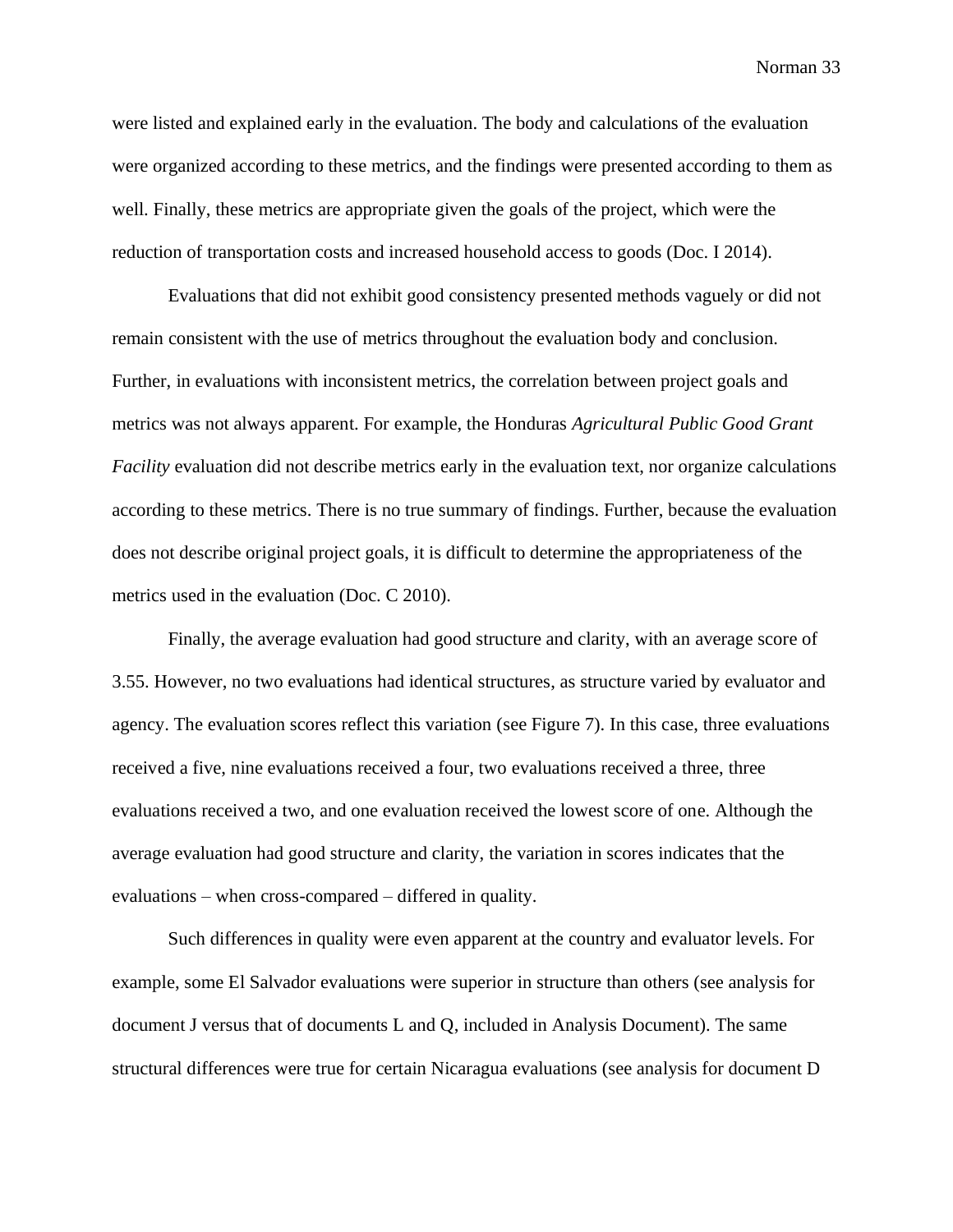versus that of documents E and F). Further, the same author or set of authors produced evaluations of different qualities, another testament to the variation within the case study (see differences between documents K, L, and M). In fact, certain evaluation agencies consistently produced better-structured evaluations than did others. For example, the evaluations conducted by a first agency scored the collective highest average, with an average structure score of 3.75 across its four evaluations. A second agency followed, with a 3.2 average structure score across its five evaluations. Last in structure was a final agency, with an average score of 3 across its three evaluations. Interestingly, the best-structured evaluations – those conducted by the first agency – were the most recent, and the worst-structed evaluations – those conducted by the final agency – were the oldest. The middling evaluations of the second agency were conducted in the years between the first and final evaluations. This apparent relation between recency and superior evaluation structure may suggest that evaluation structure improved over time.

The most clear and well-structured evaluations followed the organization of an academic paper and attempted to simplify dense methodologies and calculations. These evaluations contained clear executive summaries, introductions, methodologies, data analyses, and conclusions. Some evaluations even contained literature reviews, which helped to situate evaluations according to similar studies and motivate the importance of the findings. The structure and clarity of the El Salvador *Water & Sanitation Project* evaluation was particularly effective, including a literature review and parallel sectioning and wording throughout (Doc. J 2014). This evaluation even used plain language to describe complicated methodologies and analyses, a testament to its clarity.

The least-clear and most poorly structured evaluations contained vague executive summaries, were organized unintuitively, or were incumbered by technical jargon. For example,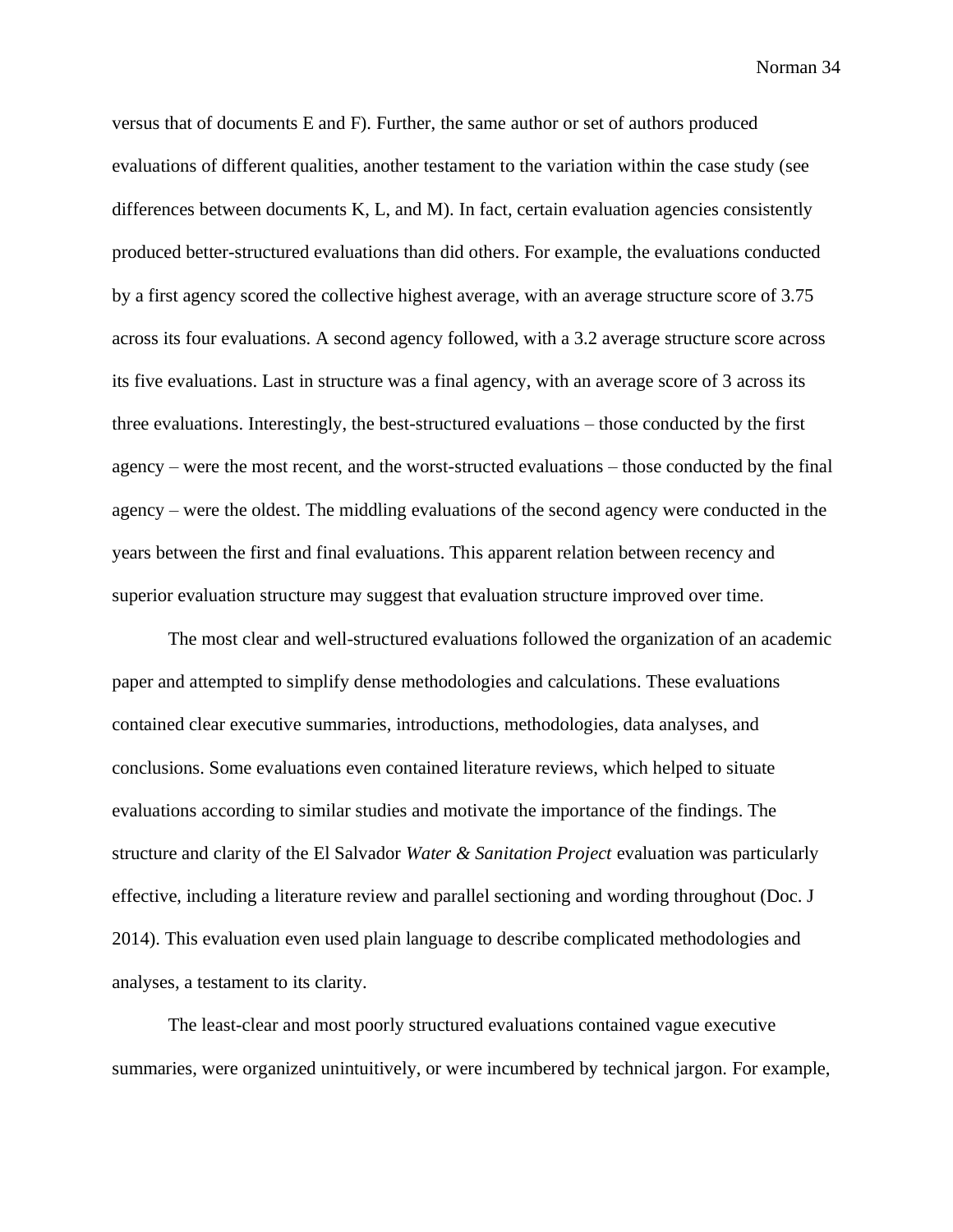the organization of the El Salvador *Rural Electrification Project* was difficult to follow, as it did not contain an introduction nor sufficiently describe the project and its goals. The body of the evaluation was difficult to follow and was encumbered by summary and thematic tangents. Furthermore, this evaluation embedded complex equations without providing sufficient explanatory text. The clarity and comprehensibility of the evaluation suffered as a result.

For the most part, evidence from interviews with evaluators confirmed that evaluations are technically sound. To ensure the quality of evaluation design and findings, project evaluators work with MCC M&E personnel. Interviewees described this review process as particularly thorough, stating that the MCC was concerned with the rigor of findings and the accuracy of assumptions. Evaluator B's experience with the MCC review process speaks to this rigor:

"Hubo un dialogo cercano [entre nosotros y el MCC], intercambiando y afinando detalles [sobre el diseño de la evaluación]…Nosotros encontramos [que el proyecto tuvo] impactos fuertes, y MCC quería asegurarse de que estos fueron resultados verdaderos…Nos hicieron pasar incluso por mas rondas de revisión de los que habían sido planeadas inicialmente."

There was a close dialogue [between we evaluators and the MCC], interchanging and honing details [of the evaluation design]...We found that [the project had] strong impacts, and MCC wanted to make sure that these results were true…They made us perform even more rounds of revision than what had initially been planned.

Evaluator B also noted that the MCC hired experts in the project subject matter to give findings a secondary review. Another evaluator, Evaluator A, also mentioned having participated in one of these secondary reviews, a testament to the thoroughness of the MCC's review process.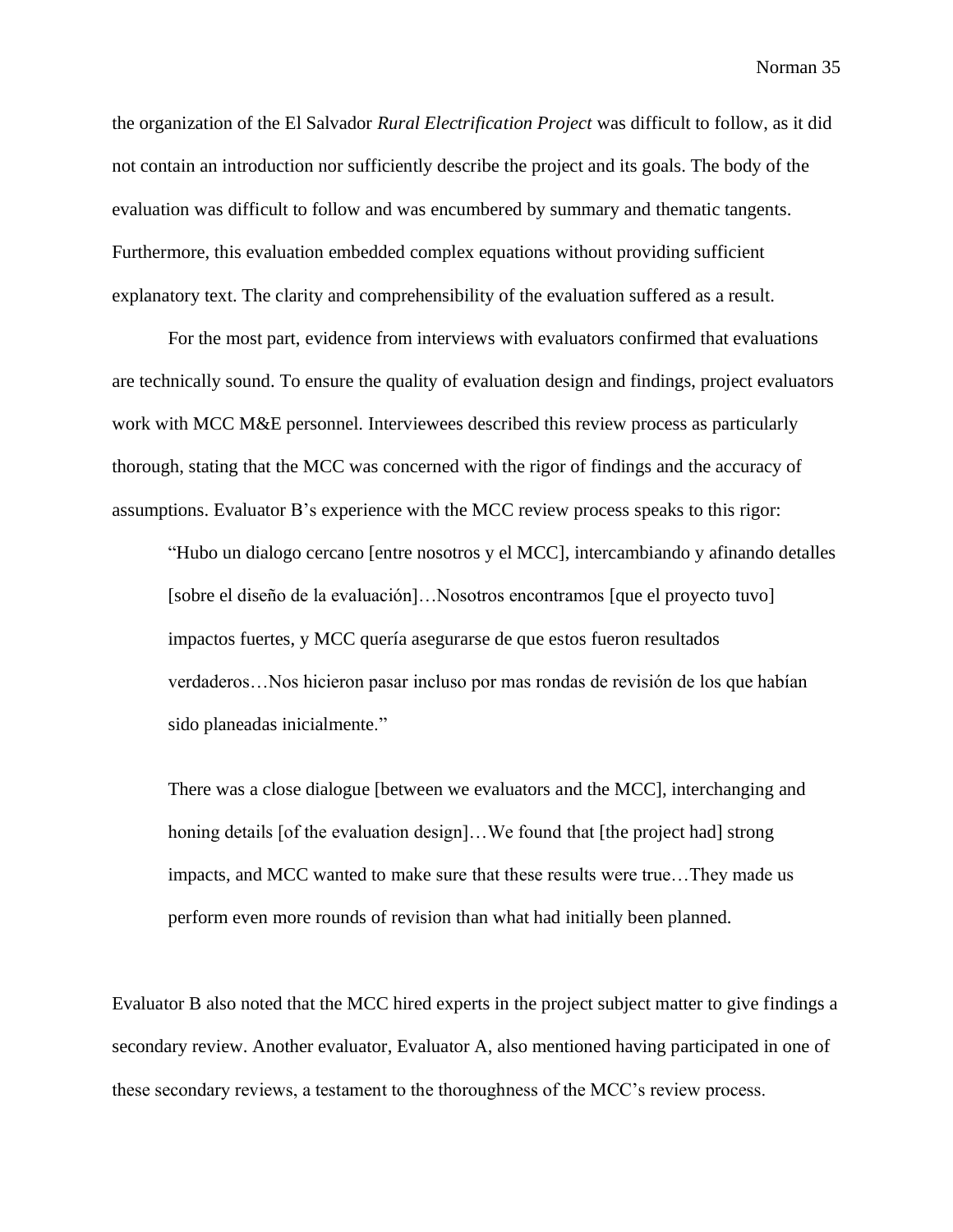Other evaluators, however, described the MCC review process as less thorough.

Evaluator F, for example, suggested that the MCC's level of concern with evaluation design depends upon the size and importance of the project being evaluated. This explanation seems plausible, as several of the evaluators who did not endorse the thoroughness of the MCC review process were those assessing small programs through performance evaluations. Furthermore, these evaluators only expressed concern about MCC thoroughness in the design phases of projects and felt that the MCC sufficiently reviewed final results. Although these accounts call into the question the rigor of the MCC review process, the majority of evaluators participating in impact evaluations suggest that the review process and technical components of the evaluation are sound and thorough.

Interview data also supports the variation in evaluation structure found in the document analysis. Notably, only one evaluator, Evaluator F, mentioned receiving a template from the MCC regarding evaluation structure. This discrepancy with the other evaluators could be explained by the fact that Evaluator F conducted the most recent evaluation. As such, the MCC could have developed evaluation guidelines and templating in the years between the early projects and the most recent. Evaluator H affirms this suggestion, describing the early years of evaluation as an experimental process: "We started working with [the MCC] when they were a young agency. In many ways, they were developing processes as we went…our evaluations were a testing ground." Such a dynamic evaluation environment could help explain the differences in structure observed in the document analysis.

Another possible explanation for the variation in evaluation structure was that the MCC was very permissive of diverse evaluation designs. In one case, Evaluator J described pioneering a performance evaluation design. The MCC swiftly accepted this new design with little revision,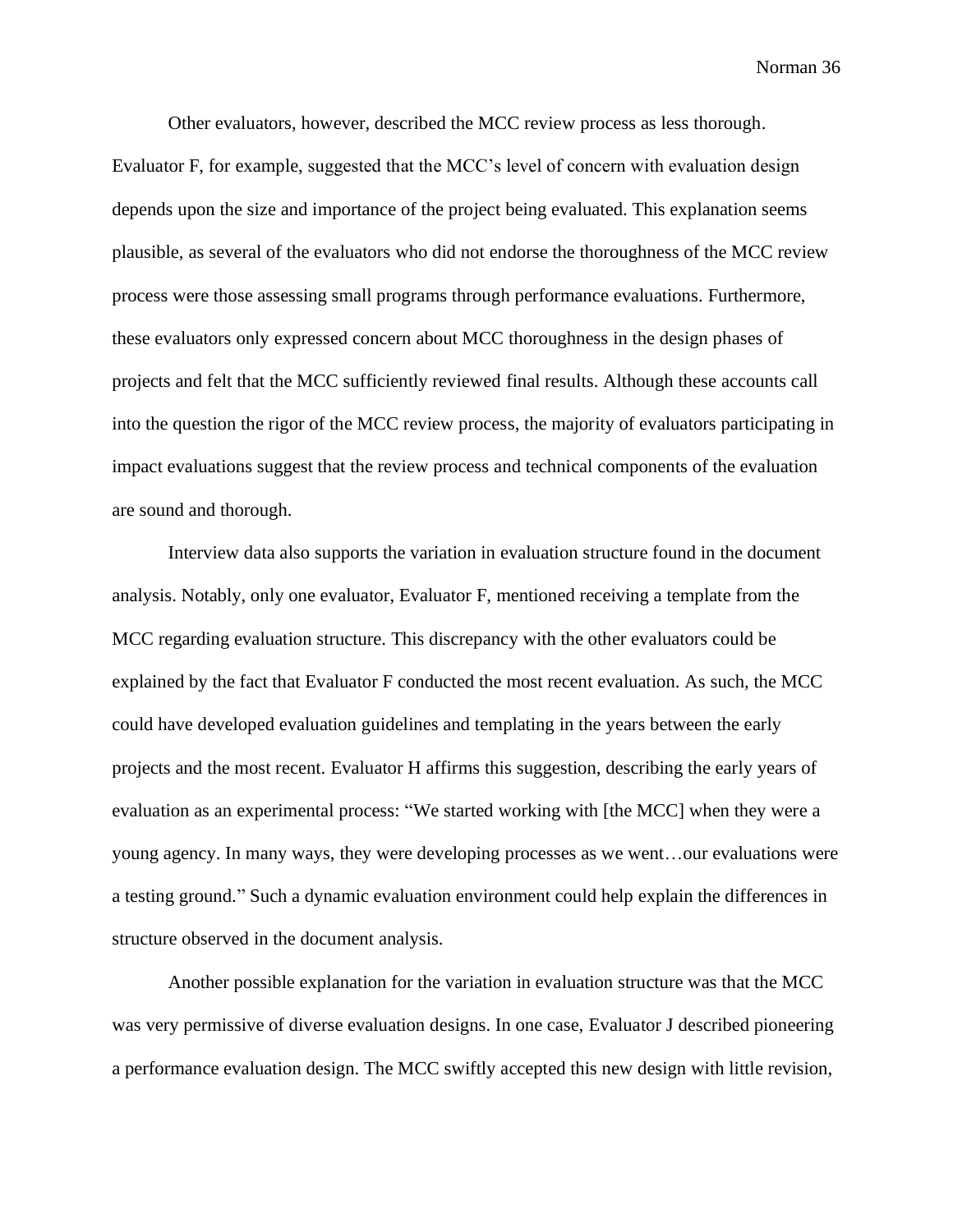and three of the evaluations in the case study are conducted according to this design (Docs. E, F, G 2012). Both the lack of evaluation templating and the tolerance of diverse evaluation design can help explain observed variations in evaluation structure.

#### *Secondary evaluations do not directly contradict the findings of MCC-sponsored evaluations*

Available secondary evaluations did not directly contradict the findings of the average MCC-sponsored evaluation. Rather, the secondary evaluations from the Congressional Research Service (CRS) and GAO either prioritized different metrics or presented findings with slightly different figures than did the MCC-sponsored evaluations. Furthermore, interview data suggests that evaluators felt independent while conducting their evaluations and did not feel pressured to publish positive results. This finding goes to support the integrity of the evaluation findings, despite small inconsistencies with those of secondary evaluations. These findings disprove the initial hypothesis, which supposed that MCC-sponsored results were inflated and that evaluators were beholden to the MCC's expectations.

The comparison of MCC-sponsored evaluations and secondary evaluations revealed certain inconsistencies between the two. Given these inconsistencies, the average Accuracy score (concurrence between findings of MCC evaluations and secondary evaluations) was a 3, a fair score. One evaluation received a score of four, two received a score of three, and one received a score of two (Figure 8). $4$ 

The inconsistencies between the MCC-sponsored evaluations and the secondary evaluations were small numerical differences. For example, while the MCC-sponsored

<sup>4</sup> Note: This assessment of the accuracy of the MCC-sponsored findings does not include all 18 evaluations in the case study, as secondary evaluations were relatively scarce.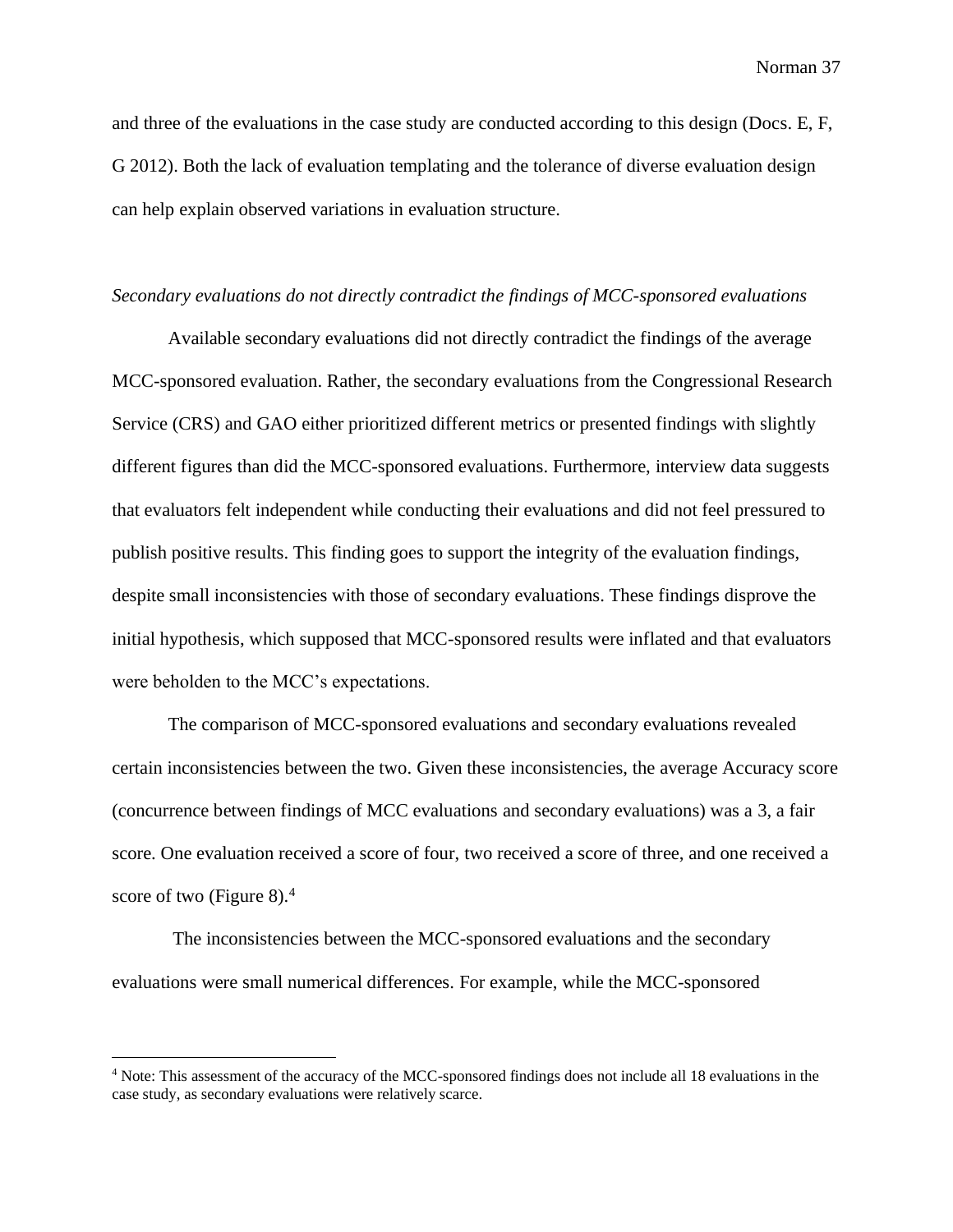evaluation for the Honduras *Farmer Training Project* found "more than 7,500 farmers" to have received training, a CRS evaluation reported this figure as "more than 7,000 farmers"<sup>5</sup> (Doc. A 2013, pg. 8; CRS 2014, pg. 32). The results of the Honduras *Transportation Project* and those of complementary CRS reports also differ. While the MCC-sponsored evaluation asserts that the project updated "65 km of secondary roads and 495 km of rural roads," the secondary evaluation lists these figures as "45 km of…secondary roads…and 422 km of rural roads" (Doc. B 2013, pg. 2; Tarnoff 2014, pg.32). However, these discrepancies do not necessarily suggest that the MCC-sponsored evaluations flagrantly inflate results.

Evidence from interviews supports the academic integrity and independence of evaluators. Each of the evaluators said that they felt independent in the evaluations process. They felt that their data and findings were their own and did not feel pressured by the MCC to publish positive results. This perspective is reinforced by the evaluations themselves, which often assessed projects as having very small (Docs. B 2013; D 2012; E 2012; I 2014) or even negative impacts (Doc. R 2014). The MCC's rigorous review process described in the previous subsection also supports the integrity and accuracy of findings, especially for large-scale evaluations that measured project impact with counterfactuals. These findings contradict the original hypothesis, which supposed that evaluators would feel beholden to the expectations of the MCC and would not be sufficiently independent. The reported independence of evaluators instead goes to support the accuracy and integrity of MCC-sponsored evaluations, despite their occasional inconsistencies with secondary reports.

<sup>5</sup> Note: Technically, these figures could be consistent.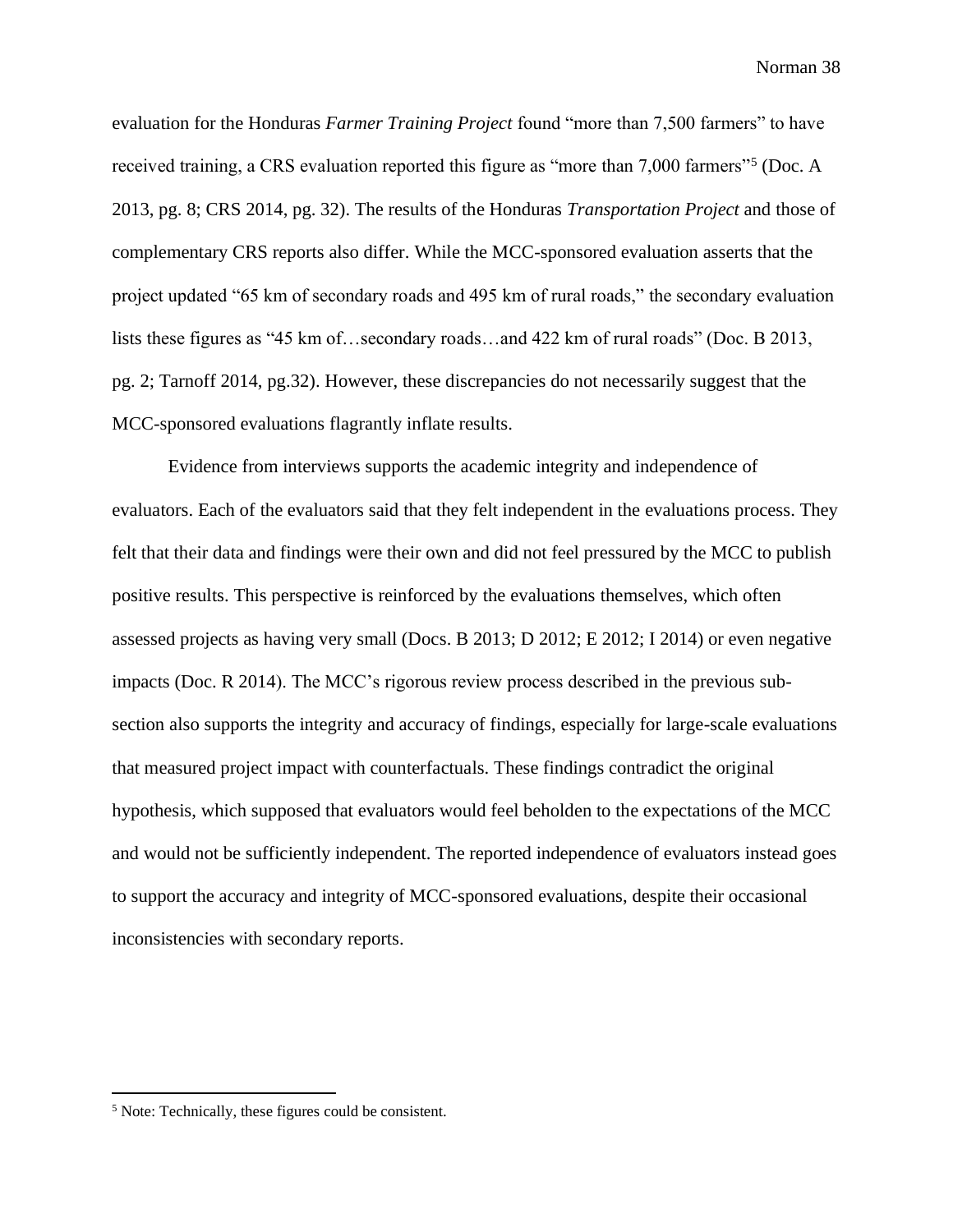## *Evaluations can improve in inclusion of beneficiaries*

Of the evaluations included in the case study, the average evaluation evidenced donorcentricity – prioritizing macroeconomic trends and accountability measures (such as returns to investment) rather than individual-level impact. The analysis examining the extent to which evaluators included and prioritized beneficiaries suggests an exclusion of beneficiaries. This analysis also suggests that these documents fail to prioritize learning. Next, the examination of the user-friendliness and language of the evaluations indicates that evaluations employ elite language and are inaccessible to the layperson. Finally, the assessment of the metrics used in the average evaluation indicates a prioritization of donor-centric rather than beneficiary-centric metrics. Evidence from interviews with the authors of the evaluations supports these findings. I will expand upon these findings in the following paragraphs.

Evaluations evidenced poor inclusion of stakeholders and beneficiaries. The average score was 2.94, the lowest average of all scoring categories. No evaluations received the highest score of five, five evaluations received a four, eight evaluations received a three, four evaluations received a two, and one evaluation received the lowest score of one (see Figure 9). The majority of evaluations received fair, poor, and bad scores, which evidences poor inclusion of beneficiaries.

Despite the low average observed across the 18 evaluations, five evaluations still received a score of four. These evaluations actively involved beneficiaries in the evaluations process and prioritized project impact on beneficiaries in the evaluation texts. For example, certain evaluations featured interviews with both stakeholders and beneficiaries, while others included focus groups. One of these is the El Salvador *Formal Technical Education Project*  evaluation, which includes detailed interviews with the students and administrators involved in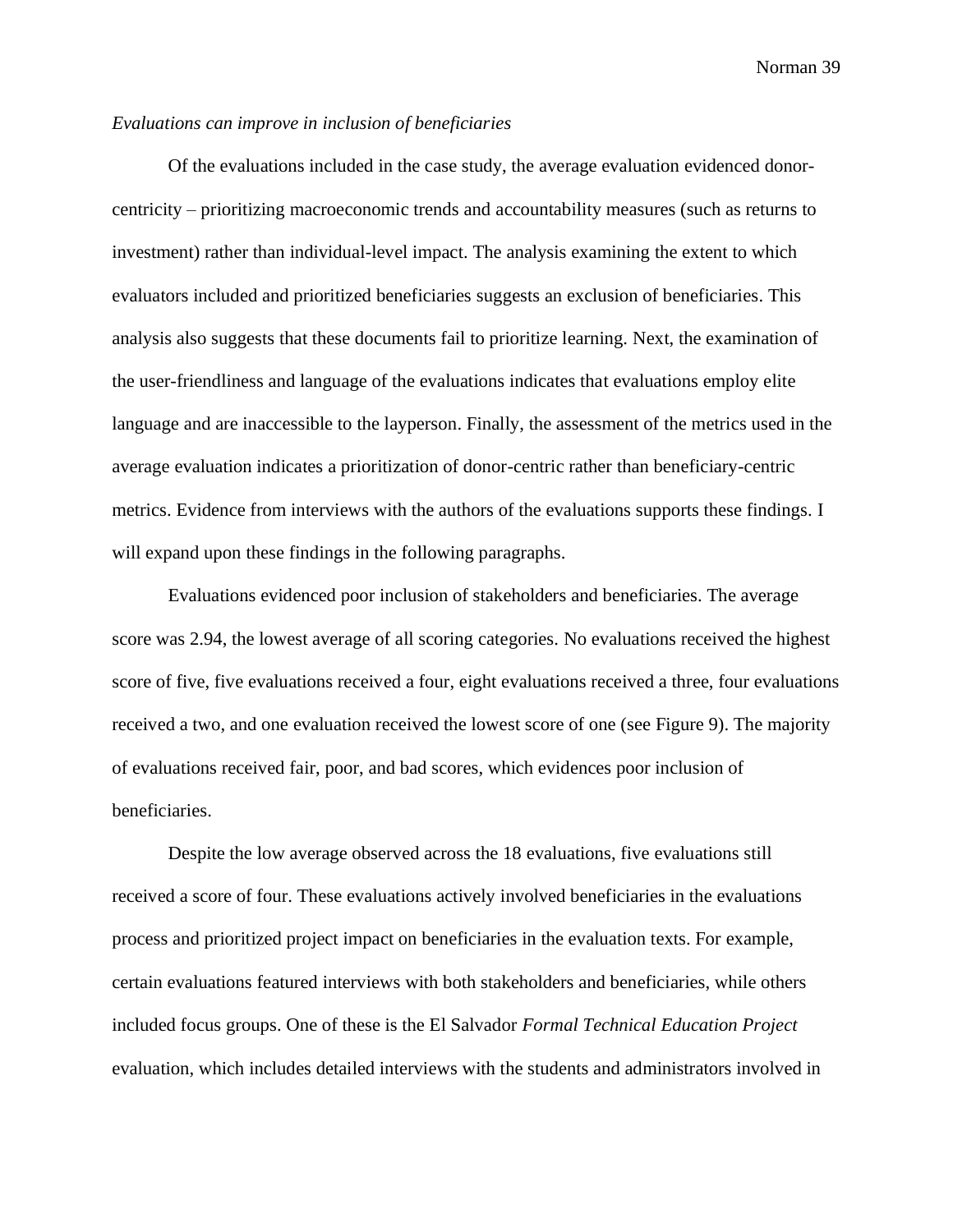the education programming. Through these interviews, beneficiaries were able to both voice their perceptions of the project and provide recommendations for future projects. The evaluation text also prioritizes project impact on beneficiaries by integrating individual-level metrics such as student graduation rates, school attendance, and academic achievement with macro-economic metrics such as labor market outcomes.

The least-inclusive evaluations were those that make little effort to involve beneficiaries in the evaluations process nor incorporate individual-level wellbeing in the evaluation texts. Such evaluations typically leveraged household surveys, which prioritize consumption and income levels instead of beneficiary feedback. The El Salvador *Connectivity Project* is one such evaluation and uses only household surveys to determine project impact on beneficiaries. The body of the evaluation reflects these priorities, using only metrics of consumption and income to speak to beneficiary wellbeing and project impact. Although the measure of – and positive changes in – income and consumption can have significant implications for those living in material need, the sole reliance on these indicators precludes beneficiary participation.

Furthermore, evaluations evidenced a minimal prioritization of learning. In many cases, the "Learning" or "Recommendation" sections in these evaluations are no longer than a page,<sup>6</sup> and many of the recommendations focus on improved data collection strategies rather than ways in which project implementation might improve. The official MCC responses to these learning sections are also brief – they are seldom more than three pages of project summary followed by a brief, bullet-pointed list of recommendations. Moreover, these documents make no promises that recommendations will be considered or implemented.

<sup>6</sup> Note: Other sections are typically longer and more substantive.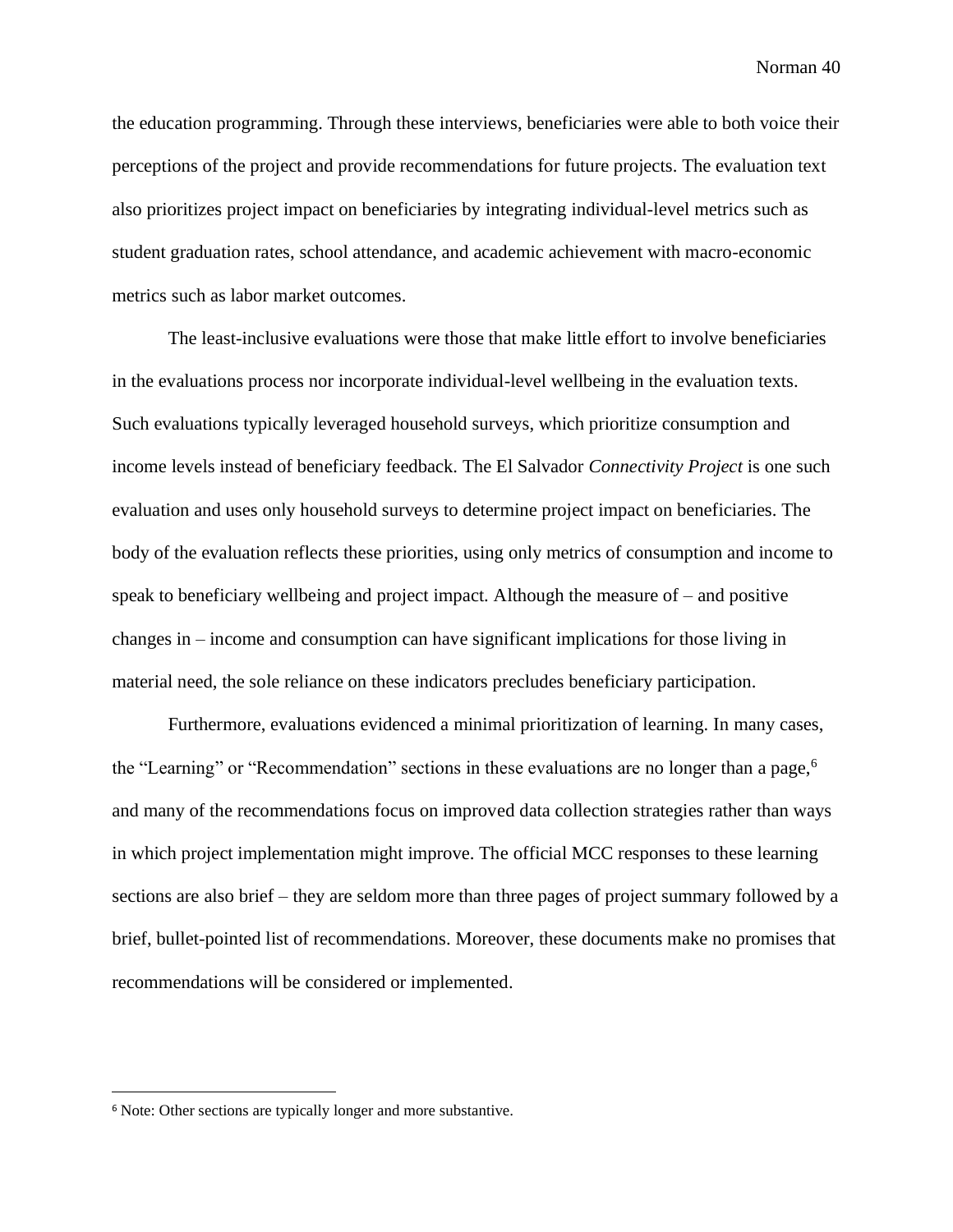Evaluations evidenced poor accessibility, as they employed elite language (such as econometric terminologies), contained dense calculations, and were rarely available in Spanish. In fact, only one of the 18 evaluations, that of the Honduran *Agricultural Public Goods Project*, was translated. If in-country personnel, stakeholders, or beneficiaries cannot read the evaluations, their capacities to learn and grow from these documents are diminished. Although several evaluations made efforts to simplify methodologies and calculations, the intricacies of econometric analysis still require an elite lexicon and comprehension of academic terminology. The monolinguistic and complex character of these evaluations evidence their inaccessibility to a layperson.

Finally, evaluations evidenced a prioritization of macroeconomic metrics (such as aggregate estimates of increases in income and consumption or market-level indicators), rather than individual or village-level metrics. Certain evaluations do assess individual-level metrics such as time allocation and access to services such as clean water, education, healthcare, and commercial markets. However, these metrics were seldom the priority of the evaluations. Instead, macroeconomic metrics such as economic rates of return, loan repayment rates, and agricultural production levels were the true priorities. This is especially true for the impact evaluations of the case study, which spend millions to establish counterfactuals and calculate returns to investment. Although macroeconomic metrics are central to ensuring donor accountability and the responsible disbursement of funds, their sole use struggles to portray wellbeing on an individual level. As such, an integration of macroeconomic metrics with individual-level metrics is needed to depict a fuller picture of project impact on beneficiaries.<sup>7</sup>

<sup>7</sup> Note: I will expand upon this comment in the subsequent Discussion section.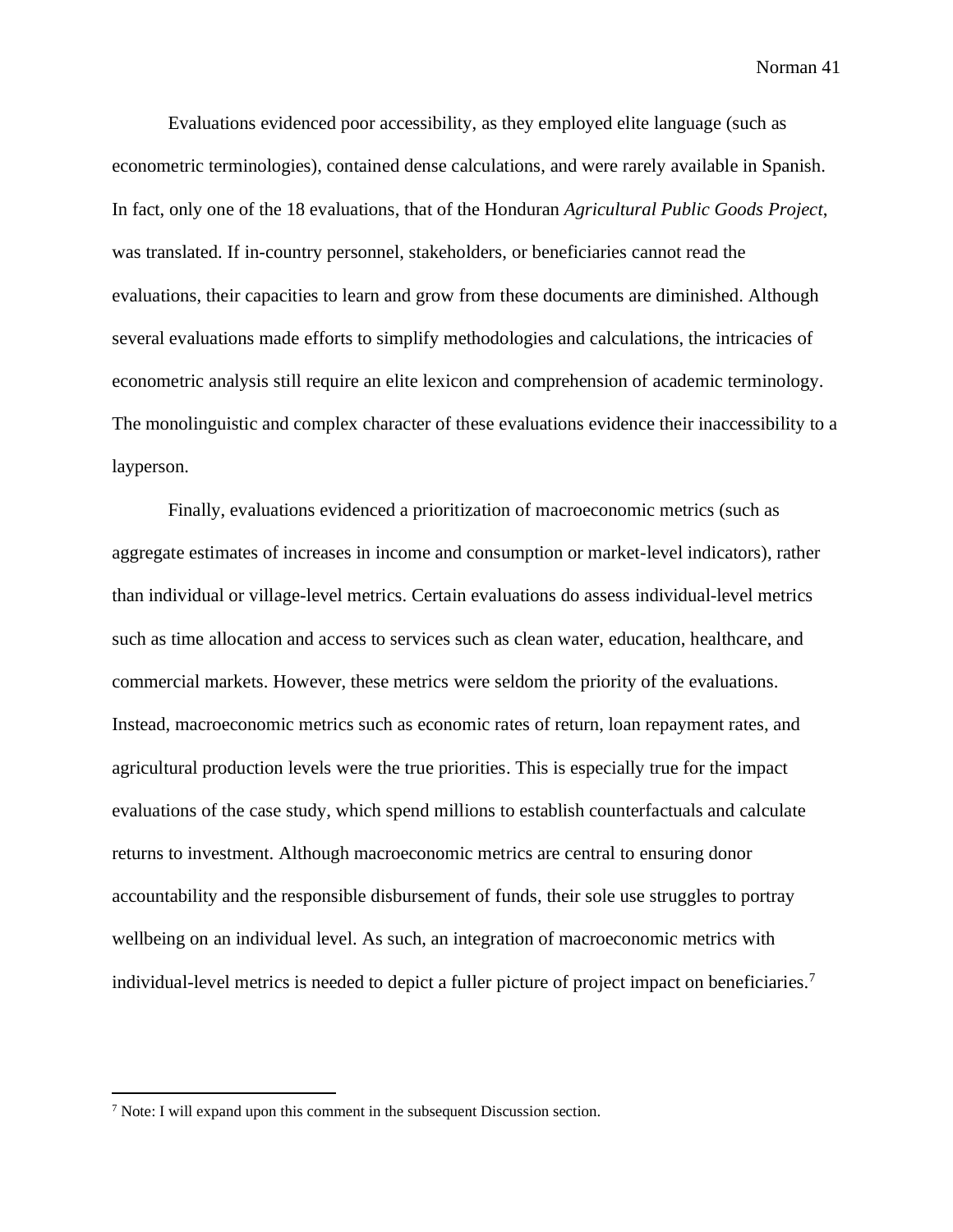Interviews evidenced that the evaluations process is exclusive to beneficiaries and prioritizes macroeconomic results. When asked whether beneficiaries or stakeholders were involved in the evaluations process, only four of ten evaluators described a meaningful inclusion of these groups. Of the six evaluators who did not describe meaningful inclusion, two (Evaluators B and F) described that there was "virtually no involvement of stakeholders." Of the other four evaluators, two (Evaluators C and E) described the involvement of beneficiaries through household surveys, and the remaining two (Evaluators A and D) suggested that implementation staff had involved beneficiaries before project implementation.

For the most part, the exclusion of beneficiaries was not deliberate and instead occurred as a result of financial and logistical constraints. In fact, three evaluators wished they could have better-included beneficiaries in the evaluation process, citing such logistical and financial constraints for their inabilities to do so. While Evaluator E said, "there was a very strict budget for data collection, and I maxed it out with [household] surveys. That being said, it would have been useful to do more qualitative work," Evaluator J noted that, "the field work was limited, and if they'd given me three or four more days, I would have been able to go out to farms…or visit some people [who benefitted from the projects]." These testimonies suggest that beneficiary groups can be meaningfully included in the evaluations process given a financial and logistical prioritization of these groups.

Another difficulty in including beneficiaries in the evaluations process was a cultural and language barrier. Fortunately, nine of the ten evaluators spoke Spanish and were able to communicate with in-country staff and other stakeholders. Seven of ten evaluators also had experience in the region, and two of the seven are Latin American nationals. The remaining five gained experience in the region through Peace Corps, academic research, or through evaluations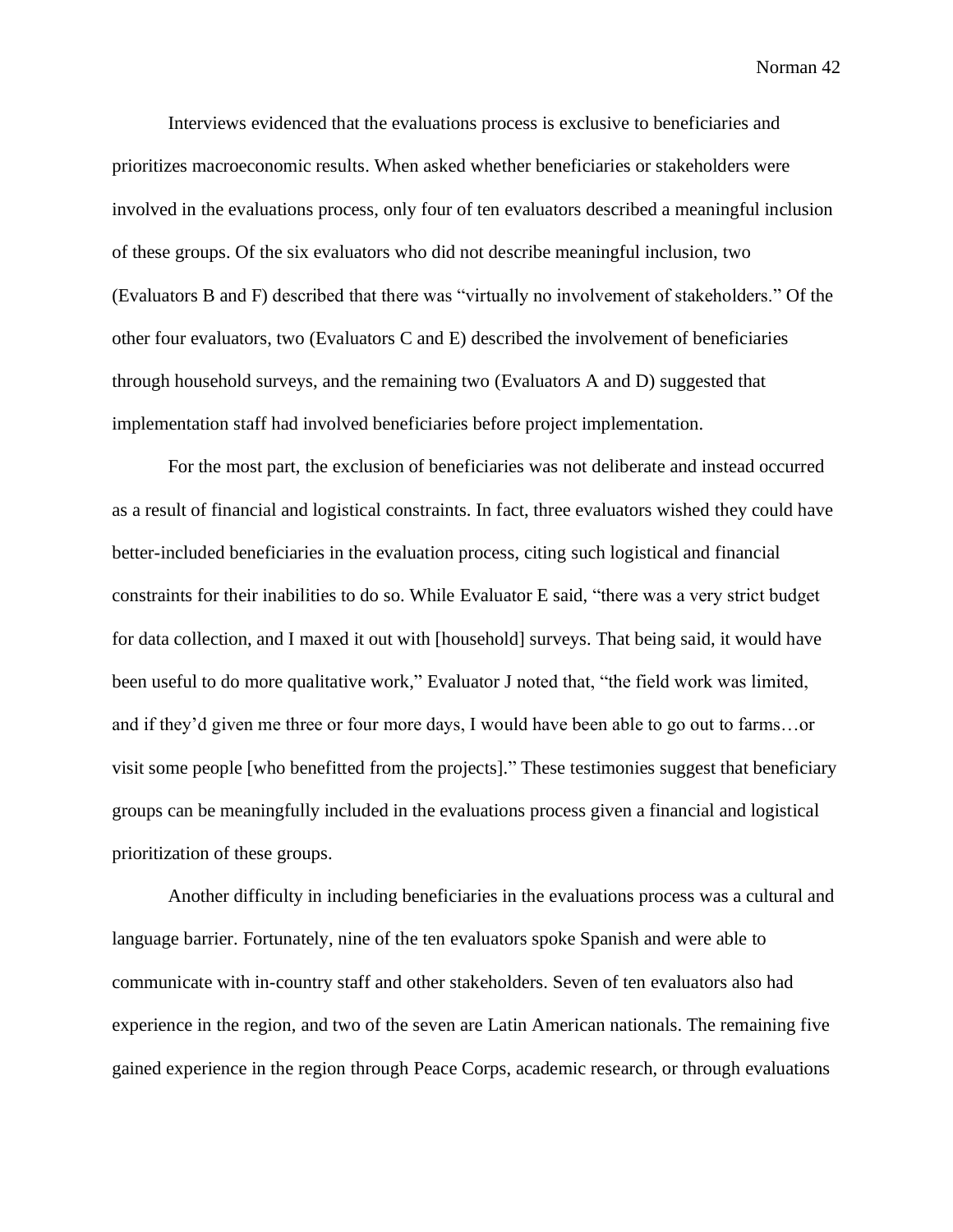of similar development projects. Two of the remaining three had a cultural understanding of the region, while the remaining evaluator had no experience in Latin America. Despite evaluator experience in the region, Evaluator F still emphasized the difficulties associated with engaging beneficiaries, saying "I think [interaction with beneficiaries] would have been smoother if one of us were Salvadoran." Evaluator I also emphasized the general importance of cultural competency in the evaluations process:

"[After] having five or six projects in [one country], I [finally] understood how the country worked. Once I started feeling like I knew people and connected with people, I had a much better chance of doing something that's useful and successful. In every country you work in, everything must fit within culture and norms."

Fortunately, the majority of evaluators involved in these evaluations possessed such regional understanding. However, meaningful interaction with beneficiaries still proved challenging in certain circumstances.

Despite the observed constraints and barriers to beneficiary inclusion, evaluators still emphasized the importance of inclusive evaluations processes. Evaluator H particularly did so:

"If evaluators aren't talking to direct participants about their experiences [with the projects], they might as well be interfacing with an avatar…It's very important to have key stakeholder interviews and focus groups with the direct participants…[Without these], you're missing a huge slice of the story."

These sentiments suggest that the evaluations process can benefit significantly from the inclusion of beneficiaries, despite the extra resources required to meaningfully engage these groups.

Interview evidence suggests that the potential for learning from evaluations is minimal. Evaluators described a formal review and presentation process for finished evaluations, which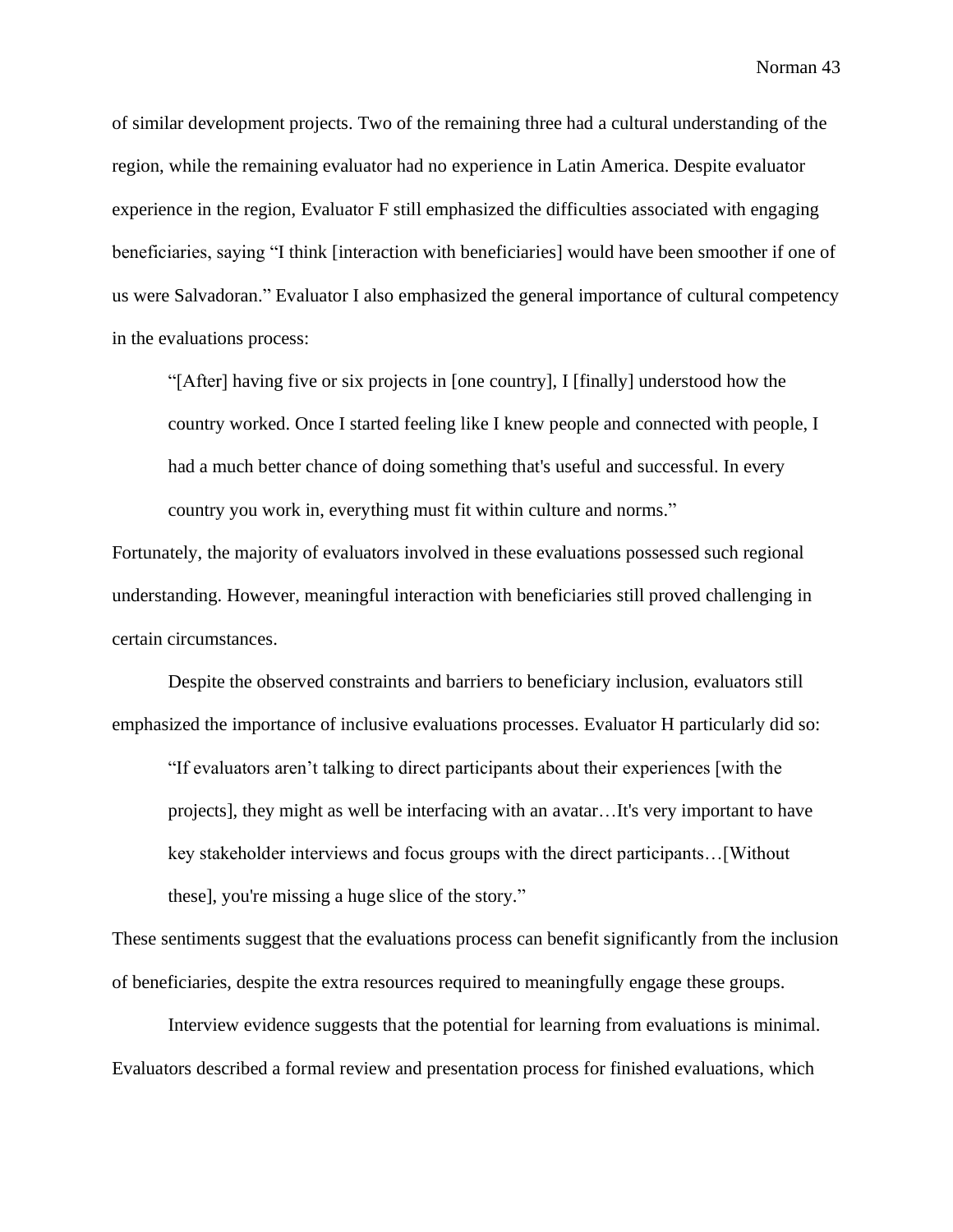often occurred both at MCC headquarters and in recipient countries. Evaluator H acknowledged this commitment to accountability, saying "The MCC does have its faults, but I appreciate that they actually want to be told the truth about whether [projects] worked." However, Evaluator E questioned the MCC's ability to actually apply findings to future projects: "sometimes there's lots of potential for learning and to impact program design, sometimes evaluations just go in the garbage." Evaluator H was even more critical, saying, "in the end, there is no intentional activity that goes into learning or applying the lessons. [The evaluations] just go into the file." Finally, Evaluator I suggested that the MCC flagrantly ignores learning from evaluations: "[The MCC] just comes in [to countries] and keeps pulling out the same program. [Evaluators] keep saying [the programs] are not working, and [the MCC] doesn't want to hear it." Despite a formal review process for evaluations, these testimonies suggest that the MCC capacity to implement learning is variant at best and negligent at worst.

Finally, interviews provided evidence that the evaluations process prioritizes macroeconomic, donor-centric metrics rather than holistic metrics measuring beneficiary wellbeing. Several interviewees emphasized the MCC's commitment to large-scale impact evaluations that assess project impact through counterfactuals. Evaluator J addresses this attachment to impact evaluations by comparing his work in performance evaluations:

"The MCC was doing a lot of impact evaluations, which cost millions of dollars, and they saw what I had been doing, which was \$20,000 for three evaluations, as opposed to 6 million for one. [My method] was pretty boilerplate in my mind, but it was something [the MCC] hadn't used because they were doing everything else with economic analysis."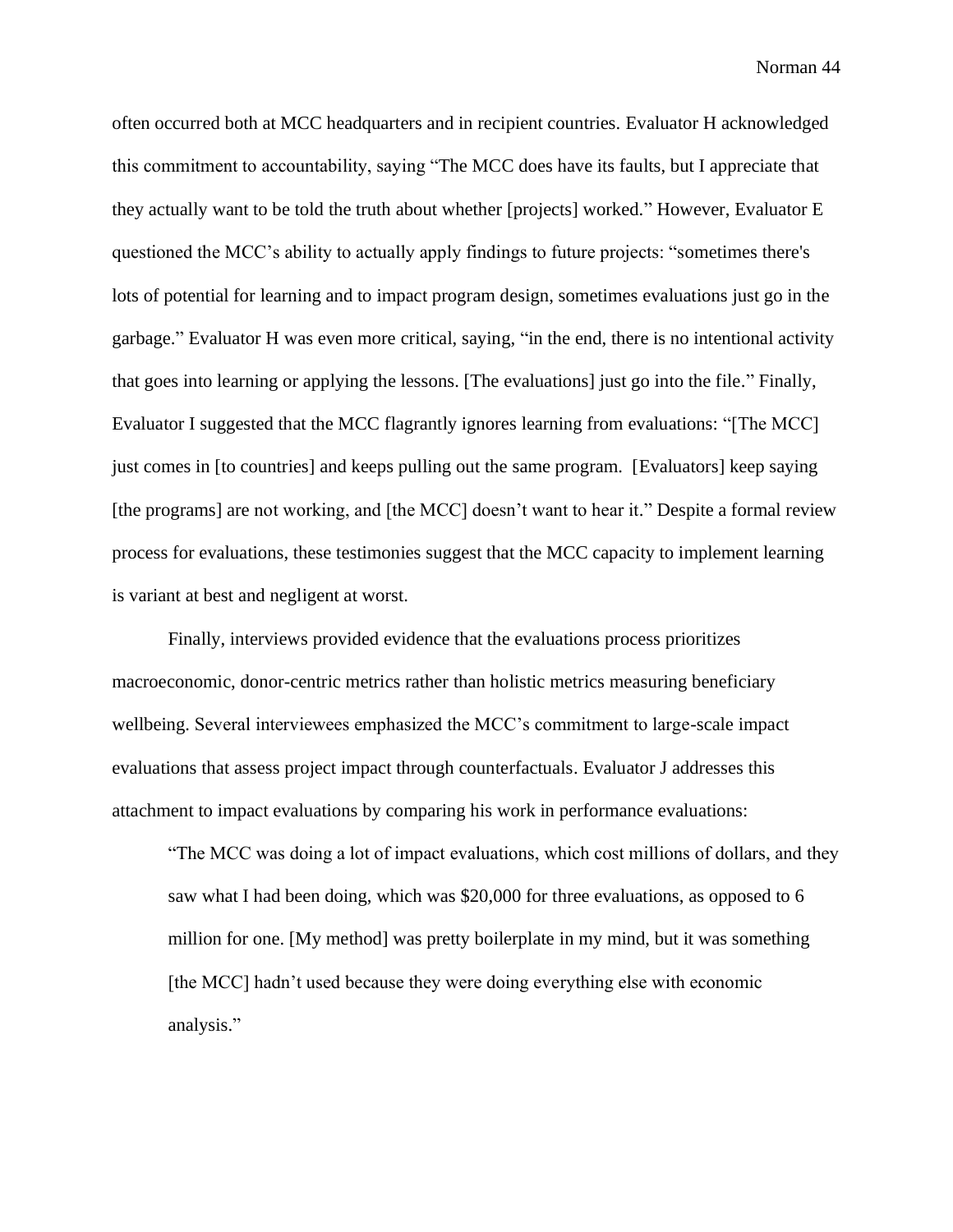Evaluator F confirmed this sentiment, noting that the MCC "puts a premium on quantitative data." However, even the authors of evaluations recognized that a reliance on quantitative results and counterfactuals cannot provide all the necessary answers: "some of the reasons why [projects] do work or don't work just aren't part of the data, and you need to talk to people to figure out why," Evaluator J mentioned. Another evaluator, Evaluator H, even noted that "stakeholders were just as happy to hear [performance evaluation] results as they were to hear the randomized control trial results." This quotation suggests that both impact and performance results have value in the eyes of stakeholders, despite their differing uses of quantitative, macroeconomic methods. As such, and despite their demonstrated reliance on indicators such as income and consumptions, the MCC should consider the increased integration of inclusive, beneficiary-focused metrics.

## *Secondary findings – Project success rate and the use of MCC funding*

The document analysis and interview findings demonstrate that the MCC does a quality job in evaluating its projects, despite the fact that evaluations vary in structure. The average evaluation was technically and structurally sound, and secondary evaluations did not directly contradict the findings of MCC-sponsored evaluations. Interviews with evaluators supported these findings. The results of the document analysis and interviews go to answer the first research question – indeed, the MCC has done a quality job in evaluating its Latin American compact projects on the technical and structural fronts. However, the document analysis and interview findings also indicated donor-centricity in the evaluations process and suggested that this process can better-include project beneficiaries.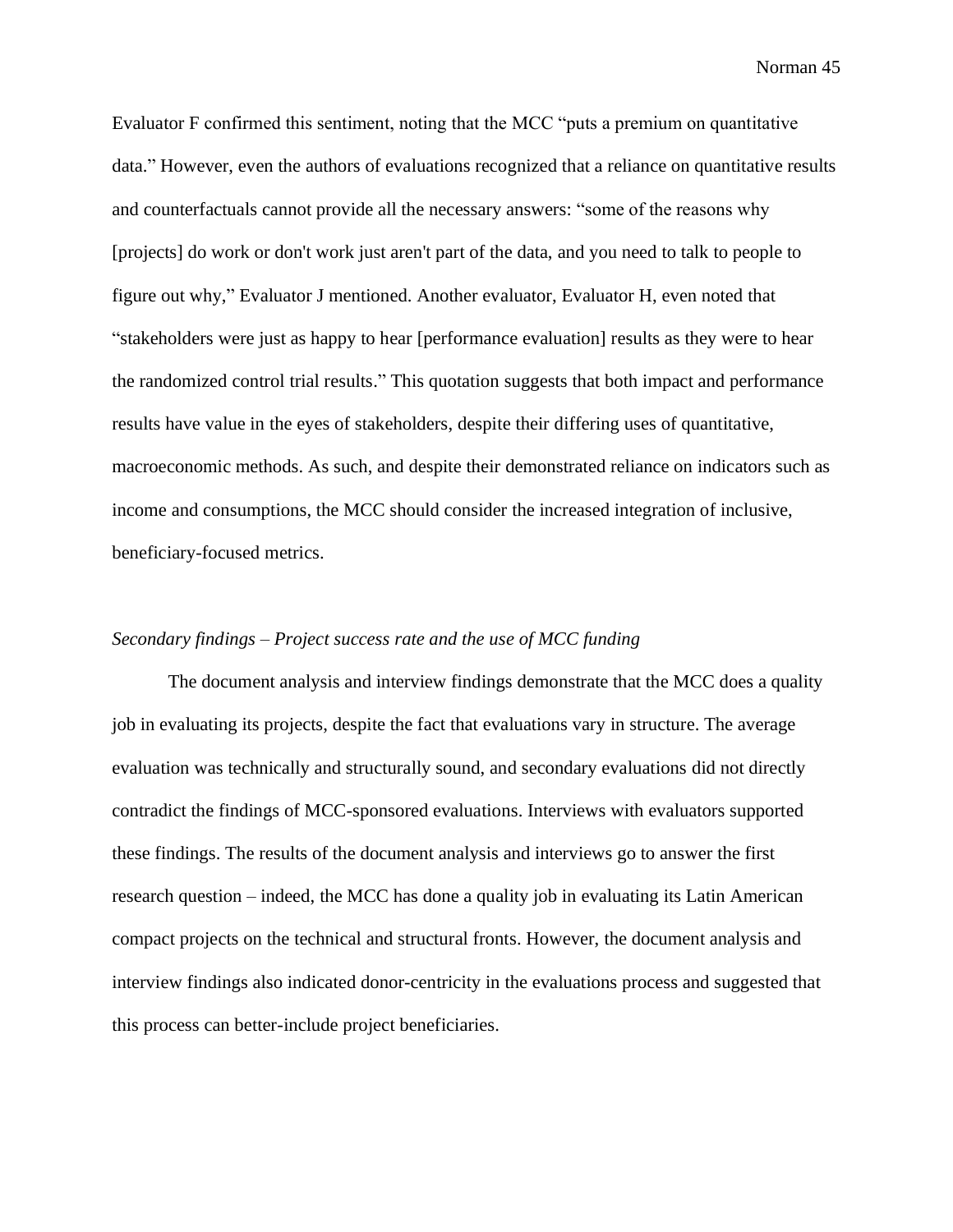The actual findings of the evaluation documents have important implications for the MCC's presence in Latin America, as they speak to the success rates of the projects and whether project expenditures were proportional to project impact. While evaluation findings indicate that only half of projects experienced significant success, a cost-impact comparison of the transportation projects (the most expensive), suggest that benefits were not felt at an individual, household level. Evidence from interviews confirms these points. These secondary findings also have implications for the design and evaluation of future development projects in the region (Research Question 2).

## *MCC Latin American compact project success rate*

Evaluation findings demonstrate that only half of the 18 evaluations included in the case study experienced significant success. However, evaluators qualified six of these successes. For example, the Honduras *Agricultural Public Goods Project,* which financed agricultural projects, was found to have effects at a macroeconomic level. However, these effects were not observed "in the economic income of producers [involved in the project];" this project benefitted the market but did not directly impact its intended beneficiaries (Doc. C 2010, pg. 25). Another example of qualified impact was the El Salvador *Investment Services Program*, which provided poor producers and enterprises with loans. The program evaluation found that loans enabled producers to invest in their businesses and generate higher earnings. However, monthly loan repayments greatly reduced these earnings. In fact, 84% of loan recipients reported difficulties in meeting their monthly payments (Doc. L 2015). Finally, the El Salvador *Formal Technical Education* Program, which strengthened educational institutions, brought about increased school enrollment. However, this increased enrollment was not found to have subsequent impacts on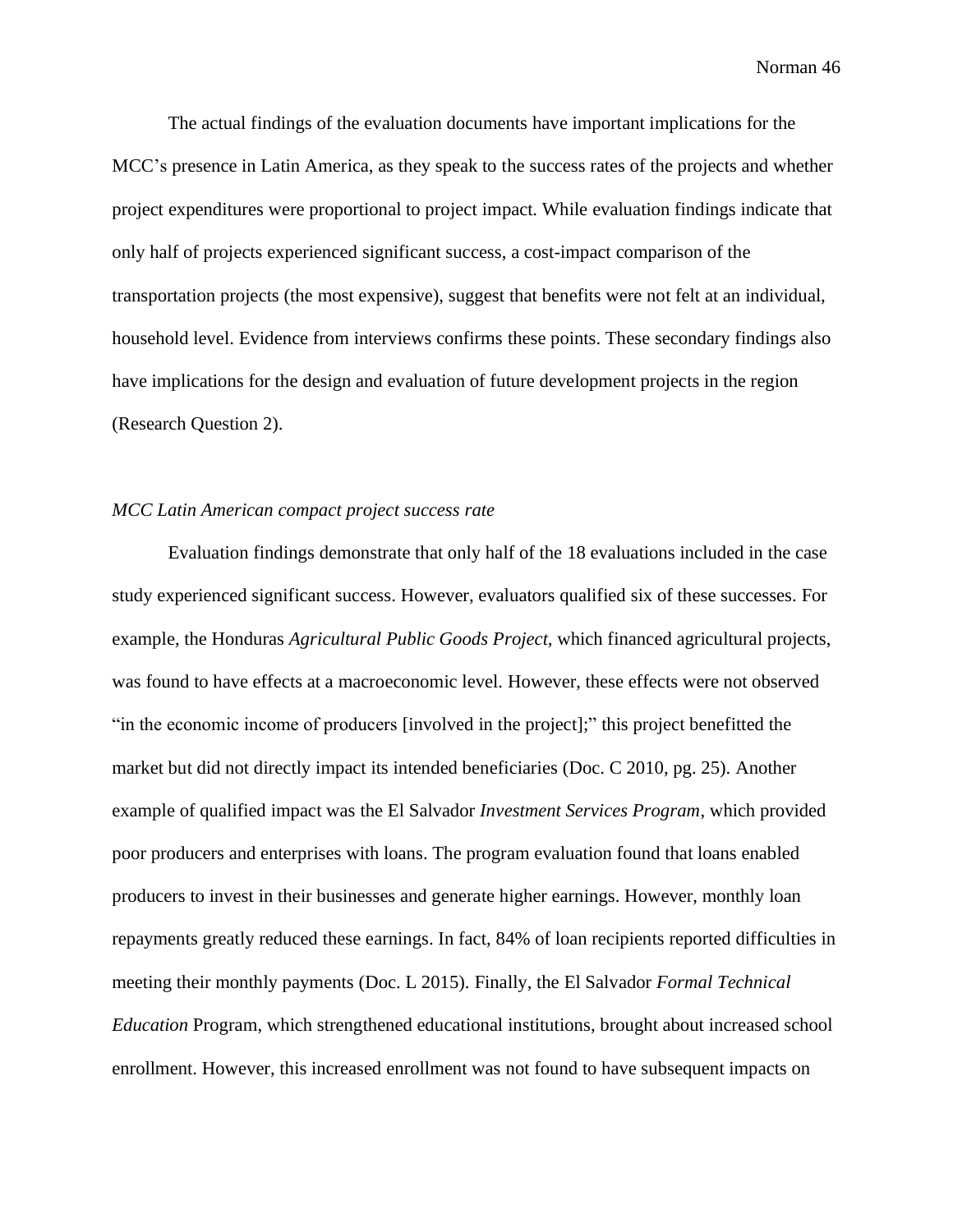student employment or income (Doc. M 2016). These projects, although successful according to certain indicators, often struggled to impact beneficiary wellbeing.

Other evaluators qualified project success by questioning the validity of project design and evaluation findings. The *ProNicaragua* Project, which sought economic growth through foreign direct investment, was found to bring about the investments and create jobs. Although the evaluation could not establish causation between the project and job creation, the corresponding evaluator emphasized that the project's data-reporting system relied on "unverified, self-reported data" (Doc. F 2012, pg.14). Further, the Nicaragua *Property Regularization* project, which sought to strengthen property rights, was found to have restored or granted titles to vulnerable populations. However, the evaluator qualified these results, as the project had "too short [an implementation period] to adequately access the validity of the logic's assumptions" (Doc. G 2012, pg. i) Finally, the El Salvador *Rural Electrification Project*, which sought to extend the electric grid to rural areas, was found to increase household income. However, the corresponding evaluator qualified this success as "noisy and not statistically significant" (Doc. Q 2016, pg. xv).

Evaluations found three projects to have heterogeneous impacts, benefitting wealthier participants rather than less-wealthy individuals. These projects were the Honduras *Farmer Training Program,* the Nicaragua *Rural Business Development Services Program,* and the El Salvador *Production and Business Services Program*, which sought economic development through farmer training and technical assistance programs. In each of these cases, high-resource farmers benefitted the most from programming, while smallholder farmers went largely unaffected (Doc. A 2013; D 2012; K 2013). When prompted about the heterogenous results of one of the projects, the corresponding interviewee explained that implementation personnel even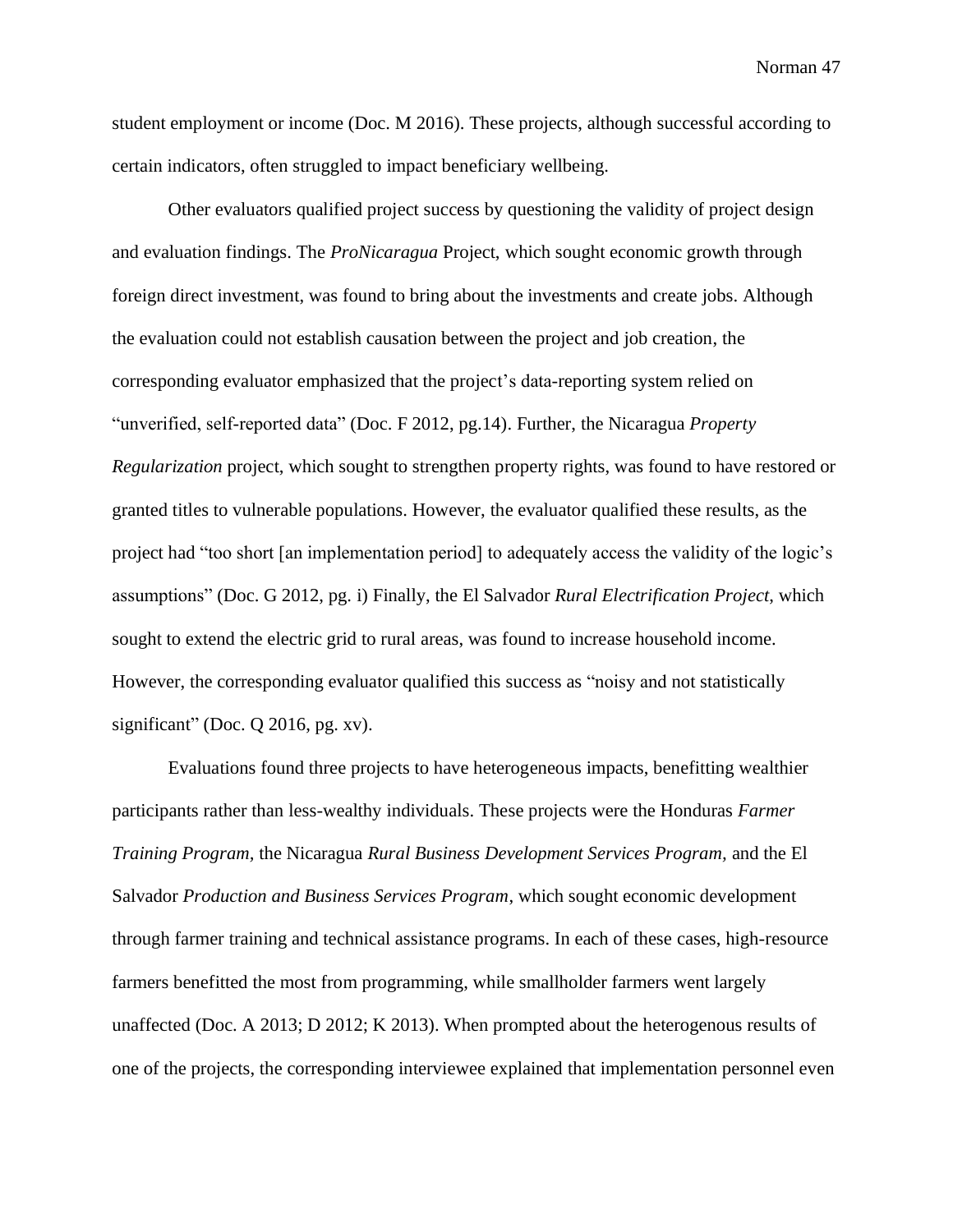attempted to remove smallholder farmers from the project, as they were unlikely to be successful. This evaluator confirmed this "cherry-picking" phenomenon:

"I felt that the most vulnerable [beneficiaries] were being left behind. We [implementors] were widening this gap, and we cherry-picked [which participants would] do even better…It seems like these programs really benefited people who were most likely to already be doing fairly well."

As the above observation suggests, these projects functioned only to widen the gaps between wealthy and less-wealthy participants.

Yet other programs were evaluated as minimally successful, or even as complete failures (the remaining 6 projects). The minimally successful were the Honduras *Transportation Project*, the Nicaragua *Transportation Project,* the El Salvador *Connectivity Project,* and the rice component of the Nicaragua *Rice & Plantain Farmers Program*. The Honduras *Transportation Project*, which sought to repair stretches of primary and rural roads, succeeded in doing so. However, the impact of the roads on the average household was found to be low (Doc. B 2013). The Nicaragua *Transportation Project* also sought to repair roads and improve access to markets. However, the overall effects of the project were categorized as modest (Doc. I 2014). The same was true for the El Salvador *Connectivity Project*, (Doc. P 2016) although I will expand further on these transportation projects in the subsequent section. Finally, for rice component of the Nicaragua *Rice & Plantain Farmers Program*, which financed rice production, it was not possible to "reject the null hypothesis that average impacts of the program on yields and revenues were zero" (Doc. H 2015, pg. 3).

Evaluations found the Nicaragua *Farming & Forestry Project* and the El Salvador *Handicraft Value Chain Project* to be failures. The Nicaragua *Farming & Forestry Project*,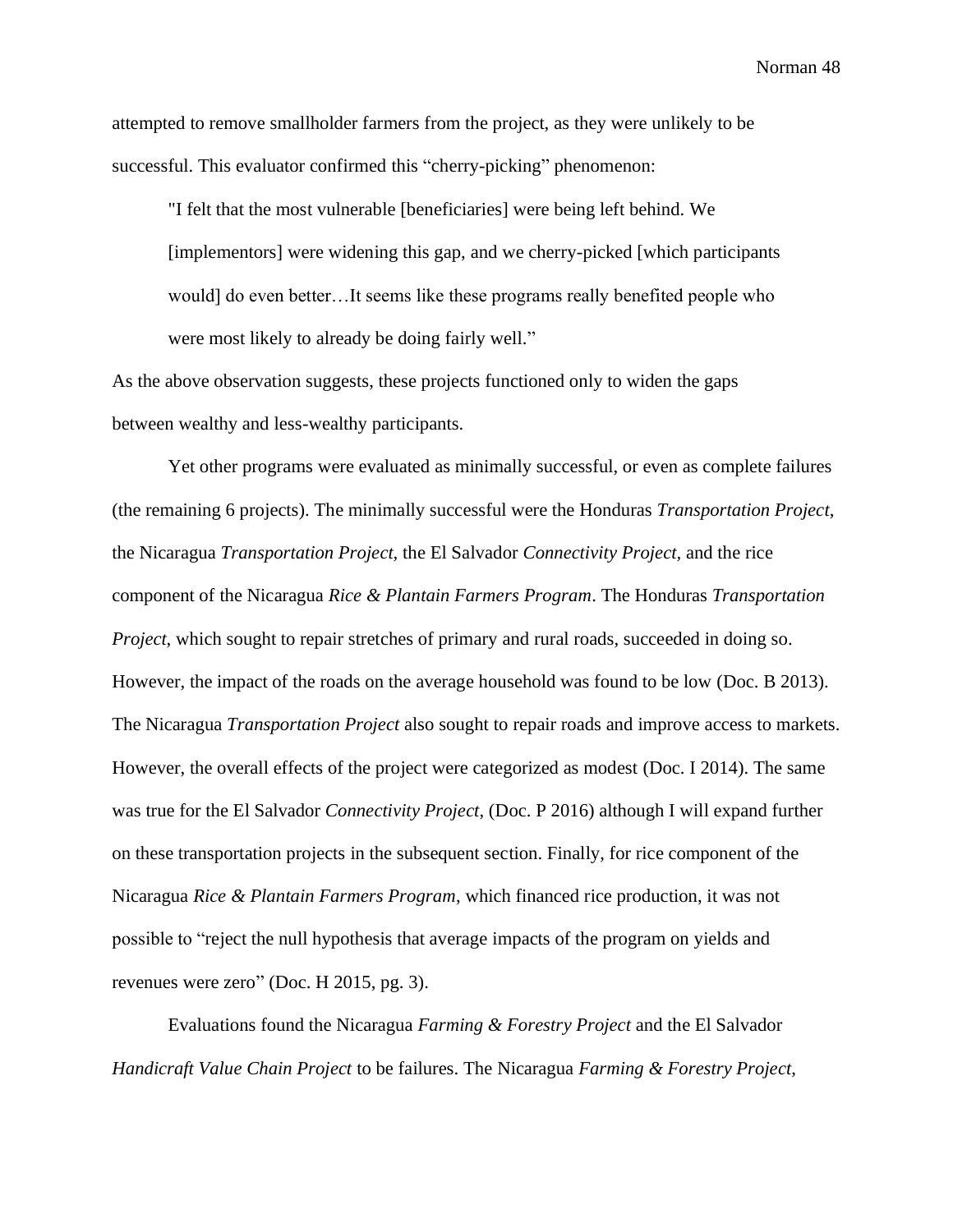which provided subsistence farmers with tree seeds to cultivate, grow into lumber, and ultimately sell for furniture production, was overwhelmed by logistical difficulties and poor planning. As a result, the project did not reach any of its reforestation targets, planted trees had low survival rates, and a significant portion of the project, which was designed to remedy water supply constraints, was completely cancelled (Doc. E 2012). The El Salvador *Handicraft Value Chain Project*, which sought to provide handicraft artisans with business skills, technical training, and financial supports, was found to negatively impact artisan salaried income and household income. These results were so negative that the evaluation suggested that future projects should facilitate artisan transition out of the handicraft value chain (Doc. R 2014).

A possible explanation for the minimal successes – and complete failures – of these projects were that they were poorly conceived. When speaking about the failed Nicaragua *Farming & Forestry Project*, the corresponding evaluator emphasized this very point:

"From an unplanted seed to a sold piece of furniture in three years...[trees] don't even grow that quickly. And then you work with farmers who had never grown anything [other than] corn and beans before. [Logically], they use their good soil to feed their families (because they're subsistence farmers) and then, with their crappy soil, they'll try this little project with the trees. To me, [the realities of the subsistence farmers] was a huge limiting factor [to the project]. The economists don't look at it like that."

This sentiment speaks to the questionable design of certain MCC compacts – this project was so poorly conceived that, even the best of circumstances, it could not succeed. This evaluator went on to question the impact potential of the *ProNicaragua* Project, which sought to bring about economic development and job creation through foreign direct investments: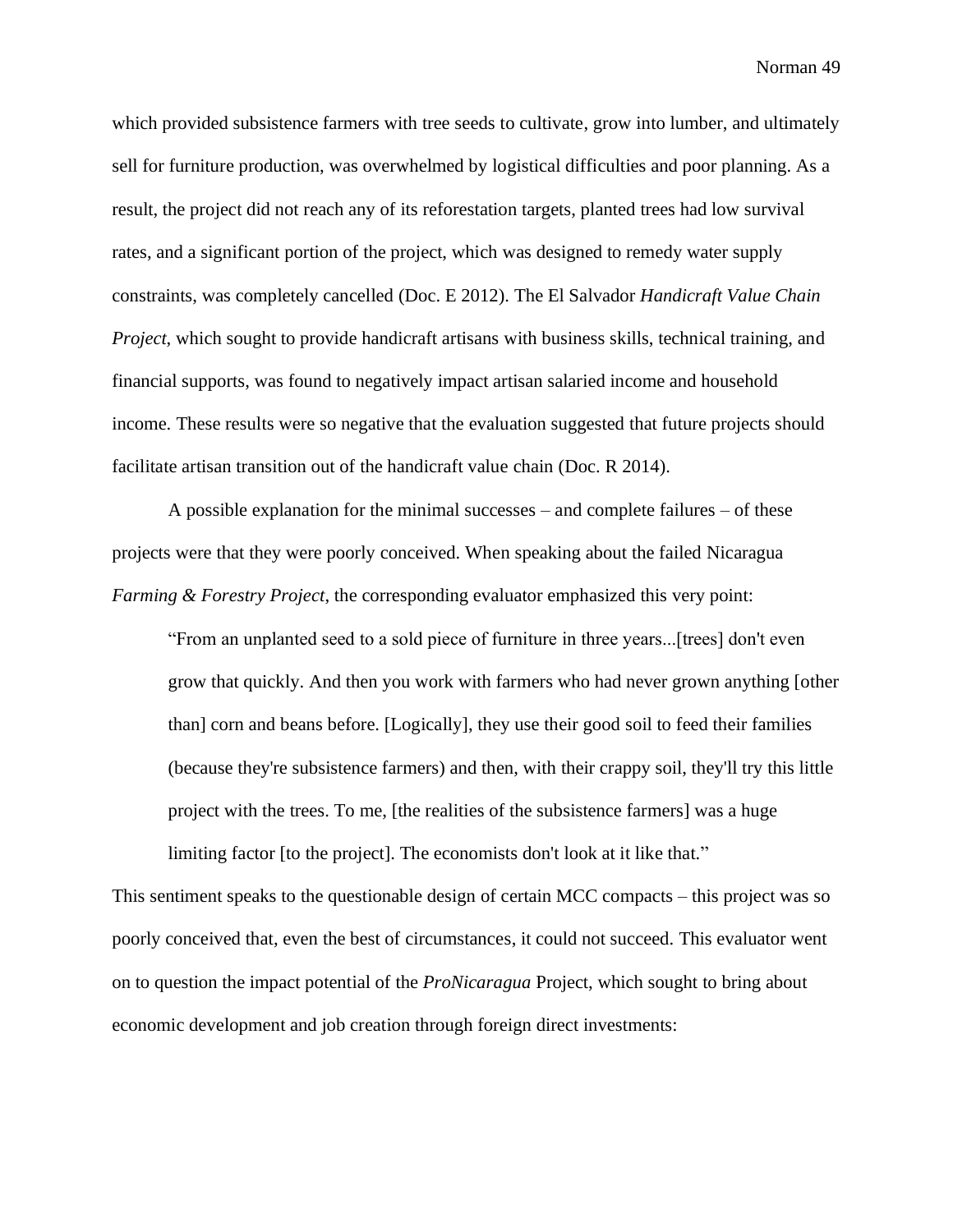I'm less convinced about the foreign direct investment actually trickling down, especially in a place like Central America. The winner grabs, and the people that get the jobs are given poor salaries and no livable wage or health care.

In addition to poor project conception, this evaluator suggests, some projects might actively lack the capacity to meaningfully affect their intended beneficiaries.

Despite the above-described qualified successes, heterogenous and minimal results, and questionable project design of the MCC's Latin American compact projects, some of these projects brought about important advances in infrastructure, education, electrification, sanitation, and in the provision of skills and services (Doc. J 2014; Doc. N 2015; Doc. O 2017). And, these advances had important impacts on beneficiaries. The larger capacity of these projects to bring about impact proportional to project expenditure, however, remains unexamined.

#### *Was project impact proportional to expenditure?*

The minimal results of the most expensive sub-projects, the Honduras *Transportation*  Project, the Nicaragua *Transportation* Project, and the El Salvador *Connectivity* Project, suggest that project impact might have been disproportional to project cost. In total, the Honduras, Nicaragua, and El Salvador compacts constituted expenditures of \$205,000,000, \$113,500,000 and \$460,940,000, respectively (MCC, *Where We Work*). The *Transportation* and *Connectivity*  projects, which sought to reduce transportation costs and facilitate market access by improving roads, constituted over half of these total compact expenditures, with \$120,584,457 for the Honduran *Transportation* project, \$57,884,159 for the Nicaraguan, and \$270,051,380 for the Salvadoran *Connectivity* Project (MCC, *Where We Work*).

Despite mass expenditures, the *Transportation* and *Connectivity* projects were found to have only minimal effects on the individual household. For example, the evaluation for the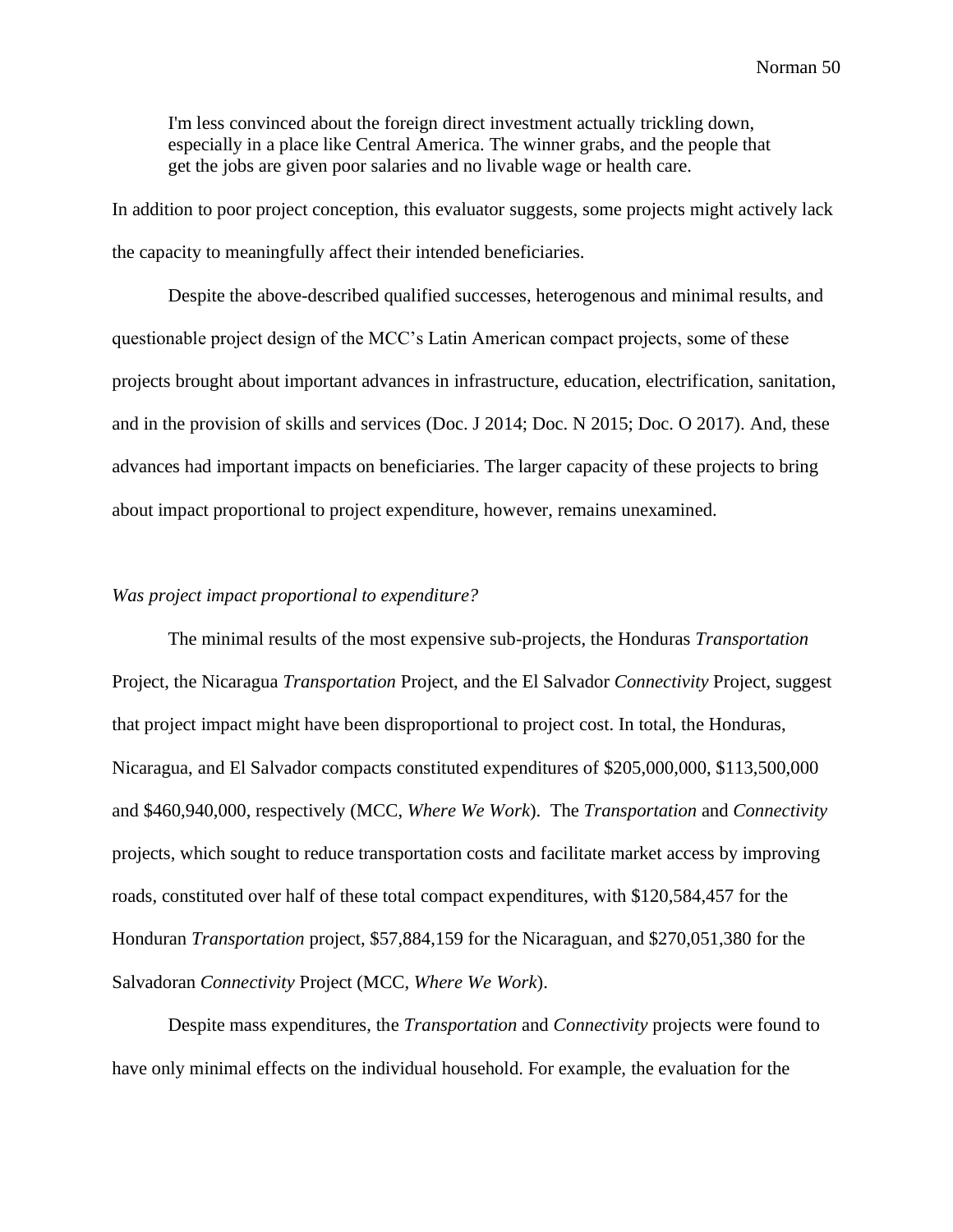Honduras project "determined that the mean household-level impact of the project, averaged over the nation, [was] low" (Doc. B 2013, pg. 9) For the Nicaragua project, improved road infrastructure led to reductions in price of dairy and egg products, which led to a subsequent increase in consumption of these food items. Despite this consumption increase, the project evaluation found that "aggregate estimates of the impacts of the Transportation Project [were], in general, modest" (Doc. I 2014, pg. 83). What's more, only one section of the improved road, "achieved the benchmark 8% rate of return" for direct user benefits (Doc. I 2014, pg. 83). Finally, evaluations for the El Salvador *Connectivity* Project found the improved road to have "modest impacts, if any, on household welfare" (Doc. P 2016, pg. xiv). Although there was "clear evidence of improvement in market access, increases in labor supply…reduction of leisure, and increases in the use of fertilizers, there were no significant changes in agricultural sales, harvests, income, or expenditure" (Doc. P 2016, pg. 81). These multi-million-dollar projects were impactful in their provision of improved infrastructure. Unfortunately, evaluations indicated that the benefits of this improved infrastructure were minimal for the average household, suggesting that beneficiary impact was not necessarily proportional to expenditure.

The high expenditures and low returns of mass infrastructure projects such as the Honduras, Nicaragua, and El Salvador *Transportation* and *Connectivity* projects beg the question of whether these tens of millions could be put toward a different kind of project – one that is designed to tangibly impact beneficiaries. One evaluator particularly addressed this question of expenditure versus impact while discussing one of the infrastructure projects:

"So much could have been done with this quantity of money…maybe if a more thoughtful plan had been developed, one that involves stakeholders and looks at the region and the communities that are most impacted by poverty and a lack of social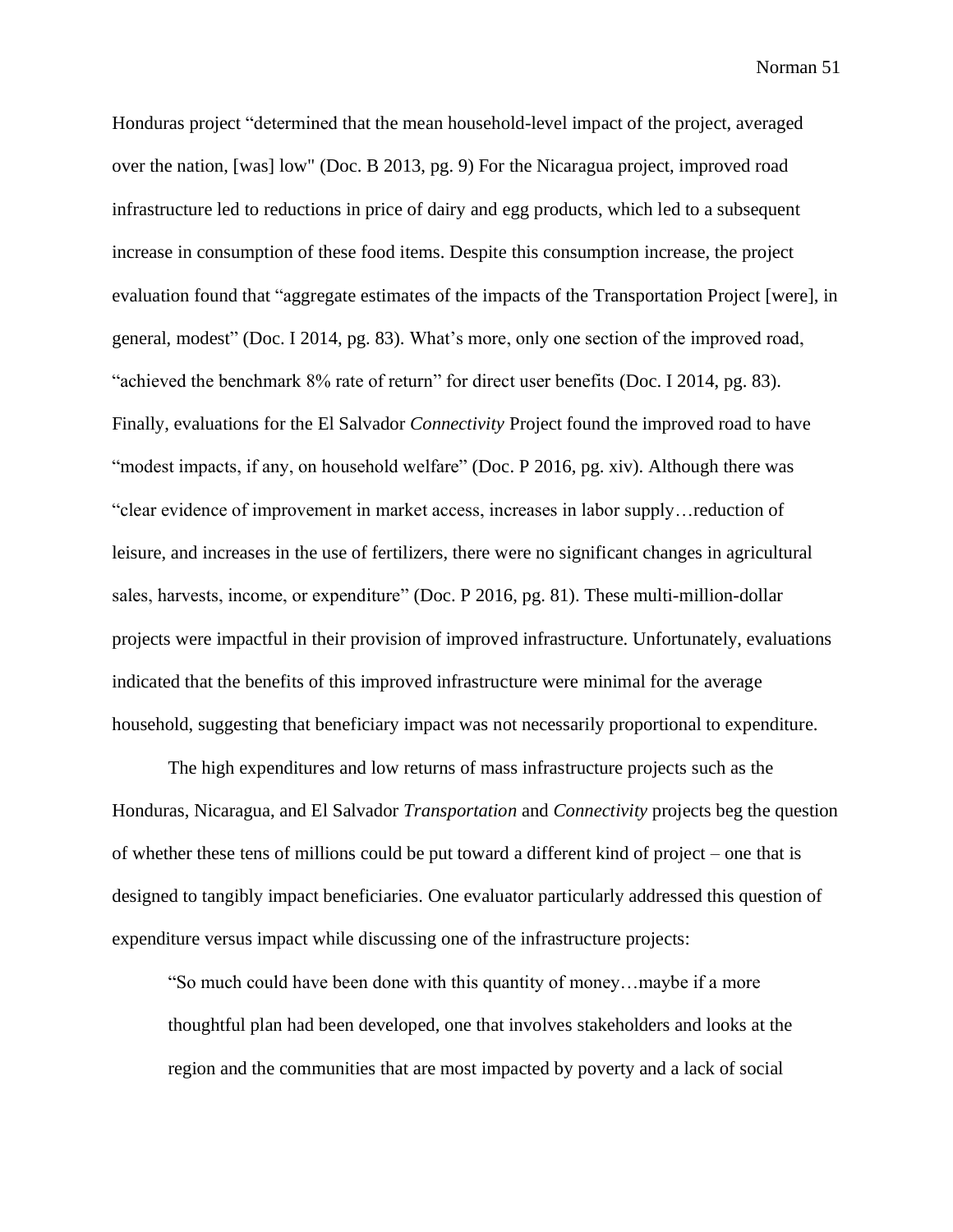mobility…If [the MCC found] ways to target those communities instead of [thinking], 'we're going to raise the country up, and somehow benefit these very poor people,' [so much more could be done]…I think [this mindset] is so flawed, but that is their approach. When you think about the hundreds of millions of dollars these contacts are valued at it's insane. [We can] leverage this much money to do so much more."

The millions expended on these projects, as the above perspective suggests, often fail to bring about proportional impact.

Infrastructure projects such as the Honduras, Nicaragua, and El Salvador *Transportation*  and *Connectivity* Projects were conceptualized according to the motto of the MCC – that, through economic growth, poverty can be reduced. As evaluations indicate, however, the benefits of macroeconomic growth seldom trickle down to the impoverished. Fortunately, as the above evaluator suggests, development projects can deepen impact if they are made inclusive and are designed according to community need. These considerations lead to the subsequent section, which includes a discussion of the ways in which the development process in Latin America might improve.

#### **Discussion & Implications**

The findings of the document analysis and expert interviews broach five implications – and areas of improvement – for the MCC evaluations process. First, they indicated that the development process could better include beneficiaries. Second, findings emphasized the importance of cultural competence in the development process. Third, results also showed a prioritization of macroeconomic metrics and suggest that such metrics may fail to represent the entire 'picture' of project impact on individuals. Fourth, findings suggested that the MCC could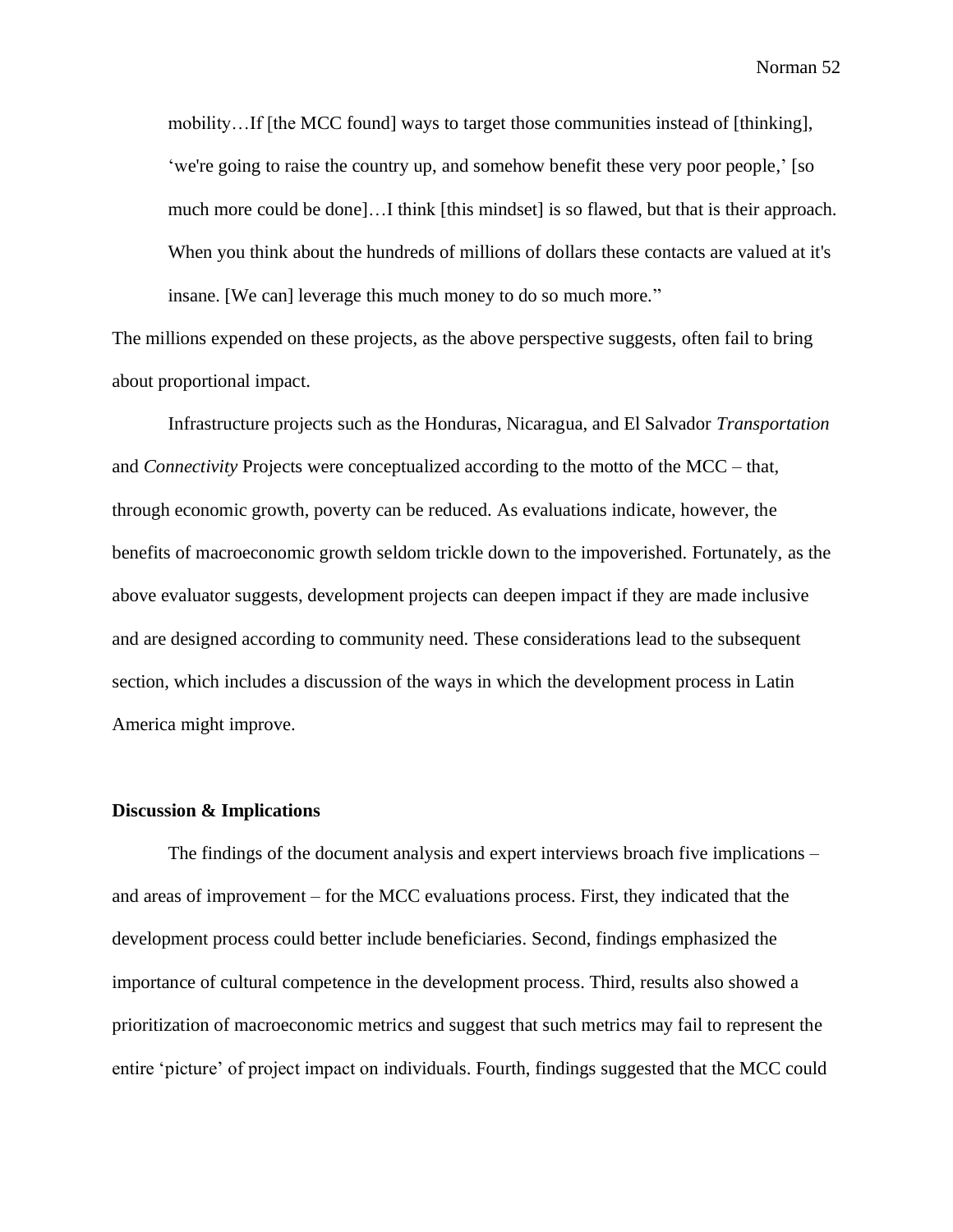better standardize its evaluations process. Finally, results indicated that the MCC should more actively prioritize and apply learning from its completed projects and evaluation documents.

In the following paragraphs, I discuss these areas of improvement by providing recommendations for the MCC development and evaluations processes. The first three sections – which discuss the importance of beneficiary inclusion, cultural competency, and multidimensional evaluation metrics – address the implications of findings for future projects in the region (Research Question 2). I supplement these discussions with recommendations, primarily structural changes by which the MCC's development process can be made more inclusive, beneficiary-centric, and holistic. I support these recommendations with evidence from the expert interviews, as well as with the perspectives of Latin American scholars.

The final two sections include recommendations to standardize the MCC evaluation process and improve its prioritization of learning, which are also significant to future programming in the region (Research Question 2). These recommendations refer back to the structural variation and meager prioritization of learning observed in the results sections. They also relate to the previously described criticisms of evaluators – that the MCC incorporation of learning from evaluations is variant at best and negligent at worst.

#### *Working toward the meaningful inclusion of project beneficiaries*

The need for improved beneficiary inclusion – as the document analysis and interview data indicated – is warranted, as it adds intrinsic value to the development process and brings returns in project success and sustainability (Kliksberg 1999).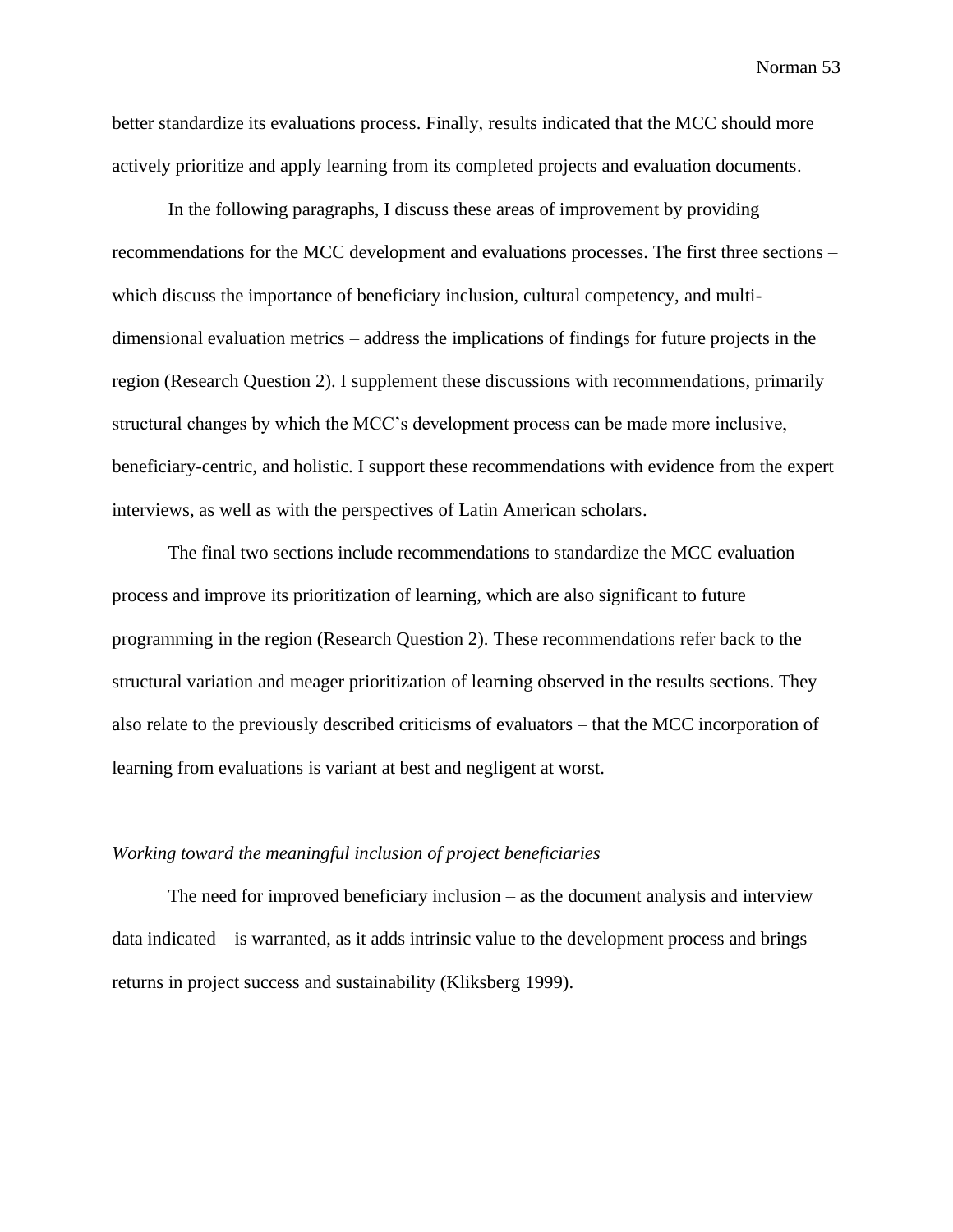Evaluator H emphasized the value of improved beneficiary inclusion in the evaluations process, and suggested that this value is not fully achieved by the current model of householdlevel surveys:

"[Evaluators] might fall to too much on the side of household surveys, [thinking], 'Well, if you did the survey with the farmer or the family then you've got [an understanding of the project].' But, the field [of development] is pretty clear that you don't understand how [beneficiaries] feel about [projects] or the mechanisms (why [a project] worked or didn't work, or how exactly did impact come about) unless you talk with [beneficiaries]."

This perspective speaks to the practical importance of meaningful beneficiary inclusion – that of the improved quality and findings of evaluations. Evaluator J also discussed the practical benefits of beneficiary inclusion, citing increased project impact and sustainability:

"If the projects are properly conceived, [with] beneficiary input at the beginning, then they can have a benefit for poor people. And I've seen some winners, but most of what I evaluate doesn't work so well. And, when you get down to the real aspects of whether project will sustain themselves, most don't."

This sentiment also emphasizes the tendency of development initiatives – and not just those of the MCC – to fail in their provision of meaningful, long-term impact. However, and as this quote suggests, beneficiary inclusion can go toward remedying these shortcomings.

Latin American development scholars also suggest the benefits of beneficiary inclusion. These benefits result from the premise that, because beneficiaries face development problems (such as poverty and a lack of resources) on a daily basis, they are well-equipped to solve these problems. The first of these benefits is that beneficiary communities can provide development personnel with knowledge of project environments and an understanding of local problems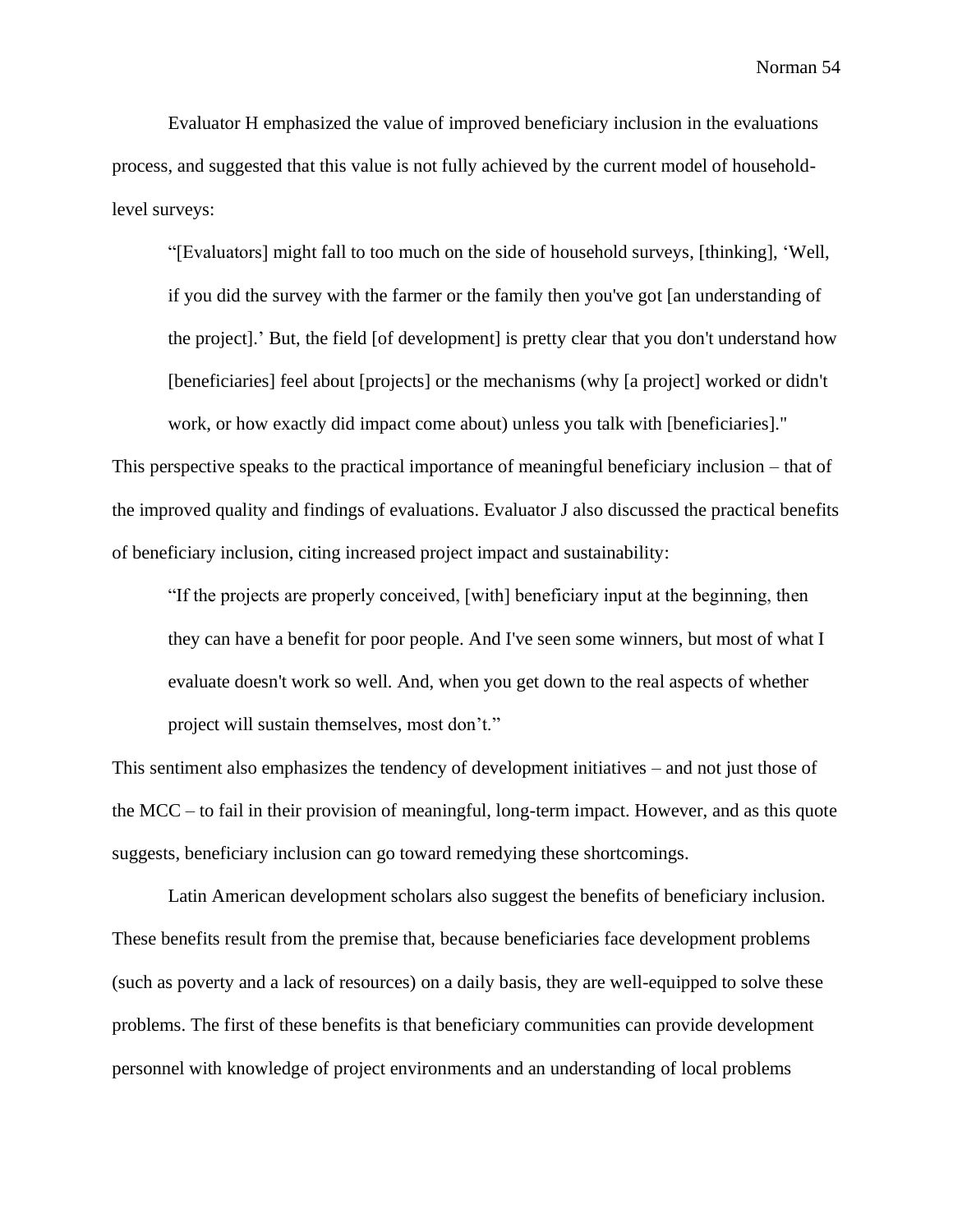(Irarrazaval 2005; Chac 2002; Kliksberg 1999). Next, beneficiary participation can reveal to development personnel the most effective and expedient development strategies, as well as the preferences of beneficiary groups (Chac 2002; Serrano 1998; Kliksberg 1999; Guillen 2008). Beneficiary inclusion can also support local institutions and build social capital by providing agency and capacitation (Chac 2002; Guillen 2008; Kliksberg 1999). The inclusion of beneficiary groups can also provide legitimacy and credibility to the evaluations process by providing candid feedback and making recommendations for the future (Chac 2002; Kliksberg 1999; Irarrazaval 2005). Finally, beneficiary participation can – as evaluators suggested – improve project success and impact levels (Serrano 1998; Kliksberg 1999) and facilitate project sustainability (Kliksberg 1999). To ensure these benefits, development personnel should involve beneficiaries in each step of the development process – from project design to an ultimate presentation of evaluation findings (Serrano 1998; Kliksberg 1999; Delgado 2007).

In the same way that beneficiary inclusion can greatly benefit the development process, beneficiary exclusion can harm the process, causing an influx of additional costs (Guillen 2008). For example, excluded beneficiaries may not support development initiatives or even come to resent programming (Kliksberg 1999). Such disfavor or resentment can bring about an underuse of project services (Guillen 2008). As beneficiary inclusion is conducive to project sustainability, beneficiary exclusion can also hinder project sustainability. Poor sustainability may impair agency recuperation of project costs (Guillen 2008). Finally, beneficiary exclusion can engender community-level conflict, including inter-community conflicts of interest, the harboring of impossibly high project expectations, and the consideration of elite interests over those of needy groups (Guillen 2008).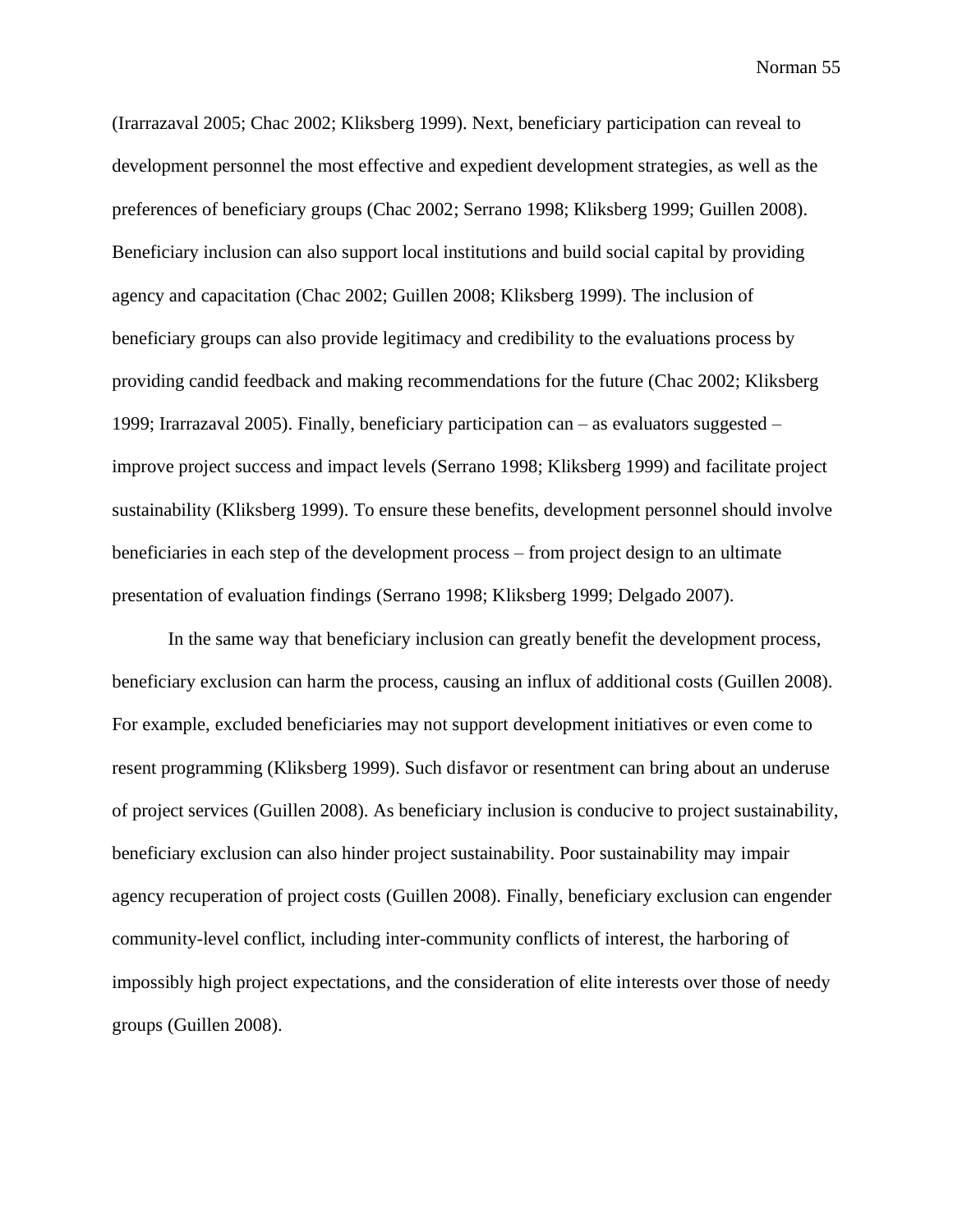Evaluators also recommended strategies to enhance beneficiary and stakeholder inclusion, including the forging of partnerships with local evaluators and data collection agencies. For example, Evaluator E suggested that the MCC could benefit from "more genuine, equal partnerships with researchers in communities and with the [government] institutions in the countries where projects are being done." Evaluator F echoed this idea, noting that the MCC should "encourage more local evaluation expertise…, [as] building local evaluation capacity is important." The inclusion of local stakeholders in the evaluations process is another strategy conducive to an inclusive development process.

However, evaluators made important rebuttals to the above arguments – addressing the potentially-extractive potential of beneficiary inclusion and praising the MCC model as more inclusive than other development agencies. Regarding the latter point, Evaluator H highlighted the current MCC structure of recipient country ownership of compact projects:

"I believe that [the MCC] has a lot of the fundamentals of international development right. The biggest of which is recipient country ownership of the development process itself. [The MCC is] saying, you, [the recipient country], develop your five-year plan, we will give you a whole lot of input into it. But essentially, it's [the recipient country's]  $-$ [they] own it. And [the program is] actually over in five years, so you don't create this overall dependency and inertia toward more and more dependence."

This account directly contradicts the perspective of Evaluator I, who described the MCC as the "worst" in terms of paternalism and arrogance.

Evaluator F raised another rebuttal to inclusive processes, citing the potentially extractive nature of beneficiary inclusion without a subsequent and coordinated presentation of evaluation findings: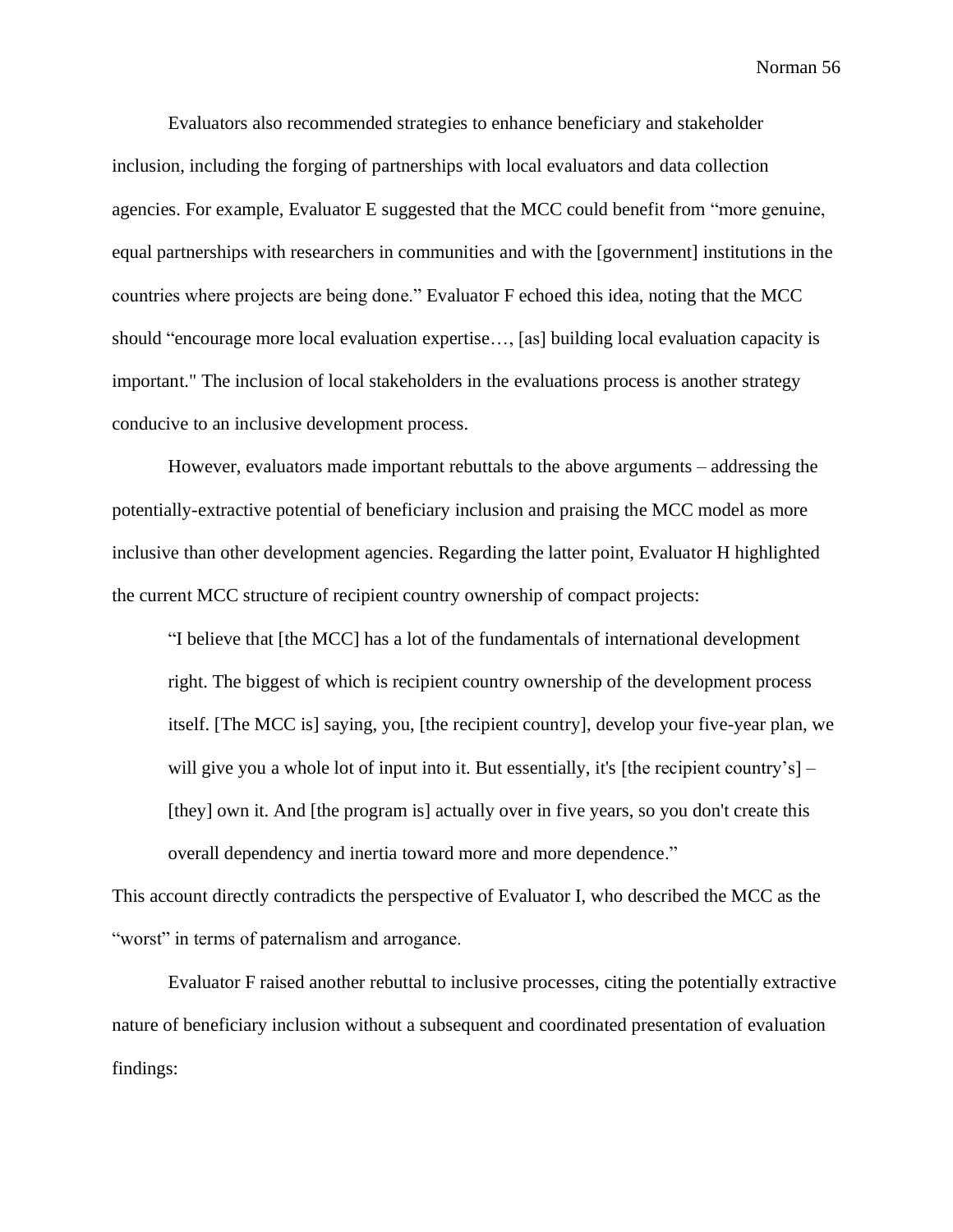"It feels very extractive to go into communities and interview them and take [the information] and go do your own thing. But at the same time, I don't know whether the communities would have any use for additional briefings, unless [the briefings] were done in a really coordinated and thoughtful way."

This observation first emphasizes the importance of beneficiary inclusion throughout the

development process – including the presentation of evaluation findings – and also reemphasizes

the resources required to meaningfully include beneficiaries in the entire development process.

The practical advantages of beneficiary inclusion and above rebuttals lead to the

## following recommendation:

Recommendation 1: The MCC should more-deliberately include project beneficiaries and country stakeholders in each step of the development process, from project planning, to implementation, to evaluation and presentation of results. The MCC should dedicate a specific portion of project funding to ensure this inclusion, and especially that of non-elite beneficiary groups. To facilitate the inclusion of beneficiaries and stakeholders, the MCC could establish partnerships with local researchers, create open communication pathways between development personnel and beneficiaries (such as focus groups or other qualitative forums), consult beneficiary groups in the project planning, implementation and evaluation phases, and coordinate efforts to present project results to beneficiaries and stakeholders. Furthermore, the MCC should make each evaluation available in the language of project recipients, to ensure the accessibility of these documents.

## *The importance of cultural competency throughout the development process*

Although findings showed evaluators to have good cultural competency – as the majority spoke Spanish and had prolonged experience in the region – evaluators suggested that the development process itself is not culturally competent. They attributed this lack of cultural competence to arrogance and to an unwillingness to spend the resources necessary to adapt development programming, implementation, and evaluation to country context. This lack of cultural consideration has been shown to detriment both project success and sustainability.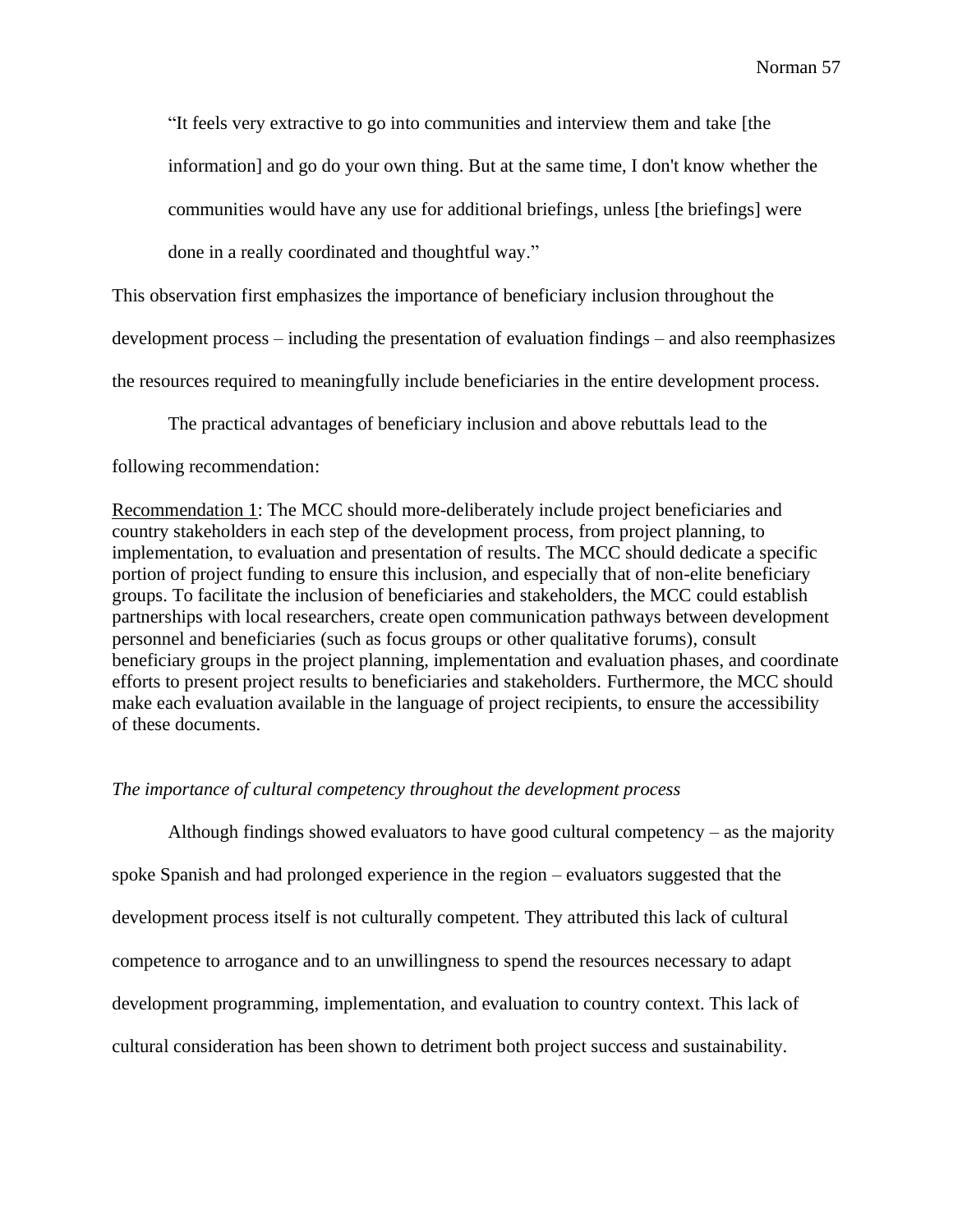Evaluator I particularly emphasized these criticisms, noting that "there was certainly a level or arrogance [in the development process] … [and] America has always been like this, [saying] 'We know what's best, we're parachuting in to save the day.' I think MCC is just kind of the worst at that." Evaluator I continued, citing the unwillingness of development agencies and evaluators to incorporate country context in the development process:

"None of that [country consideration] happens. There's no time for any of that. [Instead] they just hit the ground running, [saying], "Yep, we've got a program for you!" [Development agencies] want to work fast. And that's why, even if there is a short-term gain once the program [ends], it's not sustainable [and] just slips away. It's like [the agencies] were never there. But, this idea of [development personnel] just dropping in and working in different countries simultaneously, and really [thinking that they] have insights into how [they] might adapt a program is just crazy. I don't care how smart [they] are. It just takes a bunch of time, talking and listening, (and more listening than talking)

to really learn how [countries] works. I just don't think people are willing to do that." This above reinforces a common theme, that financial and time constrains are adversarial to an inclusive, culturally competent development process. This perspective also supports the practical advantages of culturally competent development, including project sustainability.

Similar to increased beneficiary inclusion, an active consideration of culture has been shown to tangibly benefit the development process, making it more successful and sustainable. Although evaluators suggested that cultural considerations are an obstacle to expedient development, the exact opposite is true. In fact, cultural considerations are theorized as an impetus to sustainable development, as they situate development initiatives according to the need, aspirations, and identity of beneficiary groups (Romero 2015). Another benefit of cultural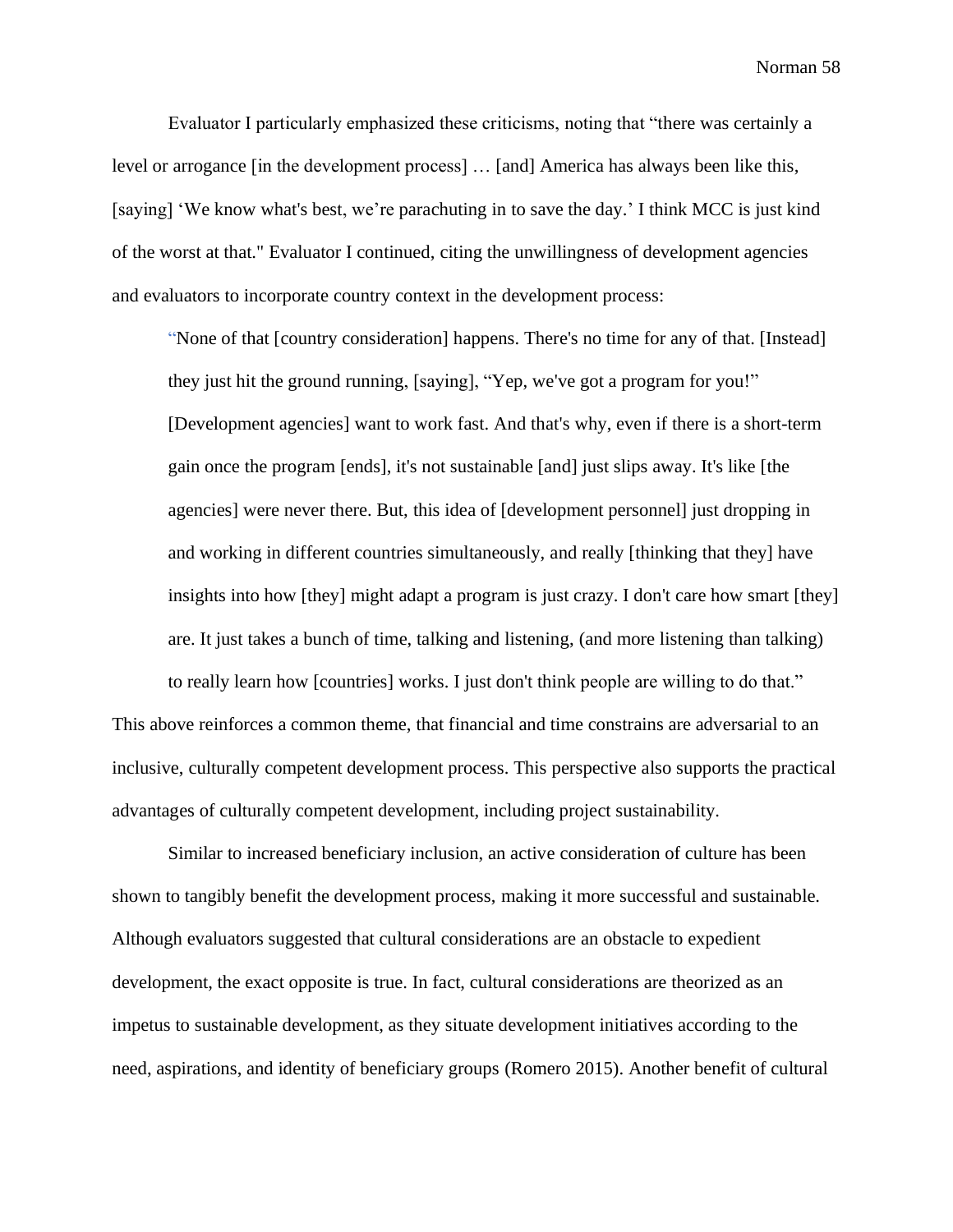consideration is that it ensures the comprehensive inclusion of all community groups, even the historically marginalized or those lacking social capital, such as ethnic minority groups, women, and youth (Deruyttere 1997).

In the same way that cultural considerations can benefit the development process, a disregard for culture can have important consequences. These consequences include the community-level rejection and subsequent failure of development programming. Even more severe, however, is that non-culturally competent development, in its pursuit of 'modernization' and 'progress,' can erase local values, knowledge and culture. In order to prevent these losses and to ensure the conferral of meaningful benefits, development programming must adapt to culture, rather than culture adapting to development (Romero 2015).

The evaluator criticisms of the MCC's model of development, as well as the evidence of the practical benefits of culturally competent development, lead to the following recommendation:

Recommendation 2: The MCC should allocate specific financial, time, and hiring resources to actively include cultural considerations in compact projects. To facilitate this purposeful inclusion of cultural context, the MCC might contract and assign development professionals according to region-specific experience and language, consult country experts (preferably country nationals) on project design and adapt programming accordingly, and actively consider population sub-sections including indigenous peoples, Afro-Latinos, women, and youth.

#### *The incorporation of multi-dimensional metrics in the evaluations process*

Although metrics such as income and consumption have important implications for project impact on beneficiaries – and especially for those living in extreme poverty – evaluators suggested that such indicators may fail to fully depict project impact. Furthermore, the sole use of such metrics effectively equates beneficiary wellbeing with material goods, which has been shown to be a limiting and shallow equation (Pena-Trapero 2009). As such, both evaluators and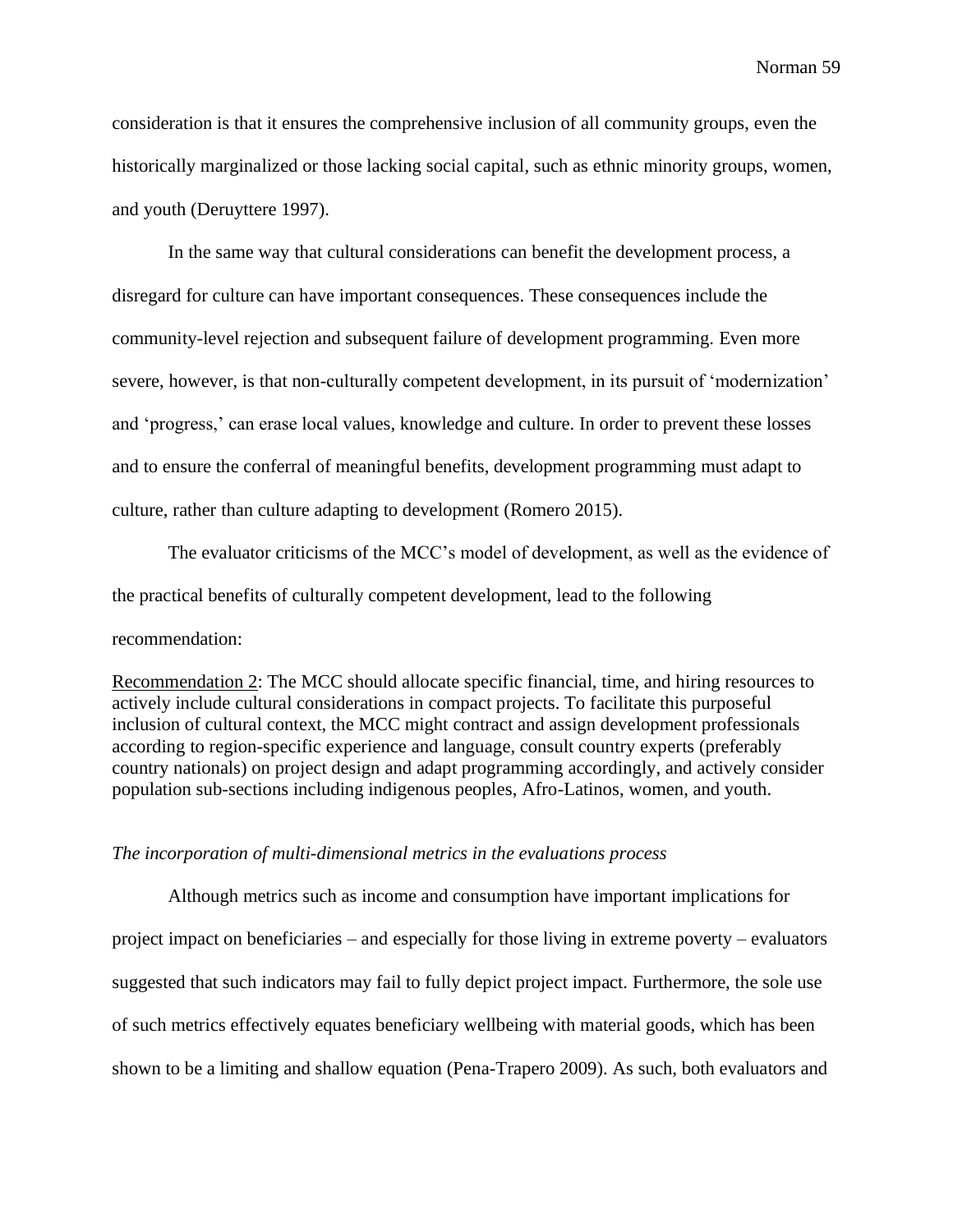Latin American scholars support an integration of multi-dimensional metrics with material metrics such as consumption and income (Romero 2015; Palomino and Pardo 1999). This integration can engender evaluations that more thoroughly and holistically depict project impact on beneficiaries.

Evaluators confirmed both the limitations of income-based metrics and the potential for multi-dimensional metrics, including the access to education, healthcare, increased leisure time, and the like. For example, Evaluator C emphasized the importance of non-consumption metrics for beneficiary wellbeing: "it's a good starting point to look at consumption measures, but there can be other metrics including access to health care [and] education... that may not rely so much on income changes. Certainly, we all believe education can improve wellbeing." Evaluator G spoke to the practical benefits of multi-dimensional, integrated metrics: "[Integrating] qualitative [metrics] throughout [the evaluation] allows researchers to better design instruments, and quantitative metrics can add some context to these. This gives the evaluations balance." Evaluator A echoed the potential for integration, saying that "[he'd] like to think [he's] not stupid enough to believe that material metrics are the only thing" but later acknowledged that, "a lot of these [consumption-related and holistic] dimensions ultimately interact, and you're probably being foolish if you don't think the economics matter. [Ultimately], it's really thinking about how [both kinds of metrics] interact." These quotes make a strong case for both the integration of more-holistic metrics and the capacity of these to add value to evaluations.

The integration of multi-dimensional metrics in the evaluations process has a practical use – indeed, not all components of a quality life can be measured according to material accumulation (Pena-Trapero 2009; Palomino and Pardo 1999). In other words, an individual living in material abundance may perceive his life to be of low quality, as it is devoid of social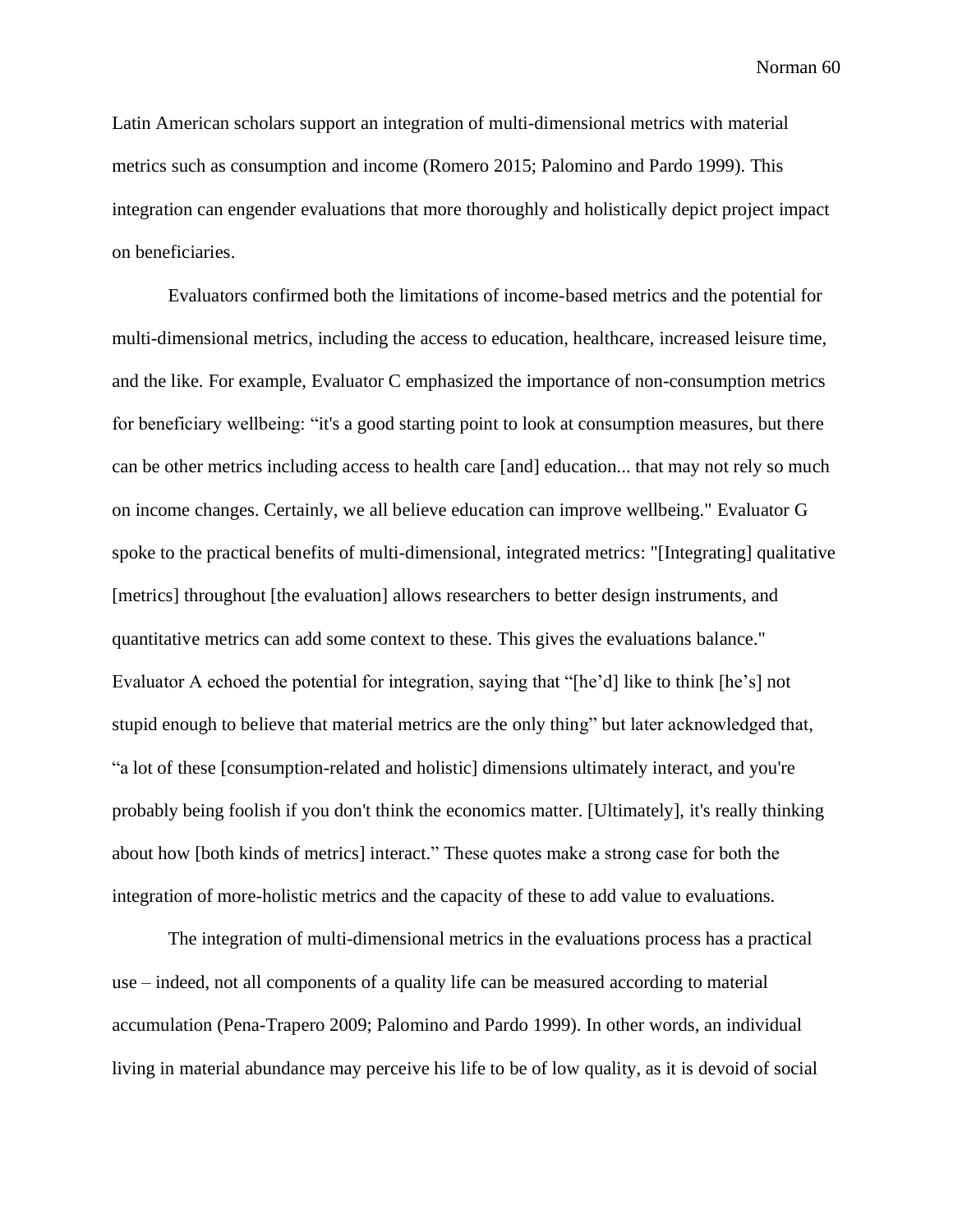networks or culture (Palomino and Pardo 1999). The converse may also be true – an individual living in a state of material deprivation may perceive her quality of life to be quite high. Such suppositions contrast Western, capitalistic modes of accumulation. However, and especially for indigenous groups in Latin America, accumulation does not define wellbeing (Deruyttere 1997). The indigenous philosophy of *buen vivir* particularly emphasizes this point, as it values a state of wellbeing that extends beyond the material, and particularly emphasizes spirituality, equity, and identity (Villalba-Eguiluz 2017). Unfortunately, none of the MCC evaluations make active considerations of Honduran, Salvadoran, or Nicaraguan indigenous groups, although these groups were likely both direct and indirect beneficiaries of MCC programming<sup>8</sup>.

In order to reflect an inclusive and holistic depiction of wellbeing, MCC evaluations should incorporate multi-dimensional metrics. These metrics should be inclusive to diverse cultures and lived experiences and should endeavor to encompass differing definitions of wellbeing (Razo-González et. al 2014; León 2011; Guillen 2008; Villatoro 2012; Actis di Pasquale 2008). Inclusive, multi-dimensional evaluations should examine both tangible and intangible metrics, including personal relations, social networks, and community context and cooperation (Razo-González et. al 2014; Romero 2015). An examination of wellbeing according to both multi-dimensional and traditional metrics can paint a more complete picture of project impact on wellbeing and quality of life (Razo-González et. al 2014).

The demonstrated potential and importance of multi-dimensional metrics in the evaluations process leads to the following recommendation:

<sup>8</sup> Note: Indigenous population constitute 15% of the Honduran population, 5% of the Nicaraguan population, and 7% of the Salvadoran population. More than 90% of indigenous groups are subsistence farmers, a major focus group of MCC programming. Finally, there is a high correlation between indigeneity and extreme poverty (Deruyttere 1997). Given the indigenous population percentages and convergence of MCC target populations (subsistence farmers and high poverty) within these groups, it is reasonable to assume that many program beneficiaries were indigenous.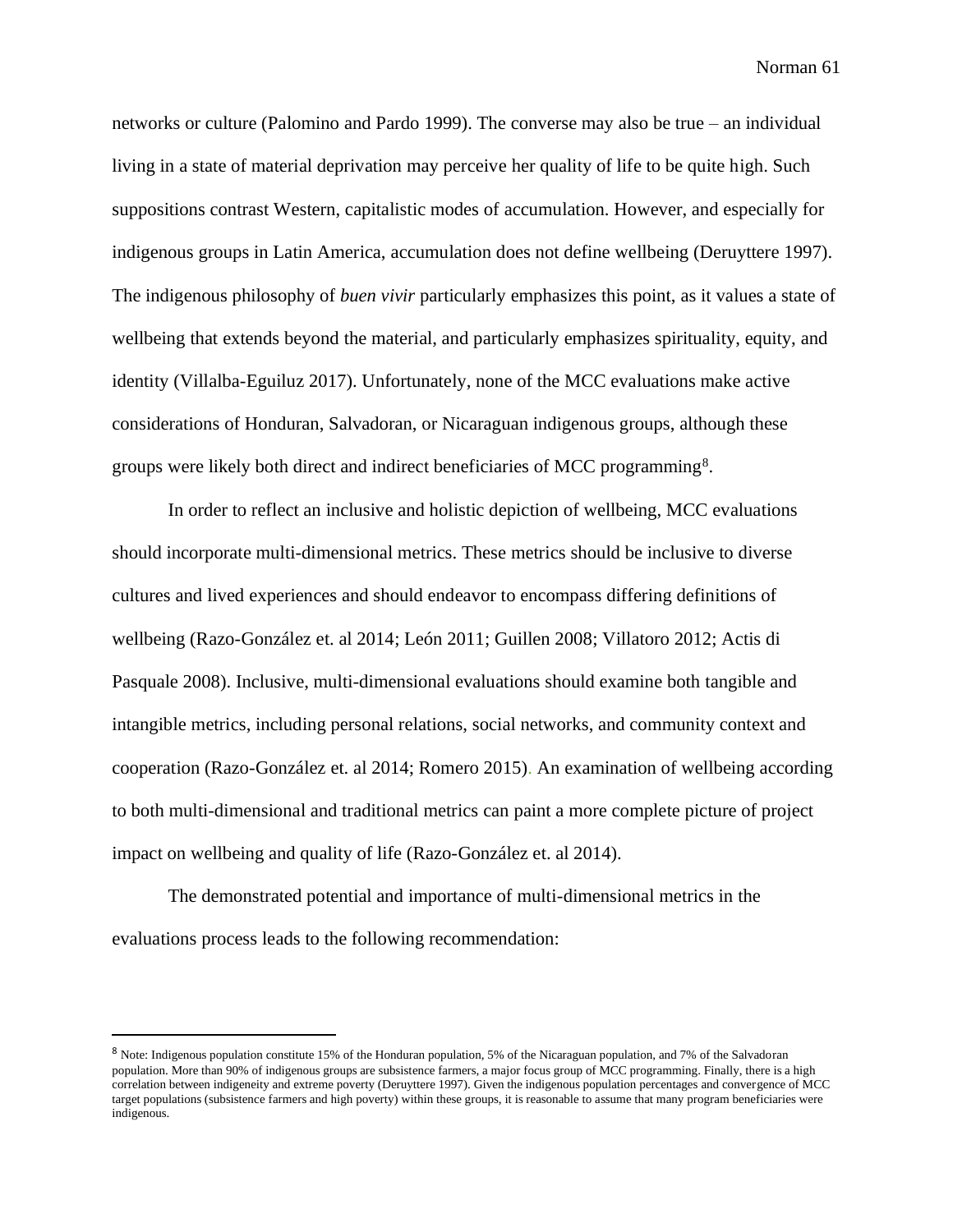Recommendation 3: The MCC should prioritize the use of multi-dimensional metrics in its project evaluations. To facilitate the inclusion of these metrics, the MCC could require evaluators to incorporate multi-dimensional metrics with material metrics, encourage evaluators to consider differing definitions of wellbeing and quality of life, or encourage the use of performance evaluations, which already rely more heavily on multi-dimensional metrics.

## *Standardizing evaluation structure and quality*

As briefly mentioned in the results section, the observed variation in evaluations is likely explained by the fact that the MCC contracted dozens of individuals from differing agencies and academic backgrounds to conduct evaluations. Certainly, a diversity of evaluator perspective is not a detriment to the evaluations process, but rather infuses it with nuance. Despite the variance in the evaluators themselves, however, the MCC can still standardize the products of the evaluators – the evaluation documents. Such a standardization in evaluation form may also serve to standardize evaluation quality. For example, the logic of evaluations, the consistency of metrics, and the presentation of findings was more easily discernable in well-organized, clear evaluations. However, the components and findings of evaluations were often muddled by poor organization or cumbersome wording, which ultimately worsened evaluation quality. The observed variation in evaluations leads to the following recommendation:

Recommendation 4: The MCC should endeavor to standardize its project evaluations. To do so, the MCC might standardize evaluation documents by developing a template for these. This template would not specify evaluation content (and would consequently leave room for adaptations to regional context) but would instead create guidelines surrounding evaluation organization and ordering, the language used in introductory and conclusion sections, the visual appearance of evaluations, and the incorporation of graphs and tables in the evaluation document. The MCC could develop this template according to particularly clear and persuasive evaluation documents from former projects.

Seven evaluators mentioned the importance of collaboration between implementor and evaluator personnel for the success of the evaluations process. This observation operates under the logic that, if evaluators are not involved in project design, implementors might design and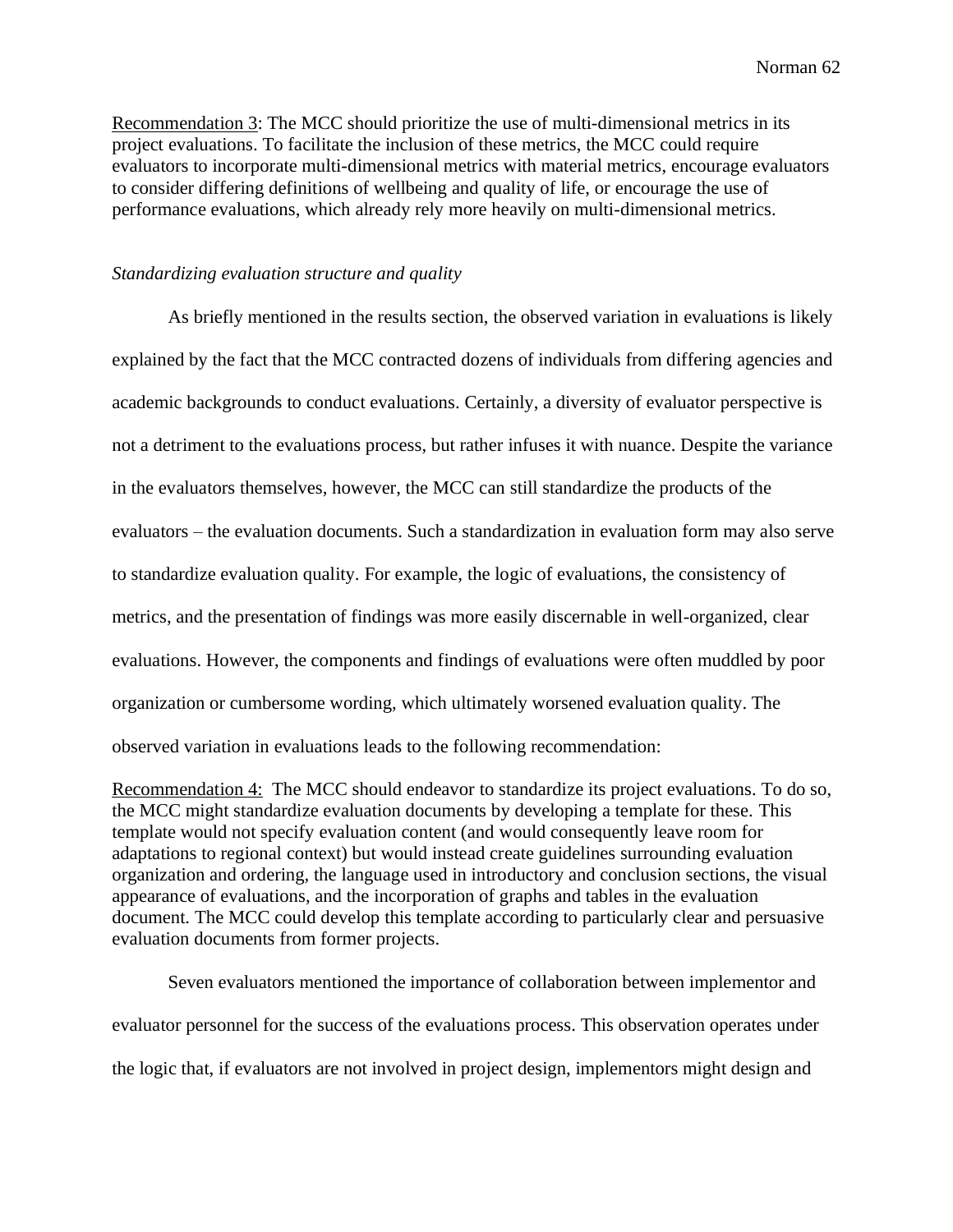execute projects that are difficult to rigorously evaluate. Such was the case for the Honduras *Farmer Training* Program, in which evaluators struggled to implement a randomized control trail (because of incompatible project design). Because of these difficulties, evaluators were forced to adapt their methods to a causal modeling approach. The MCC itself has also recognized the importance of collaboration between these two groups – its learning documents suggest that evaluators and implementors should work in "lockstep." These observations of the importance of collaboration lead to the following recommendation:

Recommendation 5: The MCC should remedy the disjoint between implementor groups and evaluators and ensure continued collaboration between these groups in the development process. To facilitate this collaboration, the MCC could actively involve evaluators in the project design and implementation phases by opening communication pathways between the two groups, obliging implementors to consult evaluators on project design, and increasing the frequency and duration of evaluator field visits.

Evaluation documents suggested that difficulties in measuring results emerged if evaluations occurred too quickly after project completion. This was particularly true for the Honduras *Transportation* Project evaluation, which collected data before or immediately after the updated roads were even completed (Doc. B 2013). Such a rushed evaluation timeline may help explain the modest impact of the project. Conversely, the evaluation results were also affected if evaluation processes occurred too long after official programming had ended. This was the case for the El Salvador *Rural Electrification – Solar Panels* evaluation, which found the variety of solar panels used in the project to be technologically obsolete by the time the evaluation was conducted. This evaluation also found many panels to be in disrepair by the time evaluation data was gathered. However, such findings do speak to that project's lack of sustainability (Doc. O 2017). The observed time sensitivity of the evaluations process leads to the following recommendation: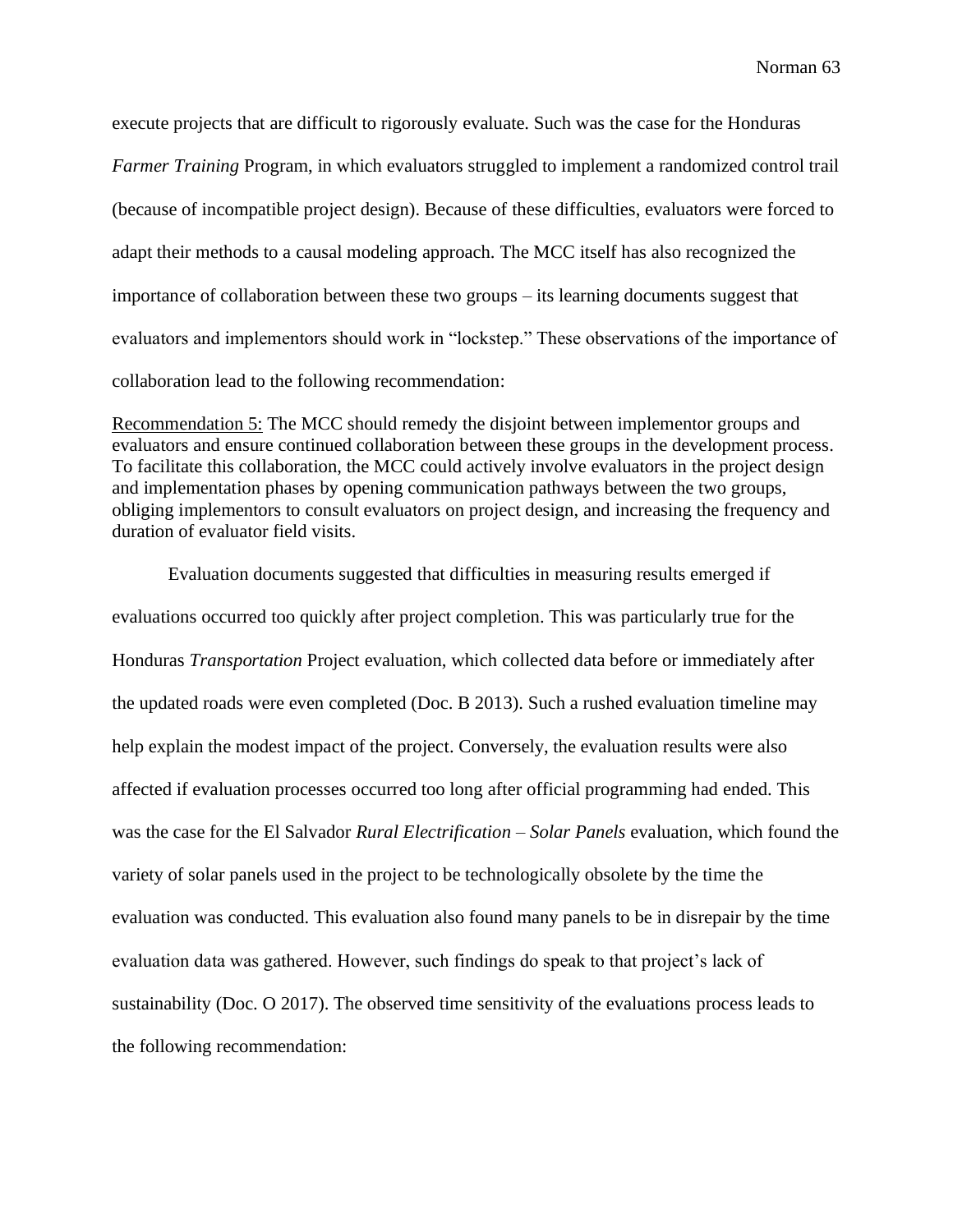Recommendation 6: The MCC should endeavor to find a 'happy medium' in its evaluations timeline beginning ex-post evaluation only once beneficiaries have had a chance to take advantage of new services, but before the technologies or benefits of projects become obsolete. Such a happy medium can allow evaluators to more-realistically measure project impact on beneficiaries. To ensure the appropriate timeline of evaluations, the MCC could standardize and enforce an evaluation period for each of its projects. To develop an appropriate and effective timeline, the MCC could examine former evaluations timelines to determine which were the most conducive to measuring impact.

## *Incorporating and prioritizing learning from evaluations*

As described in the results section, both MCC-derived learning documents and criticisms from evaluators suggest that the MCC should better-prioritize learning from evaluation documents. Although it seems intuitive to suggest that future development processes should be informed by the successes and failures of prior programming and evaluation findings, both evaluators and the mediocre success rates of projects implemented years apart suggest that this is not the case for the MCC. Rather, as evaluators suggested, evaluations may go "in the garbage." Even worse, one evaluator suggested that failed projects may be implemented repeatedly, despite negative evaluation findings and pleas from evaluators. The need for improved learning processes from evaluations documents leads to the following recommendation:

Recommendation 7: The MCC should better-prioritize learning from its project evaluations, rather than using them only for accountability purposes. To do so, the MCC should continue its formal review of evaluation findings. Next, the MCC should apply these findings, obliging implementors and evaluators alike to read evaluation documents and assimilate evaluation findings – both successes and failures – in future program design, implementation, and evaluation. Projects found to be detrimental to beneficiaries or poorly conceived should either be sidelined completely or widely adapted, rather than being re-attempted in other countries.

## **Limitations**

Several factors limit the present analysis, including the potential bias of the document analysis, the small sample size of interviewed evaluators, and the fact that some evaluations occurred up to ten years ago, which may have hindered evaluators' recollection of events. The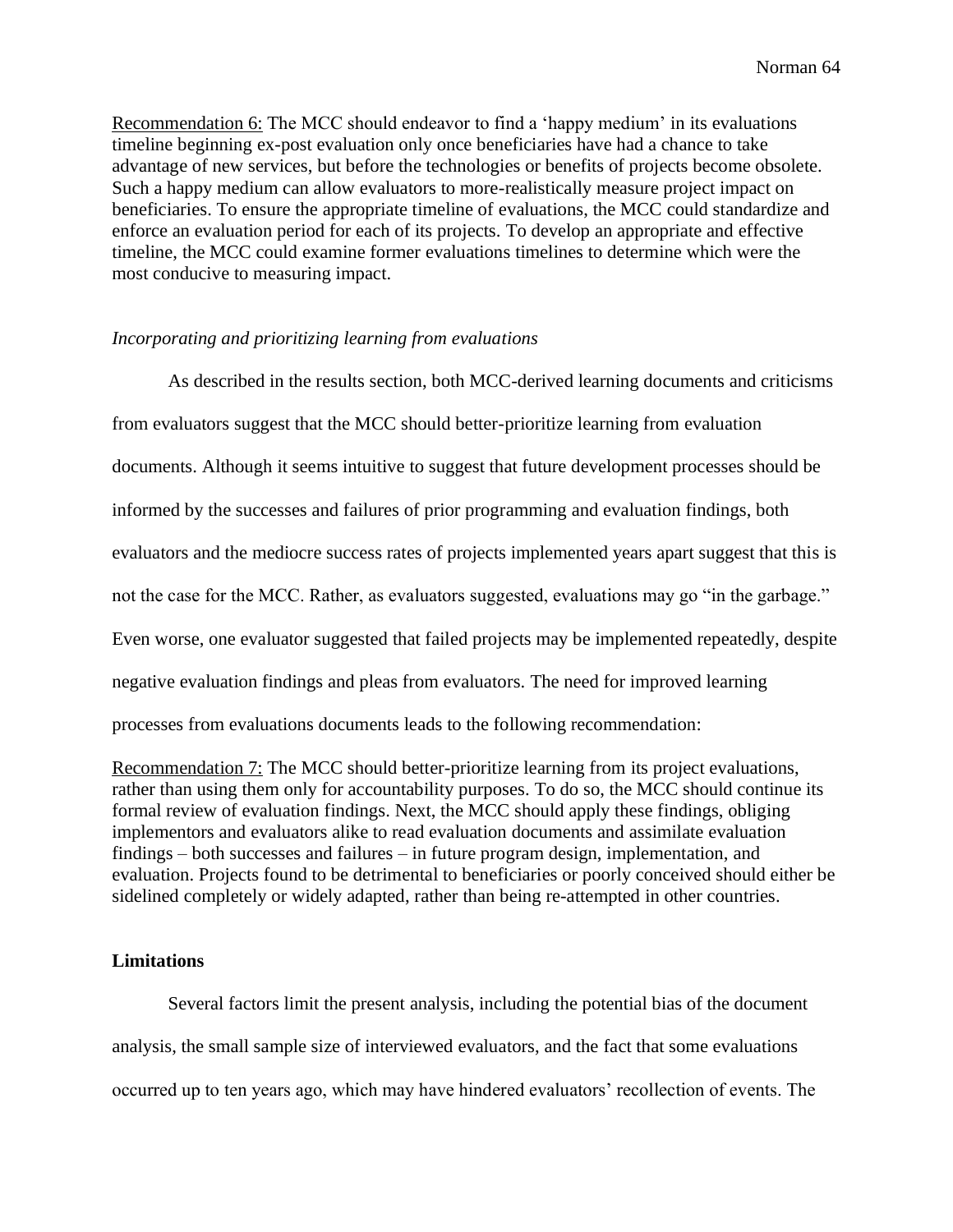analysis is also limited because it is based upon evaluation findings, which were conducted and written by fallible human beings working in data-scarce environments.

Interestingly, I have identified the above characteristics of my analysis as limitations because of their lack of objectivity. My reliance on and valorization of objectivity can also be seen as a metacommentary and limitation of the entire study. Specifically, I have failed to consider that the conceptualization of objectivity is inherently subjective – varying by discipline and by experience. Indeed, a large part of my analysis was dedicated to examining objectivity in evaluation documents. In doing so, I both failed to question the merits of objectivity and devalued subjectivity. I continue to devalue subjectivity in my own work, questioning the levels of subjectivity in my document analysis and interview results. Although the description of research limitations is important to the completion of a study such as this, the academic equation between a lack of objectivity and a technical limitation is interesting to note.

Indeed, my analysis can be seen as limited because it was impossible to eliminate all bias from my document analysis. Although I created and attempted my own form of objectivity via a scoring rubric – the irony of which is not lost on me – bias may still exist. This persistence of bias (or subjectivity) in my analysis, I believe, does not devalue my findings, although the unchecked conventions of objectivity would say otherwise.

Next, my analysis may be limited by the characteristics of the expert interviews, including a small sample size and evaluators' difficulties in recollecting details from the evaluations process. The expert interviews only included ten evaluators, and certain evaluations occurred up to ten years ago. Certain evaluators struggled to recall details of the project and evaluations processes. Although convention would suggest that larger sample sizes produce more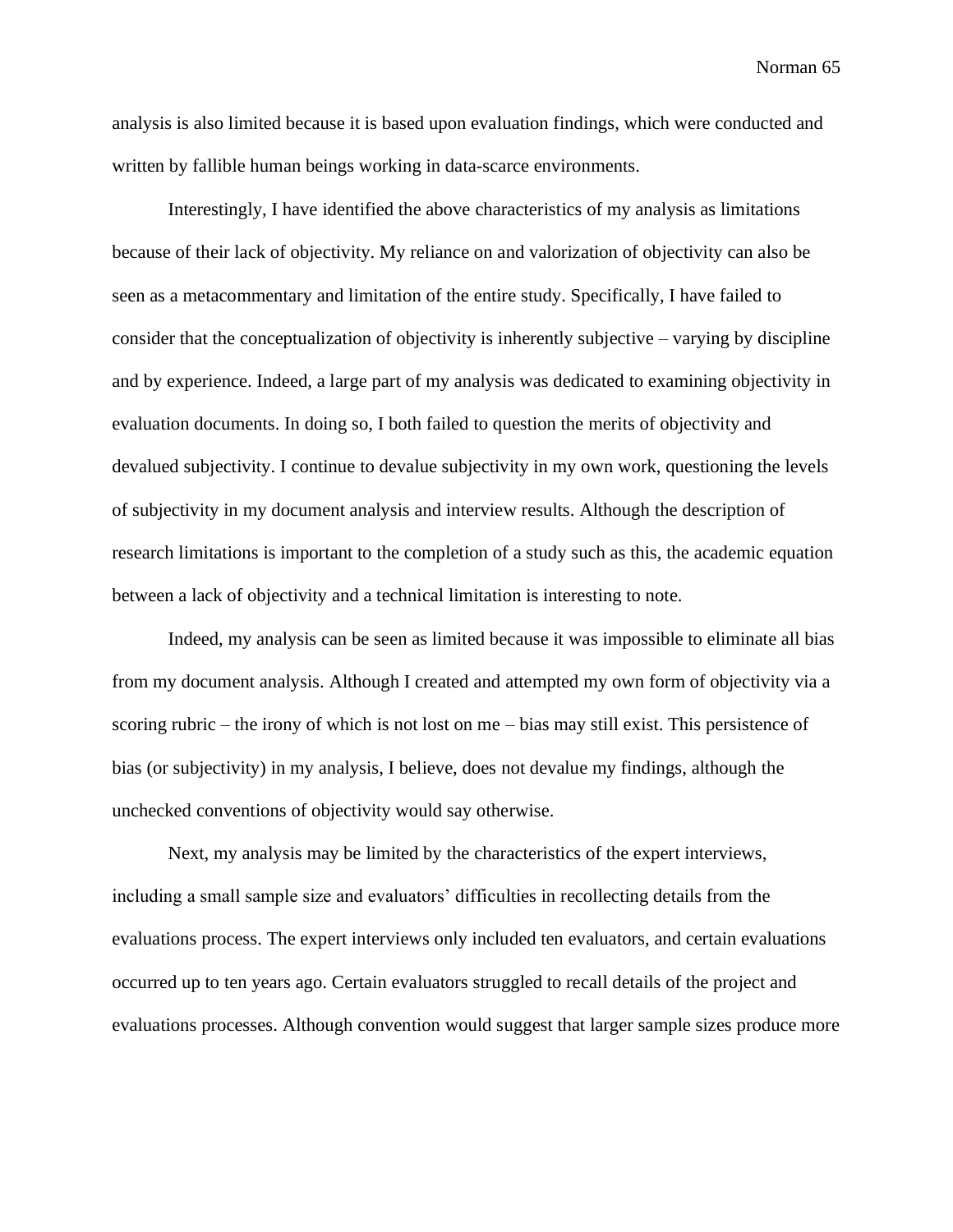valid, generalizable results, I believe that the perspectives and realities of evaluators are valid and illustrative, even if they are shared by only a small number of individuals.

Finally, and in true alignment with the questioning of conventions of objectivity, the present analysis is limited because it is based upon the data and findings of fallible evaluators. Indeed, evaluation findings were reviewed by the evaluators themselves, by MCC M&E personnel, and, in several cases, by an outside expert. Comparisons with secondary evaluations also enabled the partial verification of MCC-sponsored findings. However, these secondary evaluations were relatively scarce. As such, and although the evaluations process is presented as scientific and objective in nature, it is impossible to fully verify this objectivity, nor the veracity of data. The entire 'truth' of project impact can never be completely identified nor measured, even by the most comprehensive and expensive of impact evaluations.

#### **Conclusion**

For decades, international development initiatives have been deployed to remedy intractable global problems. Unfortunately, these problems have persisted, despite the billions expended to bring about their remedy. In Latin America specifically, problems of mass inequality, political instability, and exclusion of marginalized groups still persist. The United States, with its forced distribution of neoliberal policies, backing of authoritarian regimes, and often ill-advised development initiatives, has been criticized for contributing to (and causing) such problems. I designed the present study to respond directly to these criticisms, to determine whether development was indeed inflicting harm. And, I believe that the present study does exactly this – it speaks to these criticisms and confirms to the fullest extent that development initiatives are harmful. One need look no further than the failures of the El Salvador *Handicraft Value Chain* project or the Nicaragua *Farming & Forestr*y project to know this to be true. In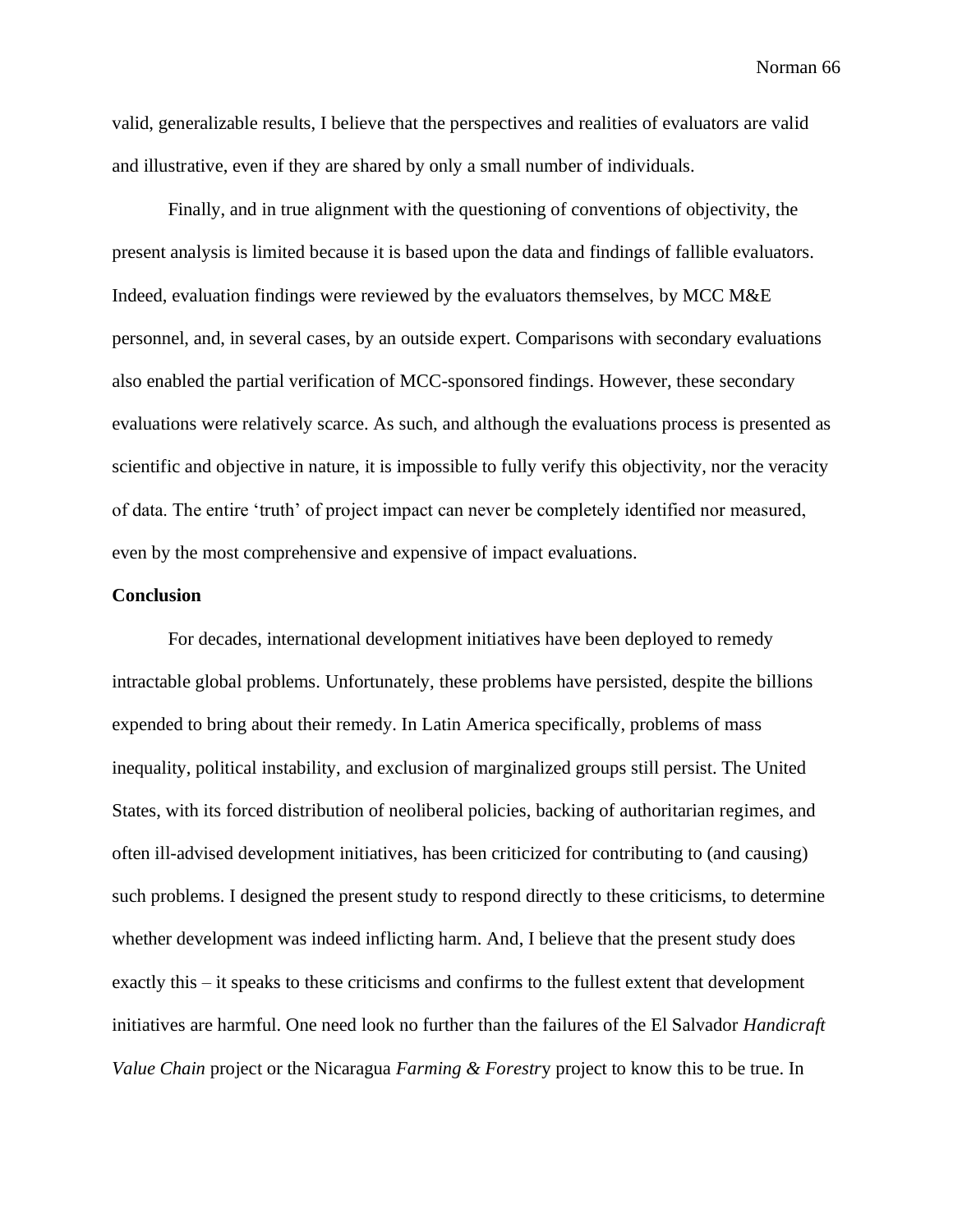these instances, the MCC wrought harmful projects on vulnerable individuals, decreasing their incomes and agency.

The motto of the MCC is 'the reduction of poverty through economic growth.' As the above paragraph and previous analyses demonstrate, the MCC certainly failed in reducing poverty in Honduras, Nicaragua, and El Salvador. In contrast, it was largely successful in bringing about economic growth in these countries. This success in fostering economic growth is indicative of the true priorities of the MCC, which are even represented by the name of the organization – that of the Millennium Challenge *Corporation*. Although operating on government funding, the Corporation functioned as a corporation, working to meet the goals of funder entities and serve the strategic interests of these. In the case of the MCC, this funder entity is the United States government, and these strategic interests are the political and economic standings of the United States in Central America. To satisfy these interests, the Corporation conditionalized the disbursement of aid according to that which would best-benefit these interests – the commitment to and promotion of free-market trade and globalized economic practices. Once recipient countries showed a sufficient commitment to 'fostering economic freedom,' the MCC entered to cement these economic and political interests, improving local infrastructure to facilitate trade, privatizing basic services, and creating cycles of indebtedness and dependence of recipient countries to the United States.

My analysis and recommendations were largely concerned with the exclusion of beneficiary groups in the evaluations and development processes. However, and as the previous paragraph suggests, the beneficiary groups that I write about were never the intended beneficiaries of these projects at all. Instead, the true beneficiaries were the interests of the United States, along with the occasional Honduran, Nicaraguan, or Salvadoran elite. With this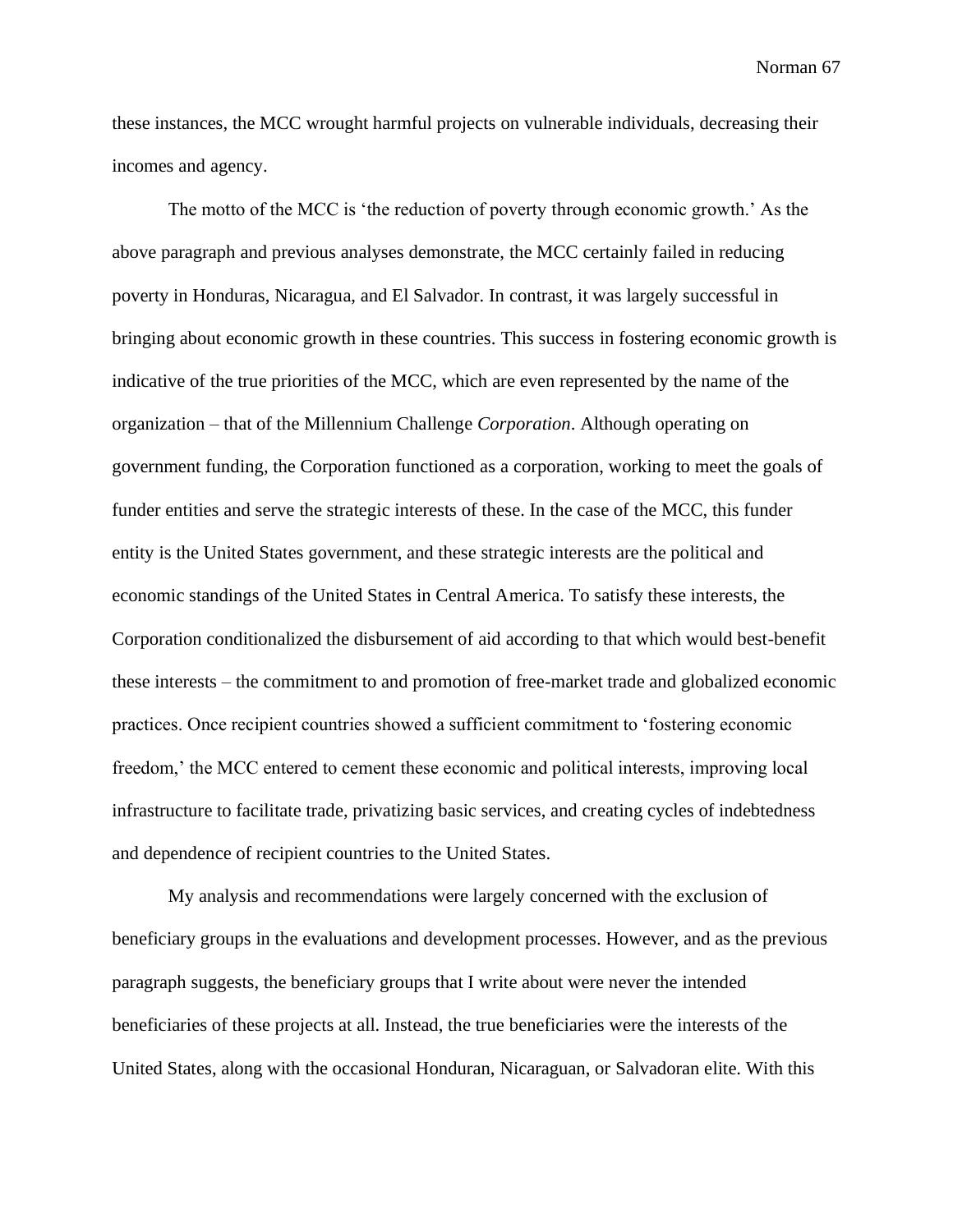realization in mind, it is then no surprise that the beneficiary groups I concerned myself with were excluded from the development process; they were excluded because the projects were never designed to benefit them in the first place. Instead, these groups were an afterthought, only meant to benefit through a semblance of trickle-down economics.

As the above paragraph demonstrates, my analysis, findings, and recommendations are largely situated within the current model of development. I failed to deeply probe the merits or true intentions of the current model. However, my findings and recommendations still speak to the current model of development and call for structural changes within it. These can have important implications for ongoing projects in the region, such as the El Salvador Investment Compact and the Guatemala Threshold Program.

First, I found the average MCC evaluation to be technically sound, although variant in structure (according to evaluation agency). Next, I found that secondary evaluations from the GAO and CRS did not directly contradict MCC-sponsored findings. Finally, I found that evaluations and evaluators excluded beneficiary groups in their processes.

From these findings, I made recommendations – specifically structural changes by which development and evaluations processes in Latin America might be improved. I first recommended that the development process should better-include beneficiary groups in each step of the development process. Next, I recommended that the development process actively adapt to cultural considerations. Finally, I recommended that the evaluations process should integrate multi-dimensional metrics and diverse conceptions of quality of life.

In making these recommendations, I attempted to advocate for structural changes to the development process but may have inadvertently fed into its ills and accepted its presence as a given. I may have also operationalized or cheapened the concept of culture in Latin America –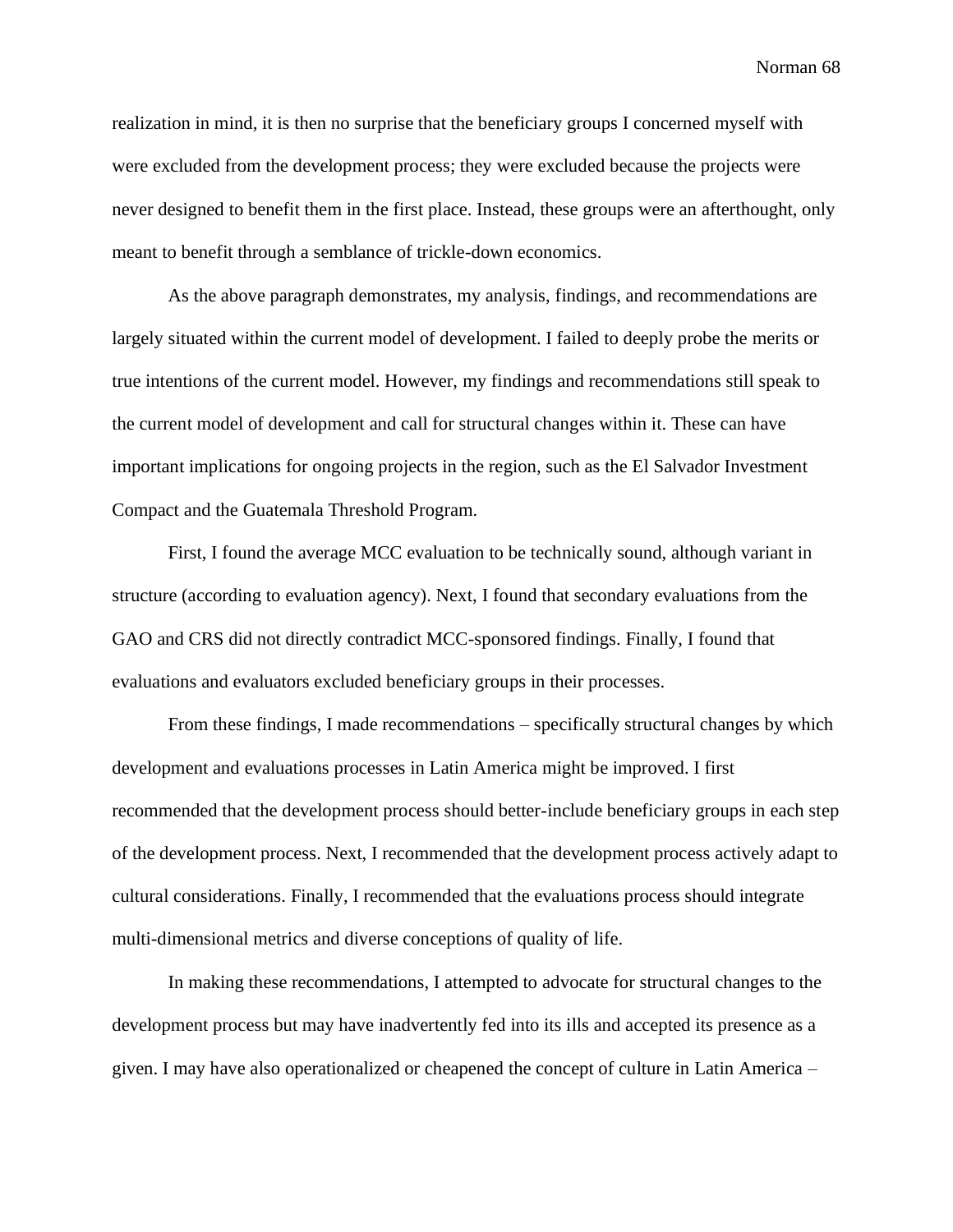certainly culture is much more than a process by which development can be made more successful, sustainable, and inclusive. Finally, through my recommendations, I made the assumption that the development process can be redeemed.

The above introspection on my own work is certainly a product of writing and defending my thesis across two disciplines. From both the perspectives of the Public Policy and the Romance Studies Departments, I learned to design and conduct high-quality research and to write with effect. Within the vein of high-quality research, the Public Policy department taught me to particularly value the idea of objectivity. The Romance Studies Department, on the other hand, has reinforced the importance of questioning that which is given, of asking hard questions, of breaking down assumptions and conventions. From this reflection – and from the results of my analysis demonstrating the harm of the development process – I have been led to question development as-is and adapt my perspectives on the matter. Indeed. current development processes are beyond repair, and an era of post-development is greatly needed.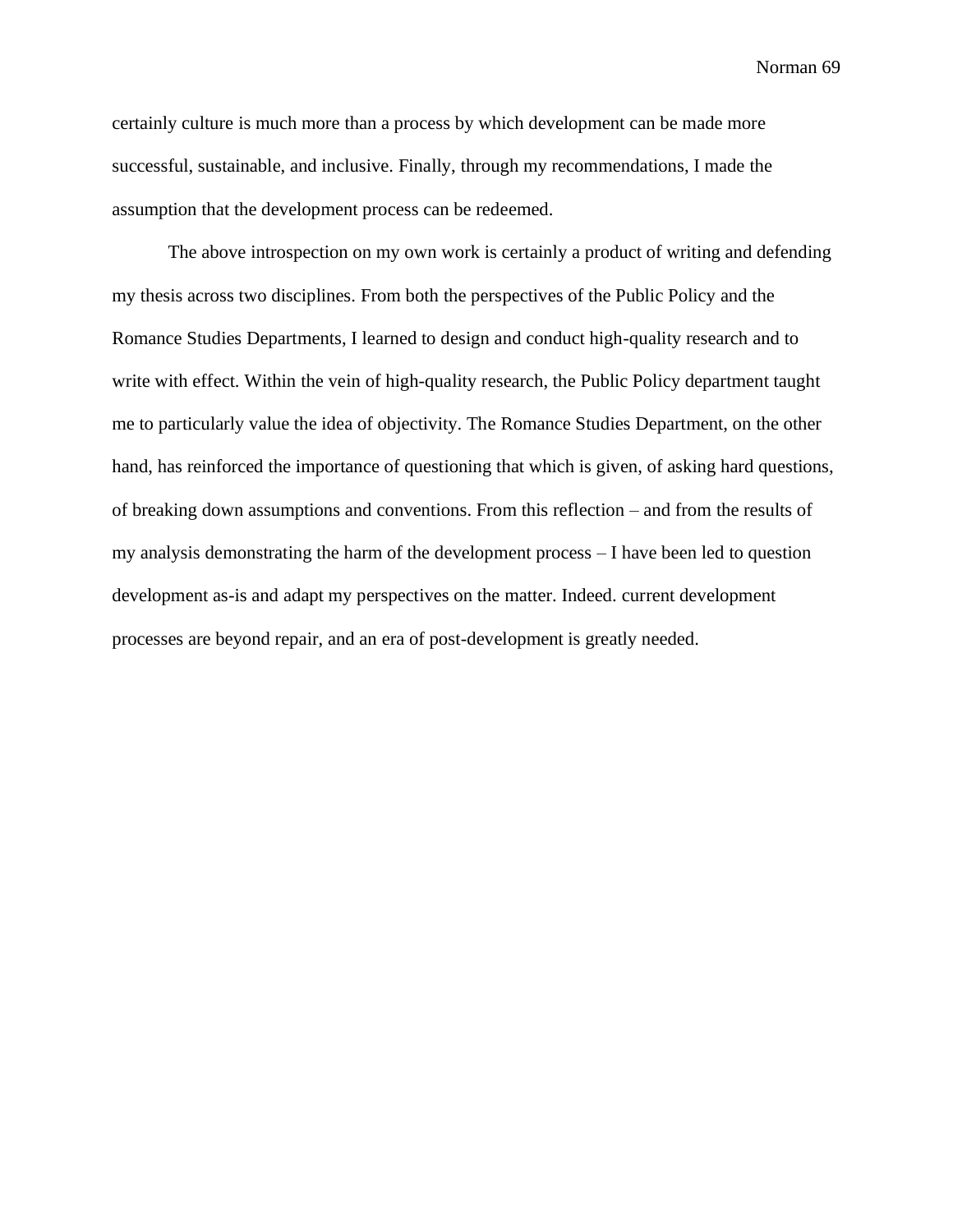| <b>Indicator</b>                                                                                                                                 | <b>Specifications</b>                                                                                                                                                                                                                           |
|--------------------------------------------------------------------------------------------------------------------------------------------------|-------------------------------------------------------------------------------------------------------------------------------------------------------------------------------------------------------------------------------------------------|
| Be among the less developed countries of the<br>world as classified by the World Bank in its<br>classifications for that year, defined as either | Fitting the low-income or lower-middle-income category<br>that year (for FY2019, this limit is a Gross National<br>Income [GNI] per capita of \$3,895)<br>Be among the 75 lowest per capita income countries as<br>classified by the World Bank |
| Not be subject to legal prohibitions on foreign<br>assistance.                                                                                   | Legislation specifically prohibits aid to the governments<br>of Cuba, Sudan, Syria, and North Korea                                                                                                                                             |

# **Table 1** – Baseline indicators used by MCC to determine if countries are eligible for funding

(Brown 2019)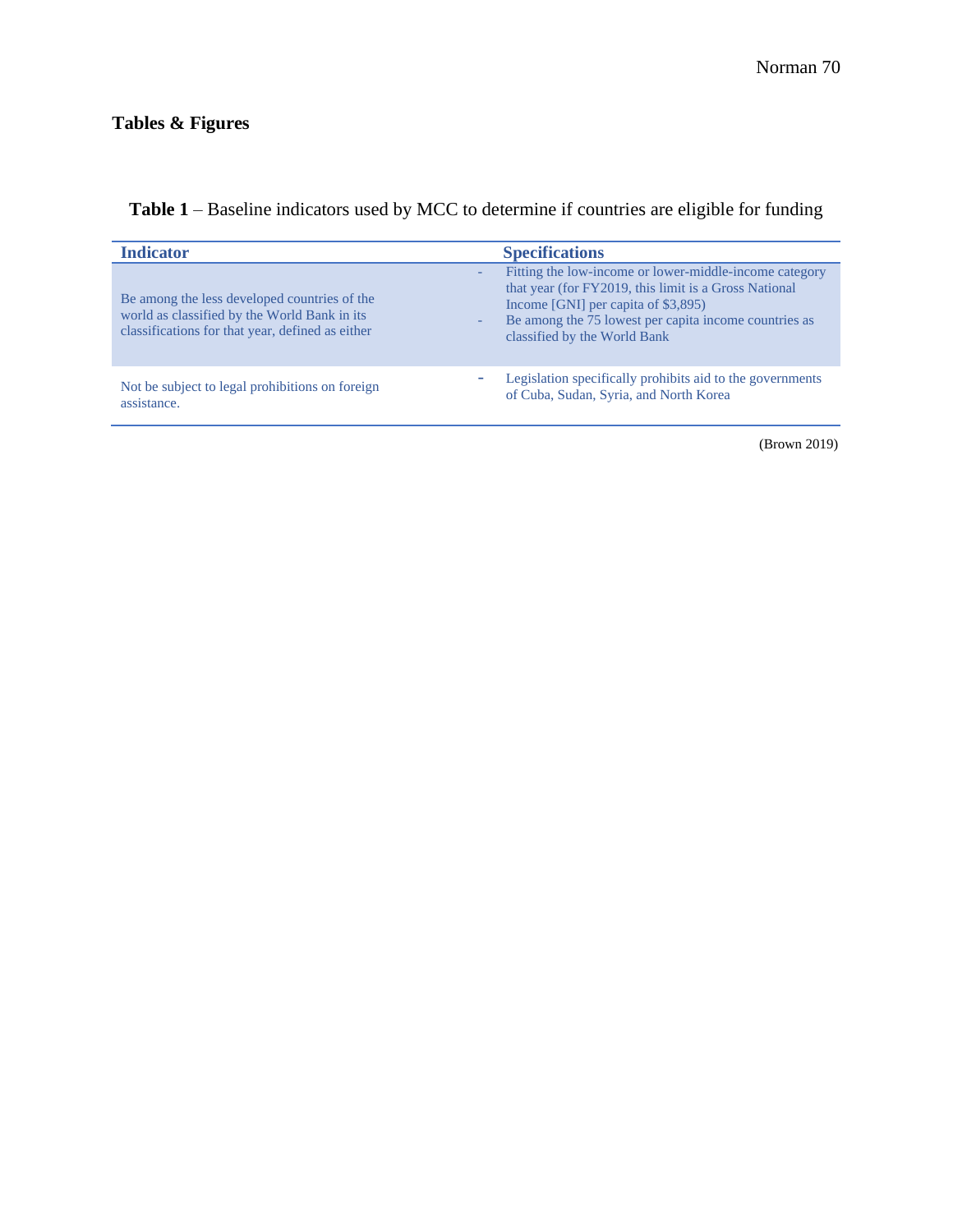## **Table 2** – Criteria used by the MCC for its Conditional Aid scheme, used to evaluate whether countries should receive funding

| <b>Criterion</b>           | <b>Definition</b>                                                                                                                                                                                            |
|----------------------------|--------------------------------------------------------------------------------------------------------------------------------------------------------------------------------------------------------------|
| <b>Ruling Justly</b>       | Promoting democratic governance, fighting corruption, maintaining transparency,<br>protecting property rights, respecting human rights, and creating an enabling<br>environment for civil society.           |
| <b>Investing in People</b> | Providing quality health care and primary education, reducing child mortality,<br>promoting the protection of biodiversity, and taking other opportunities to<br>promote an educated and healthy population. |
| Fostering                  | Fostering enterprise and entrepreneurship, promoting engagement in global trade,                                                                                                                             |
| <b>Economic Freedom</b>    | strengthening market forces, and respecting worker rights.                                                                                                                                                   |

(Brown 2019)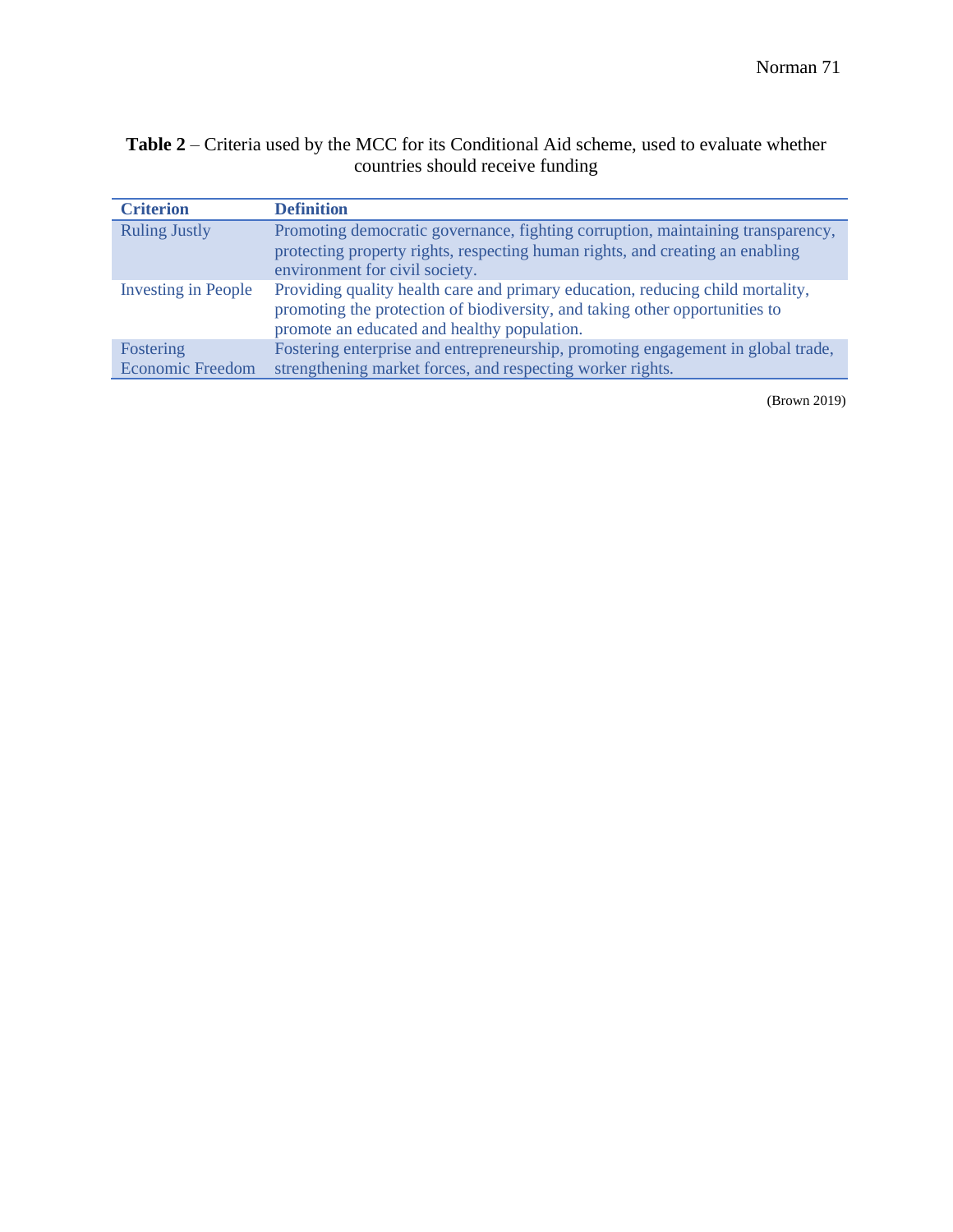| <b>Criterion</b>                | <b>Definition</b>                                                                                                                                                           |
|---------------------------------|-----------------------------------------------------------------------------------------------------------------------------------------------------------------------------|
| Well-defined scope              | The objectives of the information, the purposes to be<br>served and the range of coverage should be clearly set out.                                                        |
| <b>Accurate Data</b>            | The data collected should be valid and reliable.                                                                                                                            |
| Sound analysis                  | The analysis of the data collected should be based on<br>robust methodology.                                                                                                |
| Objective findings, conclusions | The findings and conclusions presented should be<br>supported by the evidence gathered (data and analysis)<br>and should be presented in an impartial (objective)<br>manner |

# **Table 3** – Central components of quality evaluations

(Schwartz and Mayne 2005)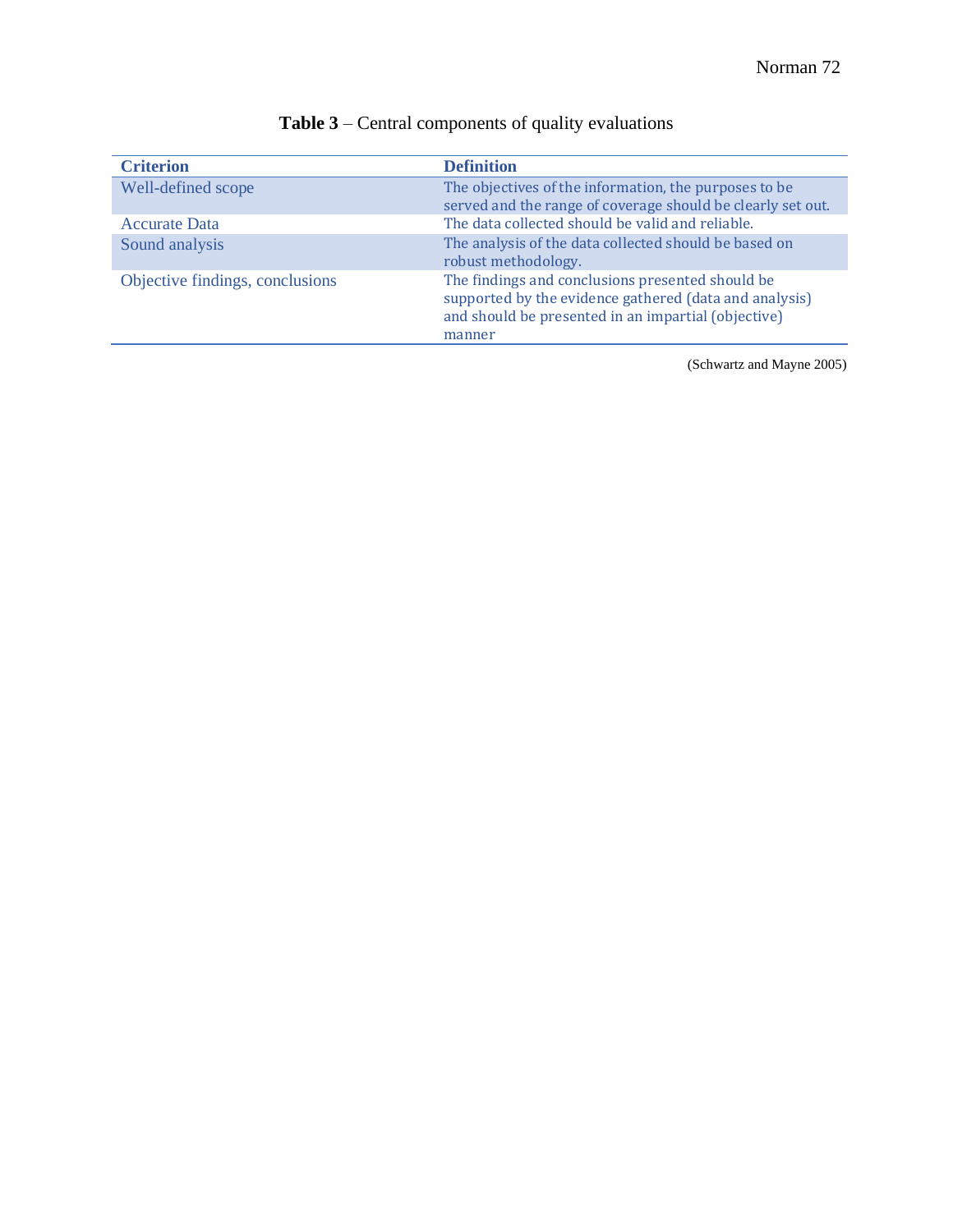| <b>Compact</b><br><b>Name</b> | <b>Existing Evaluations</b>                         | <b>Evaluation Type,</b><br>Year | <b>Identification</b><br><b>Letter</b> |
|-------------------------------|-----------------------------------------------------|---------------------------------|----------------------------------------|
| Honduras                      | Farmer Training & Development                       | Performance, 2012               | $\overline{A}$                         |
| Compact                       | Transportation & Farm-to-Market Roads               | Multiple, 2014                  | B                                      |
|                               | <b>Agricultural Public Goods Grant Facility</b>     | Performance, 2010               | C                                      |
| Nicaragua<br>Compact          | <b>Rural Business Development Services</b>          | Impact, 2012                    | D                                      |
|                               | Farming & Forestry                                  | Performance, 2012               | Ε                                      |
|                               | ProNicaragua                                        | Performance, 2012               | F                                      |
|                               | <b>Property Regularization</b>                      | Performance, 2012               | G                                      |
|                               | <b>Rice &amp; Plantain Farmers</b>                  | Impact, 2015                    | H                                      |
|                               | Transportation                                      | Impact, 2014                    | I                                      |
| El Salvador                   | Community Services - Water & Sanitation             | Impact, 2014                    | J                                      |
| Compact                       | Production & Business Services - Phases I<br>$&$ II | Multiple, 2013                  | K                                      |
|                               | <b>Investment Support &amp; Financial Services</b>  | Performance, 2015               | L                                      |
|                               | <b>Formal Technical Education</b>                   | Multiple, 2016                  | M                                      |
|                               | <b>Non-Formal Skills Development</b>                | Performance, 2015               | $\mathbf N$                            |
|                               | <b>Rural Electrification - Solar Panels</b>         | Performance, 2017               | $\Omega$                               |
|                               | <b>Northern Transnational Highway</b>               | Impact, 2016                    | ${\bf P}$                              |
|                               | <b>Rural Electrification</b>                        | Impact, 2016                    | Q                                      |
|                               | Production & Business Services -                    | Impact, 2014                    | $\overline{\mathbf{R}}$                |
|                               | Handicraft Value Chain                              |                                 |                                        |

|  |  | Table 4 – Description & lettering code of evaluation documents included in case study |  |
|--|--|---------------------------------------------------------------------------------------|--|
|--|--|---------------------------------------------------------------------------------------|--|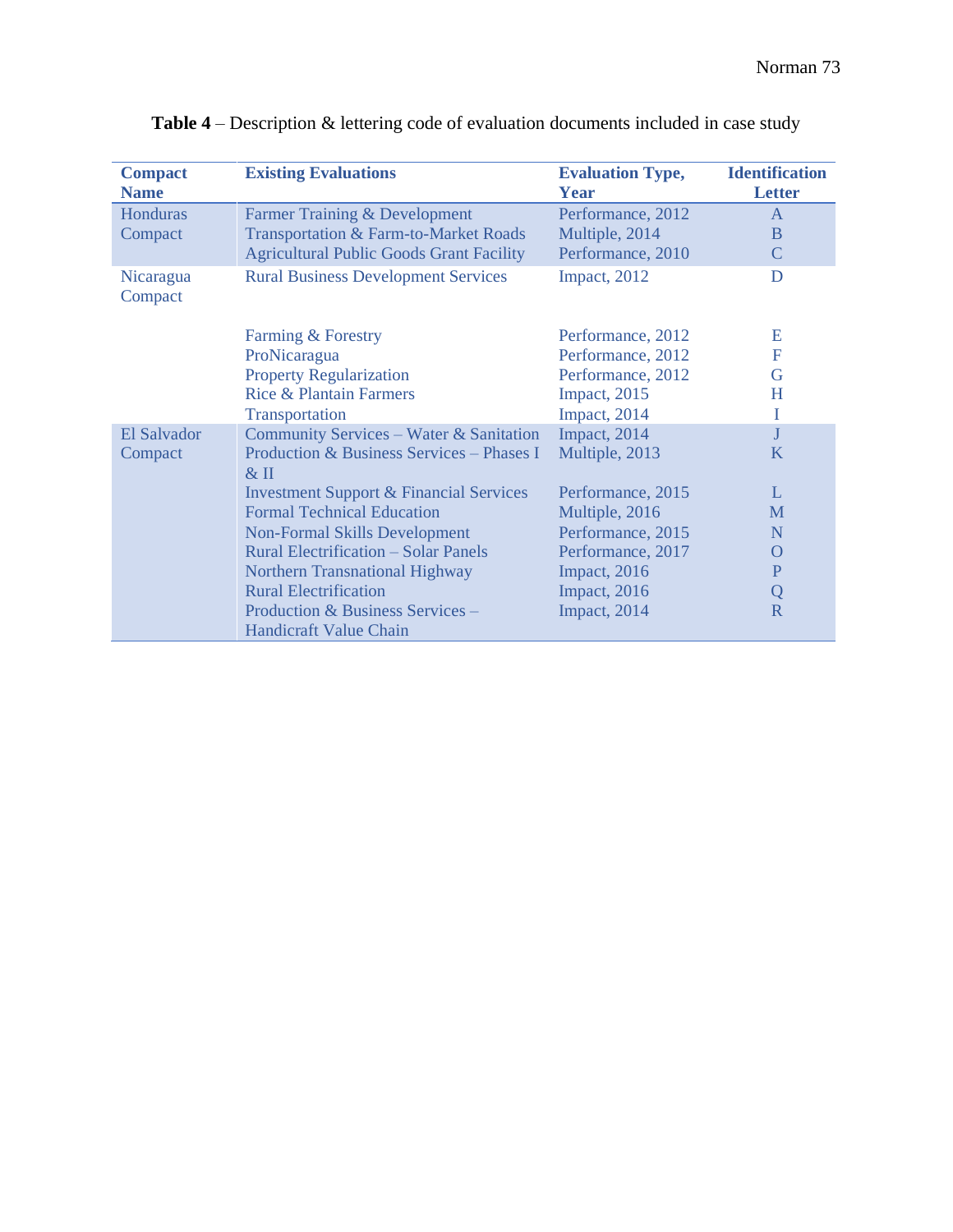

#### **Figures 5-9** – Distribution of evaluation scores according to each step of document analysis







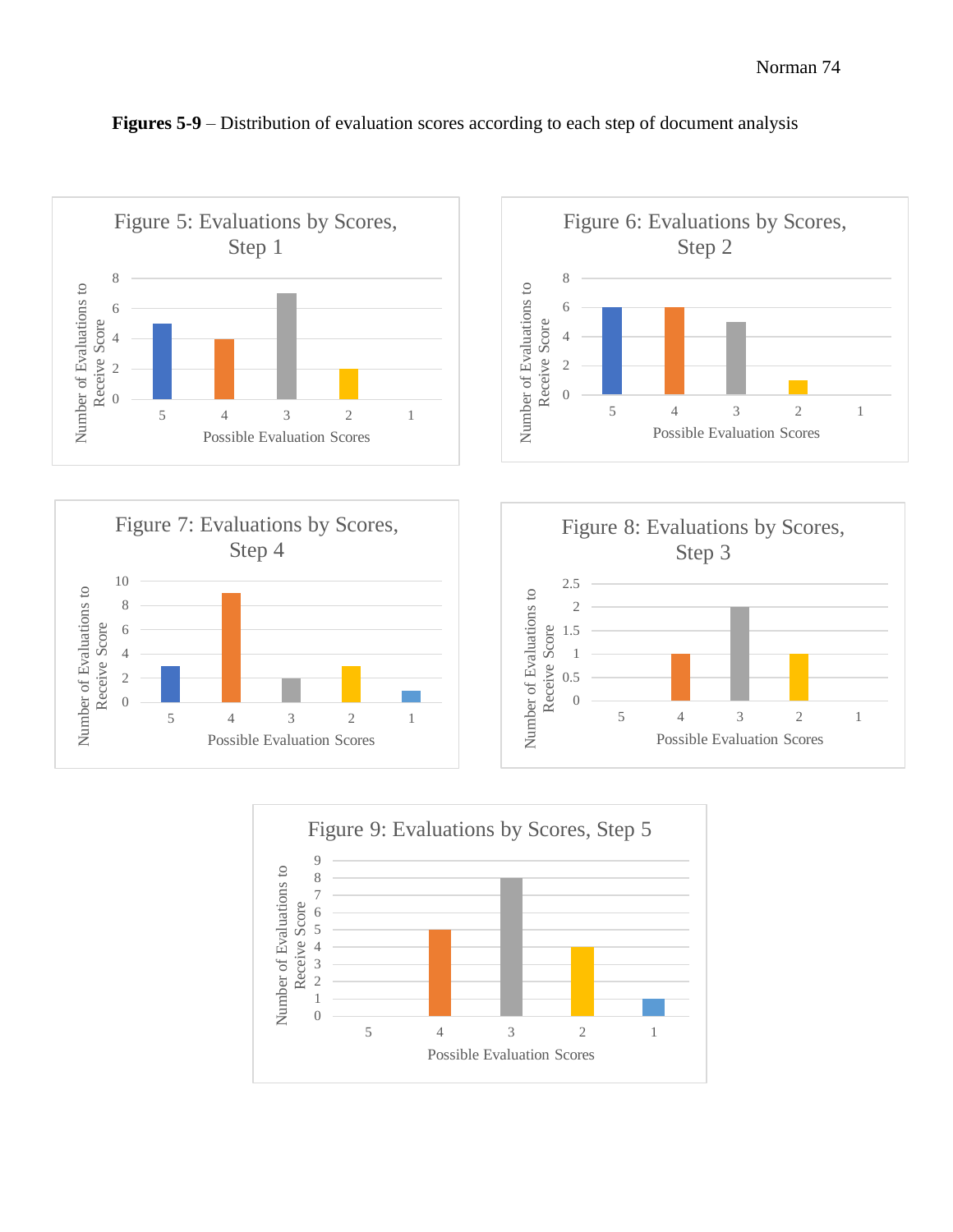# **Appendix 1 – Scoring Rubric**

|                                                                                                                 | <b>Excellent</b> (5)                                                                                                                                                                                                                                                                                                                                                      | Good(4)                                                                                                                                                                                                                                                                                                                                                                                                                                                                                  | Fair $(3)$                                                                                                                                                                                                                                                                                                                                                                                                 | Poor $(2)$                                                                                                                                                                                                                                                                                                                                                                                                                                                                                   | Bad (1)                                                                                                                                                                                                                                                                                                                                                                                |
|-----------------------------------------------------------------------------------------------------------------|---------------------------------------------------------------------------------------------------------------------------------------------------------------------------------------------------------------------------------------------------------------------------------------------------------------------------------------------------------------------------|------------------------------------------------------------------------------------------------------------------------------------------------------------------------------------------------------------------------------------------------------------------------------------------------------------------------------------------------------------------------------------------------------------------------------------------------------------------------------------------|------------------------------------------------------------------------------------------------------------------------------------------------------------------------------------------------------------------------------------------------------------------------------------------------------------------------------------------------------------------------------------------------------------|----------------------------------------------------------------------------------------------------------------------------------------------------------------------------------------------------------------------------------------------------------------------------------------------------------------------------------------------------------------------------------------------------------------------------------------------------------------------------------------------|----------------------------------------------------------------------------------------------------------------------------------------------------------------------------------------------------------------------------------------------------------------------------------------------------------------------------------------------------------------------------------------|
|                                                                                                                 |                                                                                                                                                                                                                                                                                                                                                                           |                                                                                                                                                                                                                                                                                                                                                                                                                                                                                          |                                                                                                                                                                                                                                                                                                                                                                                                            |                                                                                                                                                                                                                                                                                                                                                                                                                                                                                              |                                                                                                                                                                                                                                                                                                                                                                                        |
| <b>Step 1</b><br>Concurrency of<br>original project<br>goals and<br>evaluations<br>findings                     | As compared to other<br>evaluations in the<br>case study, excellent<br>evaluations structure<br>findings based<br>entirely on the<br>original goals of the<br>evaluated project.<br>Evaluation goals and<br>project goals align<br>completely, and the<br>evaluator has an<br>excellent<br>understanding of the<br>intricacies of the<br>project he/she is<br>evaluating. | Good evaluations are<br>those that structure<br>findings mostly<br>according to the<br>goals of the evaluated<br>project, although the<br>evaluator might take<br>away or add certain<br>components. The<br>evaluator has a good<br>understanding of<br>project goals, and<br>most evaluation goals<br>reflect those of the<br>project. Certain<br>original goals might<br>be excluded from<br>evaluation findings<br>because of technical<br>difficulties in the<br>evaluation process. | Fair evaluations are<br>those that might<br>attempt to structure<br>findings according to<br>the goals of the<br>evaluated project but<br>fail to do so in some<br>manner. The evaluator<br>may have some<br>misunderstanding of<br>the original project<br>goals. Several original<br>goals are excluded<br>from the evaluation<br>findings because of<br>technical difficulties or<br>misunderstandings. | Poor evaluations are<br>those whose findings<br>are largely incongruent<br>with the goals of the<br>original project. The<br>evaluator does not have<br>a good understanding of<br>original project goals<br>and operates separately<br>from project<br>implementation<br>personnel. Findings<br>exclude many original<br>project goals and<br>instead only present that<br>which the evaluator was<br>able to establish<br>according to his/her<br>limited understanding<br>of the project. | Bad evaluations are<br>those who structure<br>evaluations in a way<br>divergent from the<br>goals of the evaluated<br>project. The evaluator<br>is completely separate<br>from the project and<br>does not understand its<br>original goals.<br>Findings exclude<br>almost all of original<br>project goals and<br>instead only reflect the<br>narrow perceptions of<br>the evaluator. |
| Step 2<br>Consistency of<br>metrics used<br>throughout<br>evaluation                                            | As compared to other<br>evaluations in the<br>case study, excellent<br>evaluations clearly<br>state metrics, use<br>these metrics<br>throughout the<br>evaluation, and then<br>present findings<br>according to these<br>metrics.                                                                                                                                         | Good evaluations<br>state metrics early on<br>in the evaluation,<br>although they could<br>be further developed.<br>These metrics are<br>used throughout the<br>evaluation but are not<br>always clear to the<br>reader. Findings are<br>presented according<br>to these metrics but<br>might stray slightly<br>from that which was<br>originally intended.                                                                                                                              | Fair evaluations state<br>metrics, but these<br>metrics are not very<br>clear to the reader. The<br>evaluator uses these<br>$metrics - and others -$<br>throughout the<br>evaluation. Their use<br>is not entirely clear to<br>the reader. Findings<br>are presented using<br>some of the original<br>metrics but are not<br>entirely consistent<br>with original goals.                                   | Poor evaluations may<br>state metrics in a vague<br>manner. The evaluator<br>does not necessarily use<br>these metrics<br>throughout the<br>evaluation, and the<br>reader struggles in<br>determining the metrics<br>used. Findings are<br>presented in a way not<br>consistent with<br>originally presented<br>goals.                                                                                                                                                                       | Bad evaluations may<br>not state metrics at all.<br>The evaluator uses<br>haphazard metrics<br>throughout the<br>evaluation, and it is<br>not apparent that the<br>evaluator understands<br>the intricacies of the<br>project he/she is<br>evaluating. Findings,<br>although stated, do not<br>relate at all to original<br>statements.                                                |
| Step 3<br>Concurrency of<br>evaluation<br>findings with<br>findings of<br>available<br>secondary<br>evaluations | Given the availability<br>of secondary<br>evaluations, excellent<br>evaluations contain<br>findings that are<br>completely or almost-<br>completely<br>concurrent with those<br>of secondary<br>evaluations.                                                                                                                                                              | Good evaluations<br>contain findings that<br>are substantially<br>concurrent with those<br>of secondary<br>evaluations, although<br>one or two findings<br>may slightly differ.                                                                                                                                                                                                                                                                                                          | Fair evaluations<br>contain findings that<br>are concurrent with<br>those of secondary<br>evaluations, although<br>several findings may<br>notably differ.                                                                                                                                                                                                                                                 | Poor evaluations<br>contain findings that<br>concur - to a certain<br>$degree - with those of$<br>secondary evaluations,<br>although many findings<br>may differ substantially.                                                                                                                                                                                                                                                                                                              | <b>Bad</b> evaluations<br>contain findings that<br>are differ greatly from<br>those of secondary<br>evaluations, although<br>some basic findings<br>might be concurrent.                                                                                                                                                                                                               |
| Step 4<br>Quality of<br>structure and<br>findings of<br>evaluation                                              | As compared to other<br>evaluations in the<br>case study, excellent<br>evaluations are those<br>with the clearest<br>structure, are the<br>most user-friendly,<br>and have findings<br>that are clearly stated.                                                                                                                                                           | Good evaluations are<br>those with a<br>structure, user-<br>friendliness, and<br>description of<br>findings that are<br>relatively clear.<br>Each could be better-<br>defined by the<br>evaluator, and the                                                                                                                                                                                                                                                                               | Fair evaluations are<br>those neither<br>outstanding in<br>structure nor poor in<br>structure. Structure,<br>although defined, is<br>vague. The reader is<br>left confused in<br>several sections.<br>Results, although                                                                                                                                                                                    | Poor evaluations are<br>those below average.<br>The evaluator has not<br>structured the<br>evaluation purposely<br>and the reader is left<br>confused in the majority<br>of sections. Project<br>results are not clear and                                                                                                                                                                                                                                                                   | Bad evaluations are<br>the worst in structure,<br>user-friendliness, and<br>presentation of results.<br>The evaluator does not<br>have a good<br>understanding of the<br>project, which reflects<br>in a haphazard<br>structure and                                                                                                                                                    |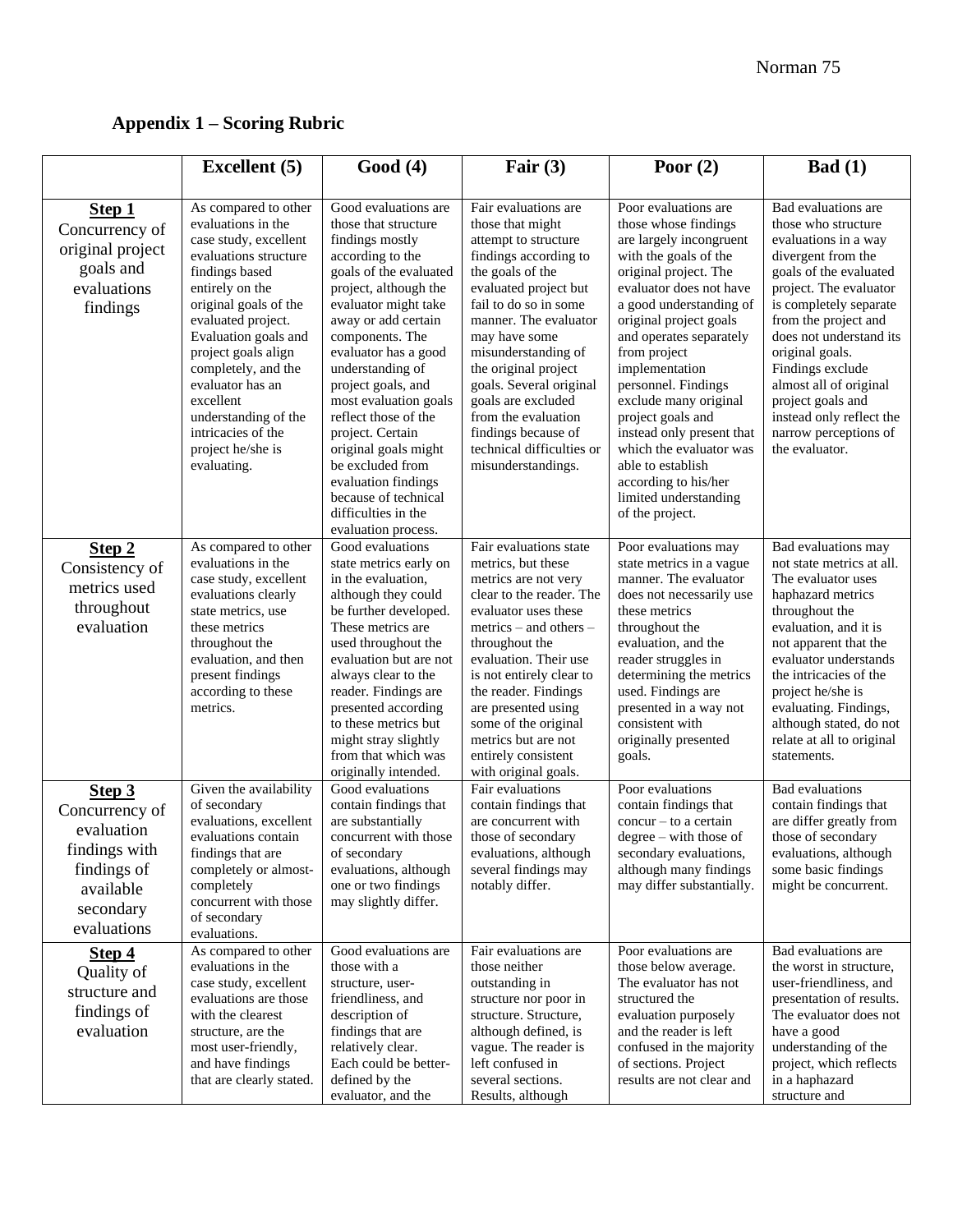|                                                                                                          |                                                                                                                                                                                                                                                                                                                                                                                                                                                                                                                     | reader is left<br>confused in a few<br>sections.                                                                                                                                                                                                                                                                                                                                                                                                                                                           | stated, need further<br>development.                                                                                                                                                                                                                                                                                                                                                                                                                                                                     | were not well-<br>developed.                                                                                                                                                                                                                                                                                                                                                                                                                                                                                | presentation of<br>findings. The reader is<br>left confused in nearly<br>all sections.                                                                                                                                                                                                                                                                                                                                                   |
|----------------------------------------------------------------------------------------------------------|---------------------------------------------------------------------------------------------------------------------------------------------------------------------------------------------------------------------------------------------------------------------------------------------------------------------------------------------------------------------------------------------------------------------------------------------------------------------------------------------------------------------|------------------------------------------------------------------------------------------------------------------------------------------------------------------------------------------------------------------------------------------------------------------------------------------------------------------------------------------------------------------------------------------------------------------------------------------------------------------------------------------------------------|----------------------------------------------------------------------------------------------------------------------------------------------------------------------------------------------------------------------------------------------------------------------------------------------------------------------------------------------------------------------------------------------------------------------------------------------------------------------------------------------------------|-------------------------------------------------------------------------------------------------------------------------------------------------------------------------------------------------------------------------------------------------------------------------------------------------------------------------------------------------------------------------------------------------------------------------------------------------------------------------------------------------------------|------------------------------------------------------------------------------------------------------------------------------------------------------------------------------------------------------------------------------------------------------------------------------------------------------------------------------------------------------------------------------------------------------------------------------------------|
| Step 5<br>Extent to which<br>project<br>beneficiaries<br>were considered<br>in the evaluation<br>process | As compared to other<br>evaluations in the<br>case study, excellent<br>evaluations are both<br>structured and<br>worded in a way that,<br>while satisfying the<br>needs of donors,<br>particularly stresses<br>the importance of<br>project impact on<br>beneficiaries.<br><b>Evaluation findings</b><br>prioritize learning<br>and present the<br>impact the project<br>had on beneficiaries.<br>Community<br>stakeholders and<br>project beneficiaries<br>are actively included<br>in the evaluations<br>process. | Good evaluations pay<br>attention to project<br>impact on<br>beneficiaries but<br>could also do so in a<br>more meaningful<br>way. A large focus of<br>the structure and<br>wording of these<br>evaluations is to<br>satisfy donor entities.<br><b>Evaluation findings</b><br>explain project<br>impact on<br>beneficiaries and<br>learning, but these<br>may not be the focus.<br>Community<br>stakeholders and<br>project beneficiaries<br>are included in<br>important parts of<br>evaluations process. | Fair evaluations<br>mention project impact<br>on beneficiaries but do<br>not stress this in<br>analysis nor in<br>findings. These<br>evaluations are worded<br>and structured to<br>benefit donor entities.<br><b>Evaluation findings</b><br>may touch on project<br>impact on<br>beneficiaries, but this<br>is far from the focus of<br>the findings portion of<br>the evaluation.<br>Community<br>stakeholders and<br>project beneficiaries<br>are somewhat included<br>in the evaluations<br>process. | Poor evaluations give<br>very little considering<br>to project impact on<br>beneficiaries and<br>instead are almost<br>entirely donor centric.<br>These evaluations are<br>worded and structured<br>according to the desires<br>of donor entities.<br><b>Evaluation findings</b><br>may mention project<br>impact and learning in a<br>cursory manner, but the<br>priority of findings are<br>those of the donors.<br>Community<br>stakeholders and project<br>beneficiaries are not<br>directly consulted. | Bad evaluations give<br>no consideration to<br>project impact on<br>beneficiaries. These<br>evaluations are worded<br>and structured to be<br>relevant only to donor<br>entities and do not<br>consider community<br>stakeholders nor<br>project beneficiaries.<br>Evaluation findings do<br>not mention project<br>impact and pay only<br>slight attention to<br>learning. Findings are<br>structures according to<br>donor priorities. |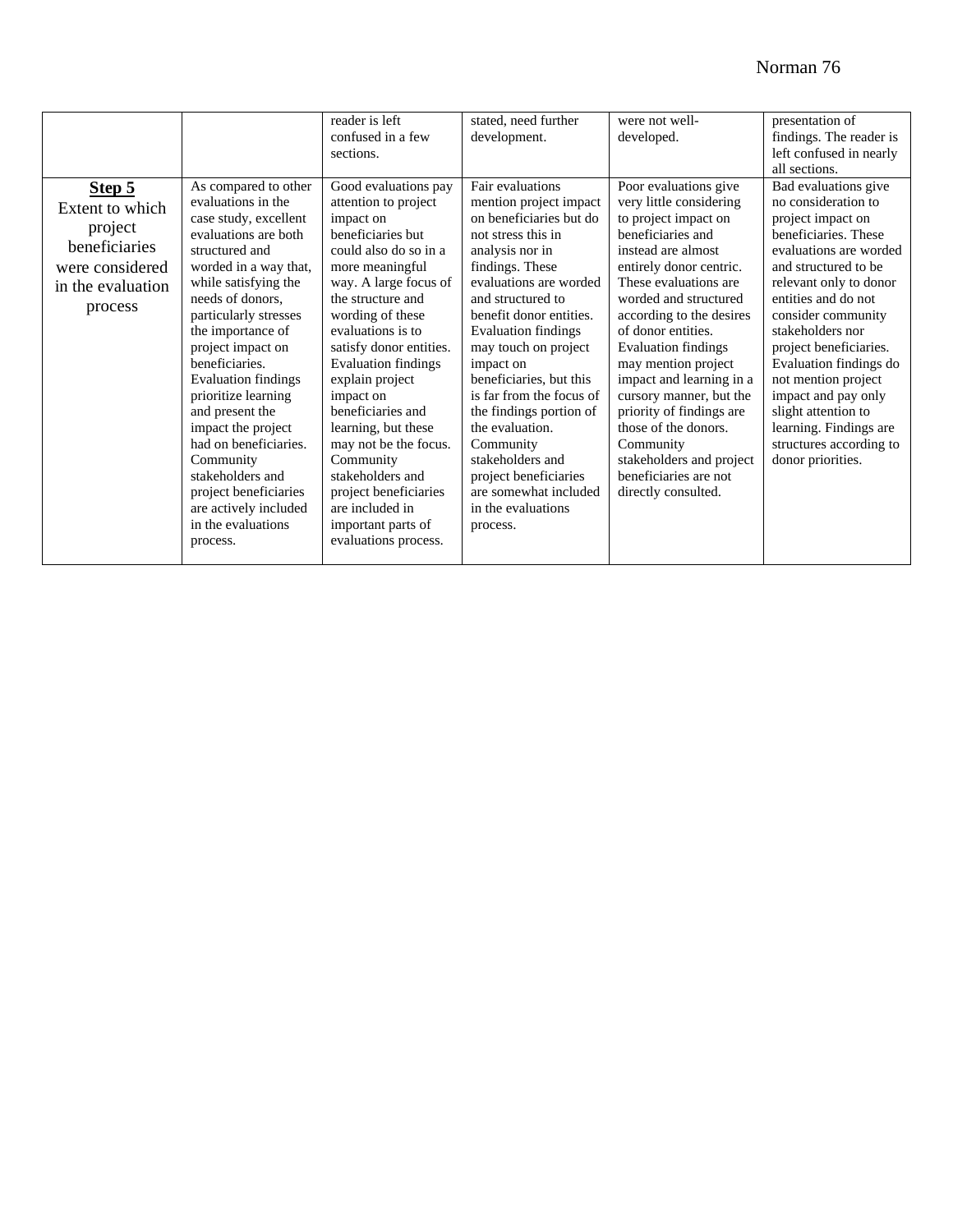## **Appendix 2 – Interview Instrument (with English & Spanish Questions)**

#### Consent Script:

*Hello, my name is Savannah Norman. Thank you so much for agreeing to participate today. As I've previously mentioned, I am a senior at Duke University writing my Public Policy & Spanish honors thesis on the evaluation practices of the Millennium Challenge Corporation's Central American compact projects. I am interested in interviewing the authors of the evaluations, such as yourself, to learn more about the evaluations process and ways in which it might be improved. Today's interview will take no more than 45 minutes, during which I will ask for your frank expert opinion. Are you willing to be interviewed?* 

#### *Thank you.*

*I would like to record this interview, so that I can easily refer back to it. This recording is only meant only to expedite my academic process and will be used only for my research purposes. Do you give me permission to record?* 

*Great. I will just double-check the audio and start the recording.* 

#### My Rationale:

*I am interested in going into international development work and have academic and personal interests in Latin America. Studying the MCC's evaluations process has proven to be a great mix of my two interests – looking at both the project and policy side (for my PubPol major) and the more-qualitative side regarding the region and project beneficiaries.* 

#### **Module 1 – The Evaluations Process**

- **1.** How did you come to be involved in evaluations process for the [name of project]? (¿Cómo llegó a ser involucrado con el proceso de evaluación para el proyecto de electrificación rural?)
- **Intent:** To learn about the way in which the evaluator came to be involved in the project. Obtain information about whether they regularly work with the MCC, or with projects in the region, or whether evaluators merely accept jobs as they come up. Probes:
	- Contracting process for evaluators
	- Potential interest in the region
	- Consistent evaluation partnership with the MCC
- **2.** Did you receive any guidelines from the MCC regarding evaluation structure or content? (Recibió algún tipo de normas o alguna guía del MCC con respecto a la estructura o el contenido da la evaluación?)
- **Intent:** Reveal the extent to which the MCC seeks to establish consistency across evaluations. This will attempt to explain the differences I will encounter across the evaluations I will be studying.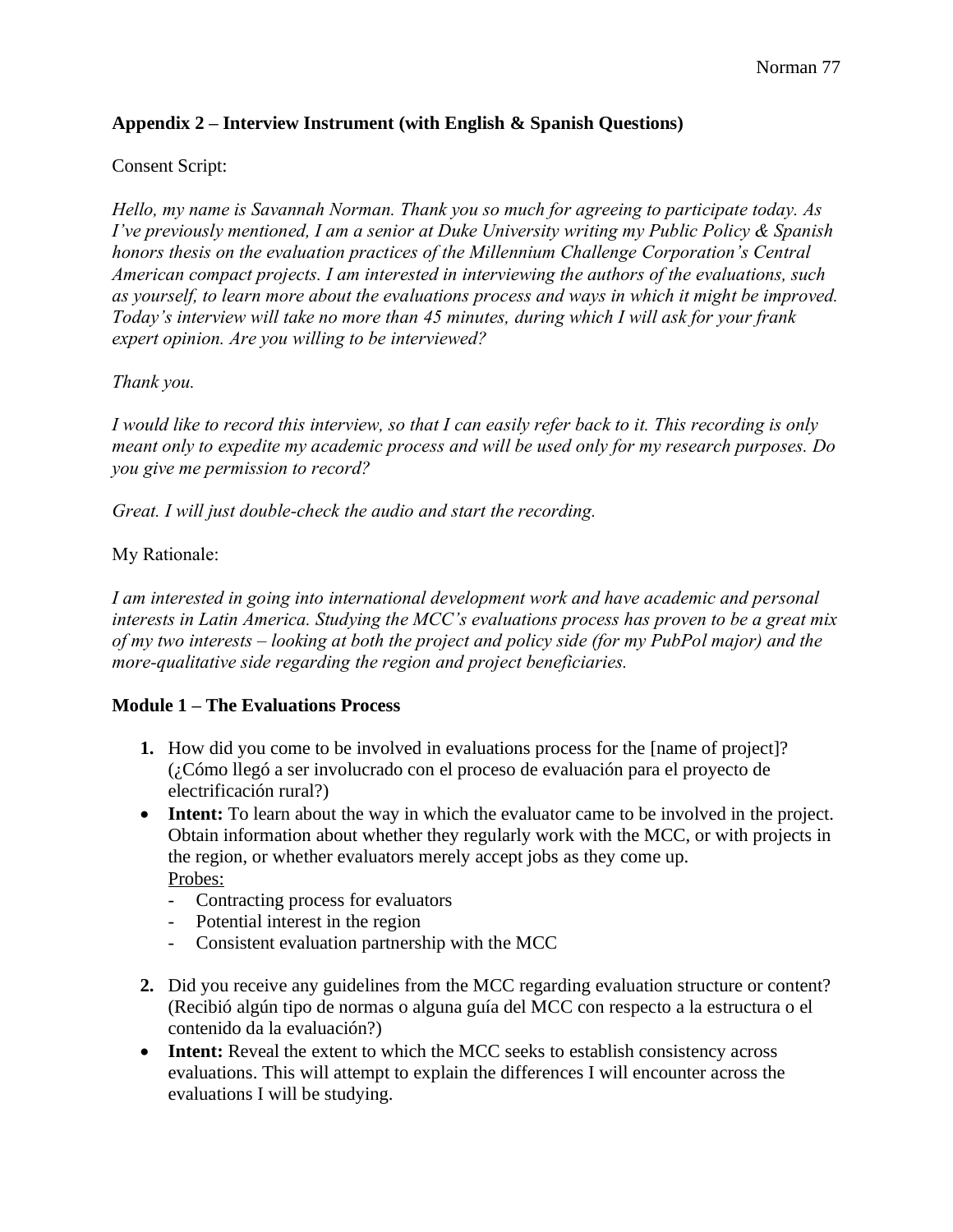Probes:

- Any attempt to establishing uniformity across evaluations?
- General requirements for evaluation
- **3.** To what extent did you feel independent in conducting your evaluation? (¿Hasta qué punto se sintió independiente del MCC al realizar la evaluación?)
- **Intent:** Partial follow-up from previous question. Establish the extent to which evaluations feel independent in conducting their evaluations. Answers will have important implications for the integrity of the results of the evaluations. Probes:
	- Any pressure to publish positive findings?
	- Oversight by MCC staff members?
- 4. Despite the obvious difference in purpose between the performance and impact evaluations, what do you think the strengths and weaknesses are of the two different evaluation varieties?
- **Intent:** Only for those evaluators who conducted both impact and performance evaluations. Draw out the strengths and weaknesses of the two different evaluation types. Probes:
	- Qualitative vs. quantitative findings?
	- Cost of evaluations?

## **Module 2 – Project-Specific Questions**

- **1.** Can you describe any difficulties you faced while conducting these evaluations? (¿Puede describir algunas dificultades con las que se enfrentó al hacer esta evaluación?)
- **Intent:** Reveal any chronic difficulties or flaws in the data collection/evaluation development process. Can again speak to the quality of evaluations and the intricacies of project-specific evaluations.

Probes:

- Data collection
- Establishing counterfactuals (if for impact report)
- Measuring impact
- Drawing conclusions
- **2.** Can you describe your experience in or knowledge of [name of country] and/or Central America? Your experience with the subject matter of the projects? (¿Puede describir su experiencia en o su conocimiento de [nombre del país] y/o Centroamérica? Y también su experiencia con el [tema del proyecto]?)
- **Intent:** Obtain specifics about whether the evaluator is experienced in the region they are evaluating. Reveal extent to which evaluator considered culture, regional specificities, and values important to beneficiaries in their evaluation process.
- **3.** Can you describe the extent to which stakeholders and project beneficiaries were involved in your evaluations process? (¿Puede describir el grado en el que los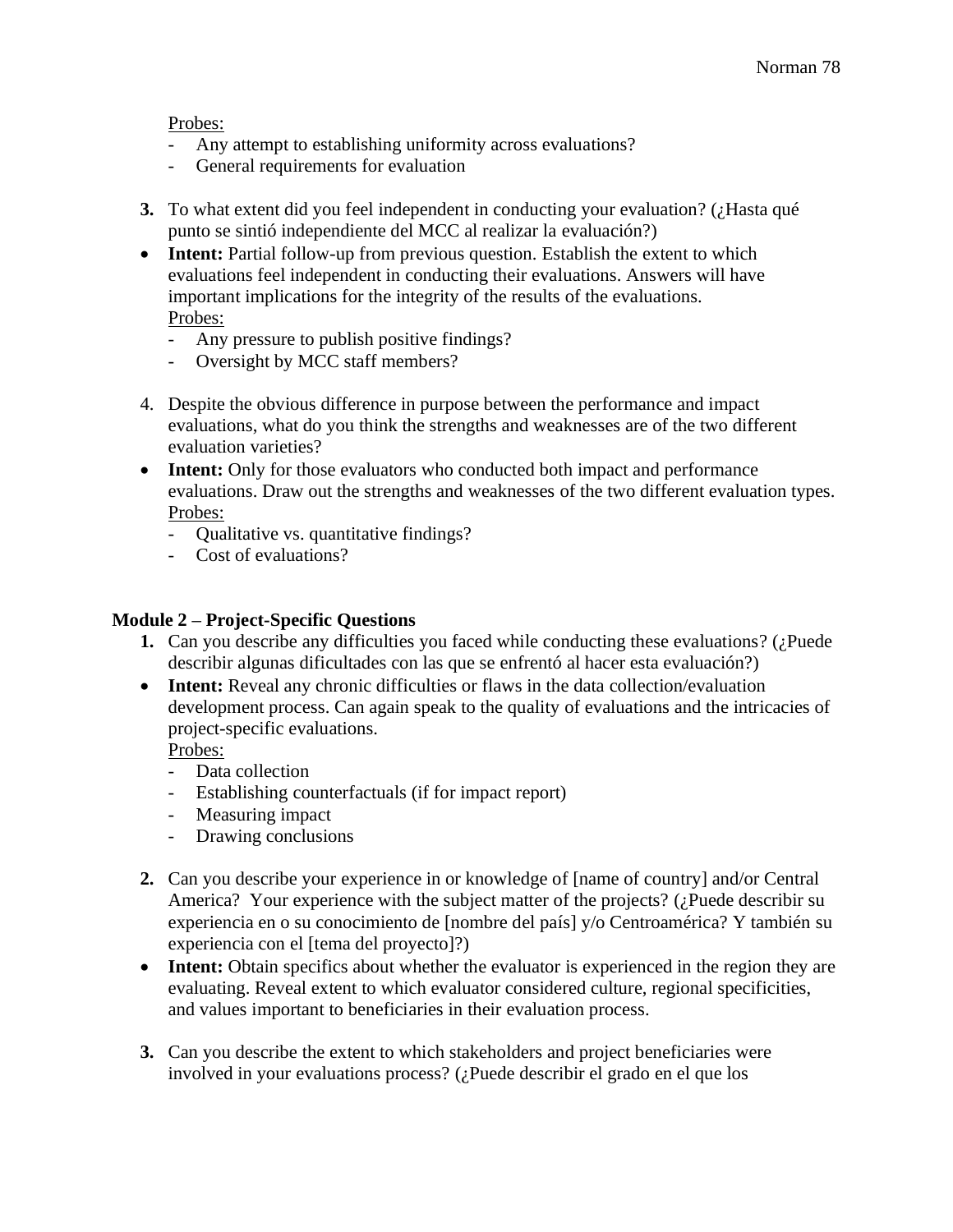stakeholders (las partes interesadas) del proyecto o los beneficiarios del proyecto fueron incluidos en el proceso de evaluación?)

- **Intent:** Reveal extent to which stakeholders and beneficiaries were consulted. Obtain information about whose opinions were sought out, whose were not. Attempt to demonstrate whose opinions and priorities are being represented in these evaluations. Probes:
	- Indigenous People
	- Community Members
	- Individuals displaced by elements of project (roads, etc.)
	- Direct project beneficiaries, control groups

#### **Module 3 – Learning & Growth**

- **1.** Having worked on large-scale, multi-year evaluations such as these, in what ways do you believe the evaluations process could be improved? (¿Después de haber trabajado en este proceso de evaluación, de qué manera cree que se podría mejorar el proceso de evaluación?)
- **Intent:** Obtain information about ways in which the evaluation process could be improved. Reveal potential flaws in the process not discernable from document analysis, or to reinforce trends.

Probes:

- More transparency
- Involvement of stakeholders
- Structural changes
- **2.** How would you describe the impact of your evaluations, and of evaluations in general, for future development projects in Central America? (¿Cómo describiría el impacto y la importancia de esta evaluación – y de las evaluaciones en general – para futuros proyectos de desarrollo en Centroamérica?)
- **Intent:** Reveal steps for moving forward and potential answers to my second research question. Obtain information about whether evaluator believes their work is important and impactful.
- **3.** How would you describe the extent to which these evaluations assessed the main goal of the MCC, the reduction of poverty through economic growth? (¿Cómo describiría el grado en el que esta evaluación abordó el meta principal del MCC, la reducción de la pobreza a través del crecimiento económico?)
- **Intent:** Reveal the perceived overall purpose of evaluations whether they are conducted to benefit the bottom line of the MCC and donors, or whether they are conducted to actually assess the impact of MCC interventions on intended beneficiaries.
- **4.** Do you think that consumption and income are the best measures to determine wellbeing/quality of life? (¿Cree que indicadores como el consumo y el ingreso son las mejores medidas para determinar el bienestar o la calidad de vida?) **Intent:** Reveal whether evaluators value and/or see the potential of other, more holistic metrics. Reveal the potential weaknesses or shortcomings of metrics such as consumption and income.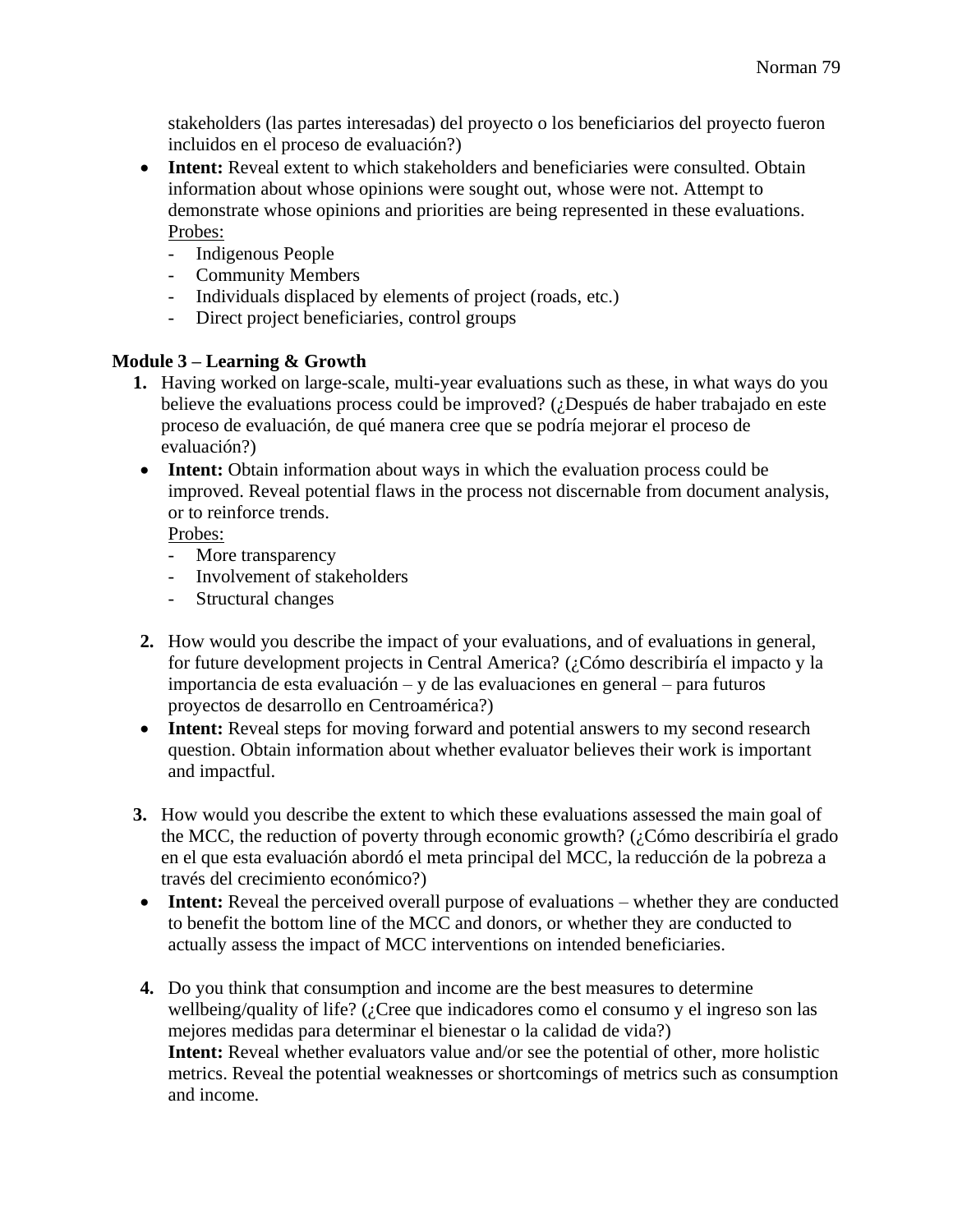### **Cool-Down Questions:**

Do you have any other thoughts about the evaluation process or the specific projects that you would like to share?

Do you have any questions for me?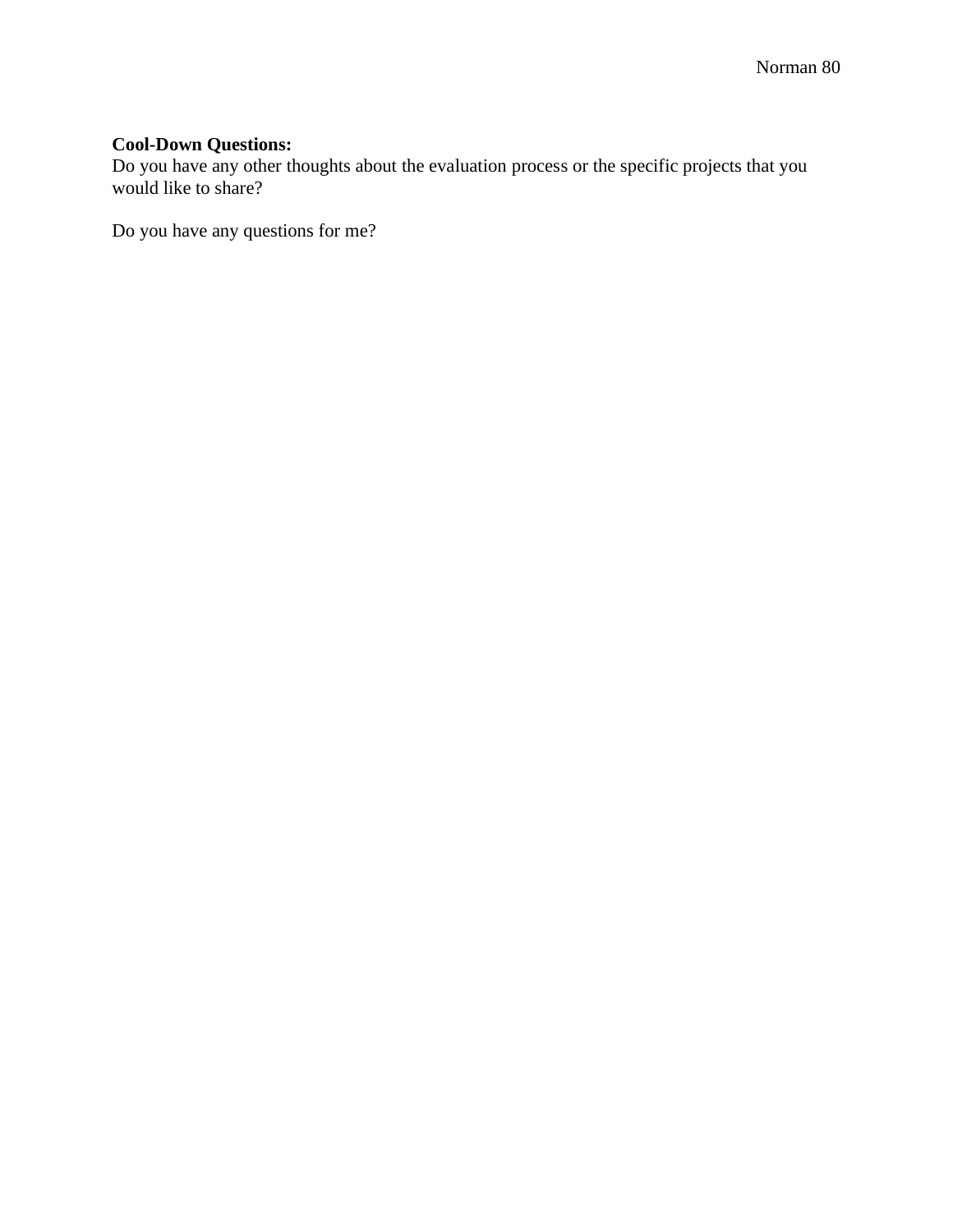#### **References**

Actis Di Pasquale, E. (2008). La operacionalización del concepto de Bienestar Social: un análisis comparado de distintas mediciones. *Observatorio Laboral Revista Venezolana, 1*(2), 17- 42.

Archibald, T., et al. (2018). "Every Practitioner a "Knowledge Worker": Promoting Evaluative Thinking to Enhance Learning and Adaptive Management in International Development." New Directions for Evaluation **2018**(158): 73-91.

*Anuario Estadístico de América Latina y el Caribe*. (2019). CEPAL. Retrieved from https://www.cepal.org/es/publicaciones/ae

Bamberger, M. (2000). "The Evaluation of International Development Programs: A View from the Front." American Journal of Evaluation **21**(1): 95-102.

BenYishay, A. B. and R. Tunstall (2011). "Impact evaluation of infrastructure investments: The experience of the Millennium challenge corporation." Journal of Development Effectiveness **3**(1): 103-130.

Black, Maggie, and Maggie Black 1945. International Development: Illusions and Realities. New Internationalist, Oxford, UK, 2015.

Blandón, M. T. (2001). ¿ Cuál desarrollo para Centroamérica? *Encuentro*(56), 101-115.

Brown, N. M. (2019). Millennium Challenge Corporation: Overview and Issues.

- Chac, M. (2008). Gobernanza y participación ciudadana en las políticas públicas frente al reto del desarrollo. *Política y cultura*(30), 9-37.
- Chaguaceda, A. (2015). Regímenes políticos y procesos desdemocratizadores en Nicaragua y Venezuela. *Perfiles latinoamericanos, 23*(45), 5-29.

Chouinard, J. A., & Hopson, R. (2015). A critical exploration of culture in international development evaluation. *Canadian Journal of Program Evaluation, 30*(3).

Conceição, P. (2019). *Informe sobre Desarrollo Humano 2019*

- Costa, S. (2012). Desigualdades, interdependências e afrodescendentes na América Latina. *Tempo Social, 24*(2), 123-145.
- Delgado, L., Bachmann, P., & Oñate, B. (2007). Gobernanza ambiental: una estrategia orientada al desarrollo sustentable local a través de la participación ciudadana.

Deruyttere, A. (1997). *Pueblos indígenas, globalización y desarrollo con identidad: algunas reflexiones de estrategia*. Retrieved from Inter-American Development Bank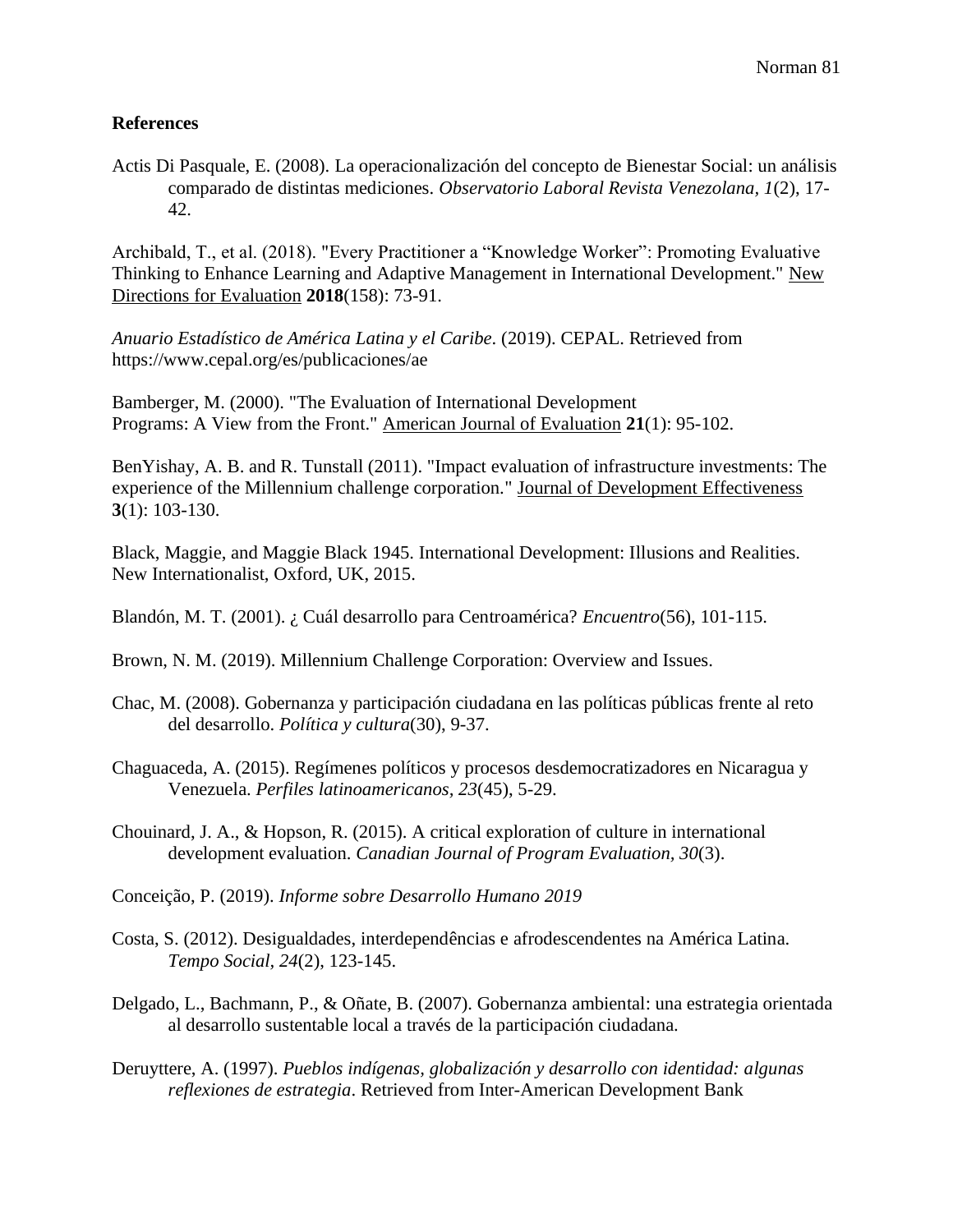- Flores, M. (2007). La identidad cultural del territorio como base de una estrategia de desarrollo sostenible. *Opera (Bogotá, Colombia), 7*(7), 35.
- Freire, G., Díaz-Bonilla, C., Schwartz Orellana, S., López Soler, J., & Carbonar, F. (2018). *Afrodescendientes en Latinoamérica Hacia un marco de inclusión*. Grupo Banco Mundial.
- GIEI Nicaragua. (2018). *Informe sobre los hechos de violencia ocurridos entre el 18 de abril y el 30 de mayo de 2018*. Retrieved from GIEI Nicaragua

Grasso, P. G. (2003). "What Makes an Evaluation Useful? Reflections from Experience in Large Organizations." American Journal of Evaluation **24**(4): 507-514.

Guerra-López, I. and K. Hicks (2015). "The participatory design of a performance oriented monitoring and evaluation system in an international development environment." Evaluation and Program Planning **48**: 21-30.

Guillen, A., Badii, M. H., Blanco, M., & Saenz, K. (2008). La participacion ciudadana en el contexto de desarrollo sustentable. *Innovaciones de Negocios, 5*(1), 131-146. Retrieved

Harvey, D. (2007). "A Brief History of Neoliberalism." Oxford University Press.

Hayes, N., et al. (2018). "Institutionalizing Inequality: Calculative Practices and Regimes of Inequality in International Development." Organization Studies **39**(9): 1203-1226.

- Herrera, O. S. (2018). Golpe de estado, prensa escrita y asesinatos de periodistas en Honduras. *Revista de Ciencias Sociales*(162), 91-105.
- Irarrázaval, I. (2005). *Participación ciudadana en programas de reducción de la pobreza en América Latina.* Paper presented at the documento presentado en el x Congreso Internacional del clad sobre la Reforma del Estado y de la Administración Pública, Santiago de Chile.
- Juárez-Ramírez, C., Márquez-Serrano, M., Salgado de Snyder, N., Pelcastre-Villafuerte, B. E., Ruelas-González, M. G., & Reyes-Morales, H. (2014). La desigualdad en salud de grupos vulnerables de México: adultos mayores, indígenas y migrantes. *Revista Panamericana de Salud Pública, 35*, 284-290.

Kliksberg, B. (1998). Seis tesis no convencionales sobre participación. *Revista instituciones y desarrollo, 2*.

Lang, M. and D. Mokrani (2013). "Beyond Development, Alternative Visions from Latin America." Transnational Institute/Rosa Luxemburg Foundation.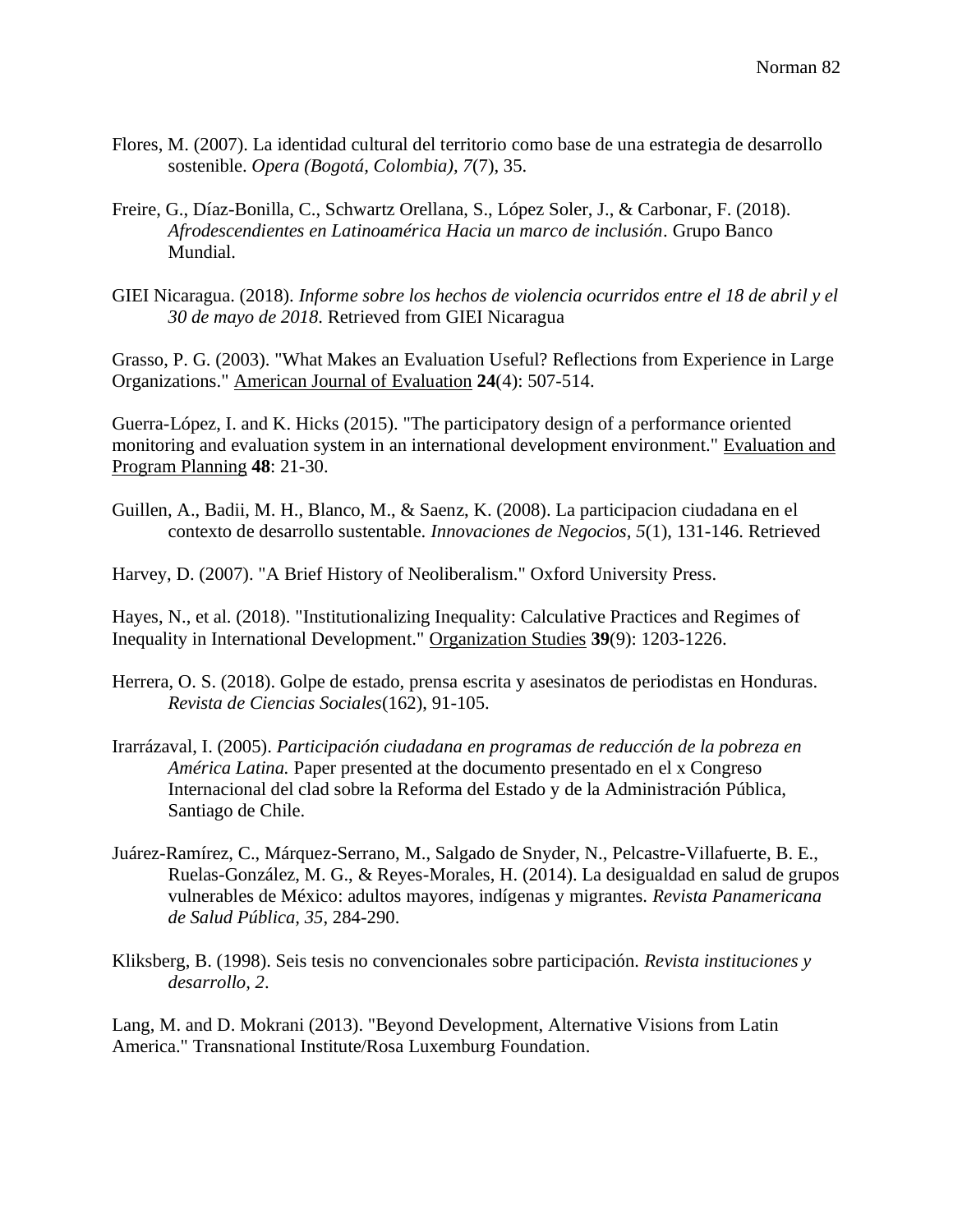- Lehoucq, F. (2012). La economía política de la desigualdad en Centroamérica. *Anuario de Estudios Centroamericanos*, 79-108.
- León Correa, F. J. (2011). Pobreza, vulnerabilidad y calidad de vida en América Latina: Retos para la bioética. *Acta bioethica, 17*(1), 19-29.
- Leyva-Flores, R., Infante-Xibille, C., Gutiérrez, J. P., & Quintino-Pérez, F. (2013). Inequidad persistente en salud y acceso a los servicios para los pueblos indígenas de México, 2006- 2012. *salud pública de méxico, 55*, S123-S128.

*Más allá del ingreso, más allá de los promedios, más allá del presente: Desigualdades del desarrollo humano en el siglo XXI*. (2019). Retrieved from Programa de las Naciones Unidas para el Desarrollo

Meyer, P. (2018). U.S. Foreign Assistance to Latin America and the Caribbean: FY2018 Appropriations.

Meyer, P. and E. Gracia (2019). U.S. Foreign Assistance to Latin America and the Caribbean: FY2019 Appropriations.

Millennium Challenge Corporation. "Independent Evaluations." https://www.mcc.gov/ourimpact/independent-evaluations.

Millennium Challenge Corporation. "Where We Work" Retrieved from <https://www.mcc.gov/where-we-work>

Millennium Challenge Corporation. (2009). Congressional Notification [Press release]

Millennium Challenge Corporation. (2020). Press Release: MCC Marks Closeout of \$277 Million El Salvador Investment Compact [Press release]

Mowforth, M. (2014). "The Violence of Development Resource Depletion, Environmental Crises and Human Rights Abuses in Central America." Pluto Press.

Néstor Feinstein, O. (2012). "Evaluation as a learning tool." New Directions for Evaluation **2012**(134): 103-112.

Öhler, H., et al. (2012). "Does conditionality work? A test for an innovative US aid scheme." European Economic Review **56**(1): 138-153.

Palomino Villavicencio, B., & López Pardo, G. (1999). Reflexiones sobre la calidad de vida y el desarrollo. *Región y Sociedad. Revista de El colegio de Sonora, 11*(17), 171-185.

Pena-Trapero, B. (2009). La medición del bienestar social: una revisión crítica. *Estudios de Economía aplicada, 27*(2), 299-324.